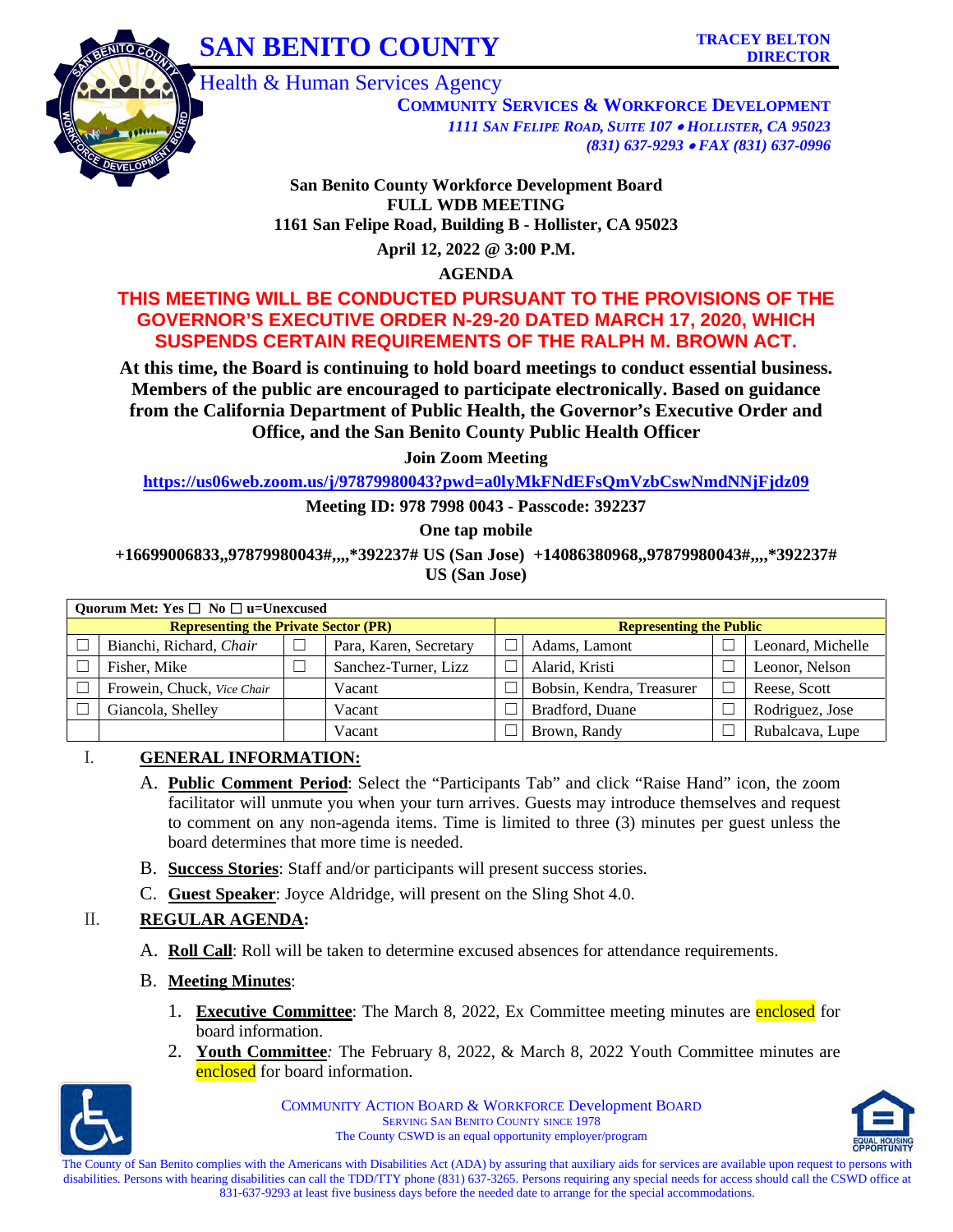- 3. **Full WDB**: January 11, 2022, full WDB minutes are enclosed for review and approval. *Action Required.*
- III. **CONSENT AGENDA**: Items as a whole may be voted on. For any item the board wishes to discuss further, the board may request it to be pulled and placed in the Discussion/Action Items. *Action Required.*
	- A. **Layoff Aversion Services/Rapid Response Report/Business Services Report:** Enclosed is the report for March 2022.
	- B. **Labor Market/Unemployment and Economic Summary**: Enclosed is the California Unemployment Report for March 2022.
	- C. **Information Notices & Directives**: The most recent Workforce Services Directives [WSD21-04](https://www.edd.ca.gov/Jobs_and_Training/Active_Directives.htm)  [thru WSD21-05](https://www.edd.ca.gov/Jobs_and_Training/Active_Directives.htm) and Information Notices [WSIN 21-35-thru WSIN 21-36](https://www.edd.ca.gov/jobs_and_training/Information_Notices.htm) are enclosed.

### IV. **DISCUSSION/ACTION ITEMS**:

- A. **Board Membership**: Any applications received may be reviewed for appointment to the board. The current vacancies are: Private Sector Representatives five (5).
	- 1. **Term Expirations**: The terms of Chuck Frowein and Nelson Leonor expired February 5, 2022. Request board approval for reappointment for a 3-year term. *Action Required.*
- B. **Workforce Development Board Memorandum of Understanding (WDB MOU) and Resource Sharing Agreement (RSA)**: The WDB MOU & RSA is due to expire on June 30, 2022. Staff requests board review and approve the enclosed MOU & RSA. *Action Required.*
- C. **Hospitality & Healthcare Sector Regional Forum**: Staff will provide the board an update on a Hospitality and Healthcare Sector Regional Forum. **Enclosed** is a memo.
- D. **SB1 Building & Construction Trades Pre-Apprenticeship Training:** Staff may provide an update on the upcoming regional trainings which are scheduled to conclude at the end of April.
- E. **Regional Equity Recovery and Partnerships (RERP):** Staff may provide an update on the enclosed overview.
- F. **Program/Grant/Expenditure Updates**: Staff may provide an update on the enclosed.
- G. **Board Meetings**: Discuss holding in person meetings.
- H. **Board Proxy**: Assign board proxy per the WDB Bylaws Article IV. Section 4.01.
- I. **Committee Updates:** Committee members may provide recommendations or updates for their respective committee.
	- 1. **Audit Committee**: The State Compliance Review Division completed the program review on December 17<sup>th</sup>. AJCC is awaiting the draft report.
	- 2. **Ag Committee**:
	- 3. **Executive Committee**: There is a need for the Executive Committee to meet prior to their next meeting to update the Strategic Planning goals and priorities for the WDB.
	- 4. **Business Services Committee (BSC)**: The BSC and staff may provide an update on their enclosed goals.
	- 5. **Youth Committee**: The Youth Committee may provide an update on their goals.
	- 6. **Membership Committee:** Committee members and staff may provide an update on recent recruitment efforts.

### V. **ADDITIONAL INFORMATION:**

### VI. **ADJOURNMENT**:

The next Executive Committee meeting is scheduled for May 10, 2022, at 3 PM

The full WDB meeting is scheduled for July 12, 2022, at 3 PM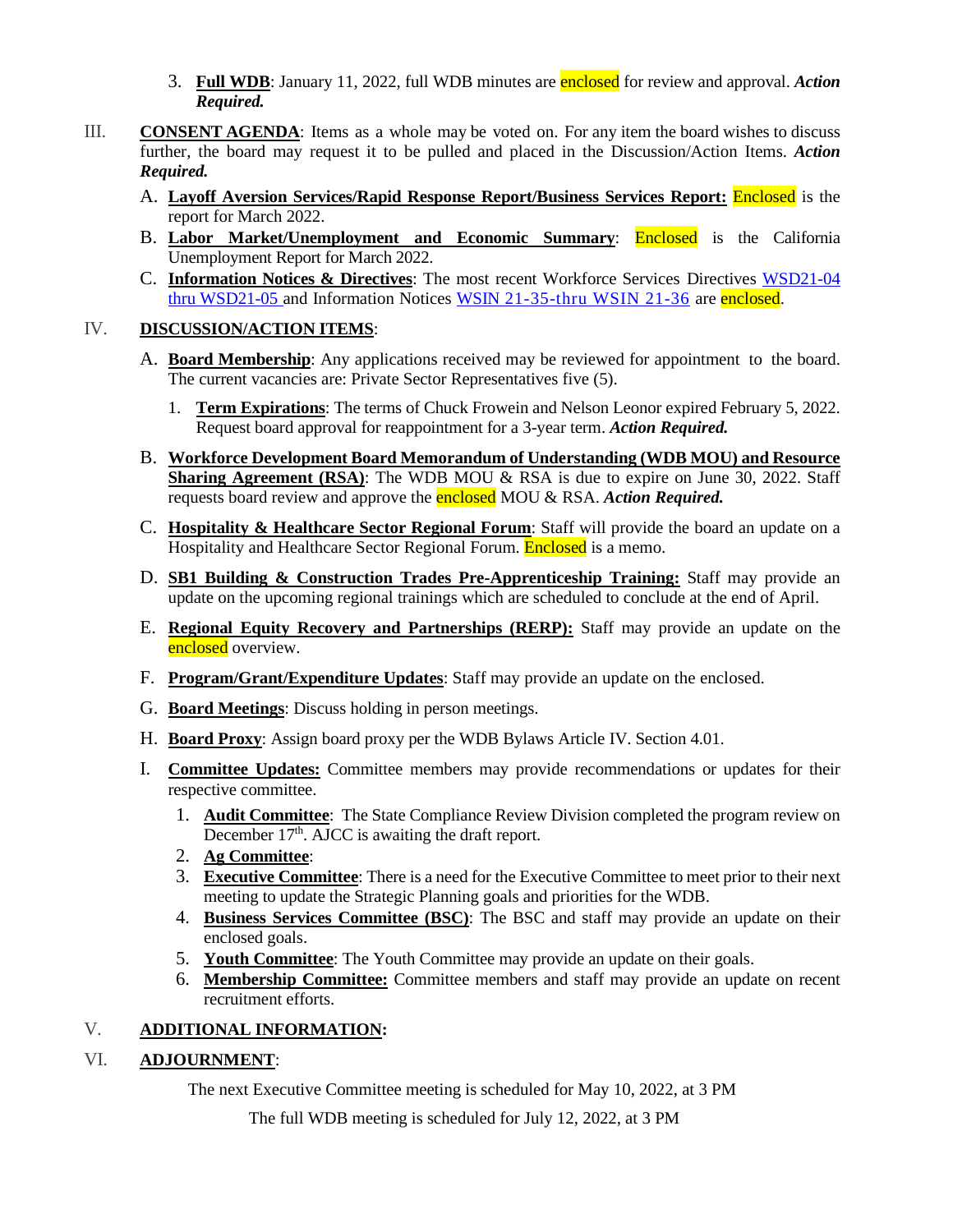

**COMMUNITY SERVICES & WORKFORCE DEVELOPMENT** *1111 SAN FELIPE ROAD, SUITE 107* • *HOLLISTER, CA 95023 (831) 637-9293* • *FAX (831) 637-0996*

### **San Benito County Workforce Development Board WDB MEETING – EXECUTIVE COMMITTEE 1161 San Felipe Road, Building B - Hollister, CA 95023 March 8, 2022 @ 3:00 P.M. MINUTES**

|                                             | Quorum Met: YES                                                |             |                                |  |  |  |  |
|---------------------------------------------|----------------------------------------------------------------|-------------|--------------------------------|--|--|--|--|
| <b>Representing the Private Sector (PR)</b> |                                                                |             | <b>Representing the Public</b> |  |  |  |  |
| ⊠                                           | Richard Bianchi, Chair                                         | $\boxtimes$ | Kendra Bobsin, Treasurer       |  |  |  |  |
| $\boxtimes$                                 | Chuck Frowein, Vice Chair                                      | X           | Nelson Leonor                  |  |  |  |  |
| $\boxtimes$                                 | Karen Para, Secretary                                          | $\boxtimes$ | Lupe Rubalcava                 |  |  |  |  |
| $\boxtimes$                                 | Lizz Sanchez Turner                                            |             |                                |  |  |  |  |
|                                             | Staff: Andi Anderson, Sylvia Jacquez, Ruby Soto, Wilbur Hurley |             |                                |  |  |  |  |
|                                             | Guests: Renee Wells, Vivian Estrada, Vanessa Klauer            |             |                                |  |  |  |  |

**Karen Para, called the meeting to order at 3:05 P.M.**

### **GENERAL INFORMATION**:

A. **Public Comment Period**: Introduction were made by everyone present.

### II. **REGULAR AGENDA:**

A. **Roll Call**: Roll was taken to determine excused absences for attendance requirements. Individuals who called in were excused by the chair.

### B. **Meeting Minutes**:

- 1. **Executive Committee**: The February 8, 2022, Ex Committee meeting minutes were approved as presented. *M/S/C Karen Para/Nelson Leonor*
- 2. **Youth Committee***:* The February 8, 2022, Youth Committee minutes were enclosed for board information.
- 3. **Full WDB**: January 11, 2022, full WDB minutes were enclosed for board information.
- C. **CONSENT AGENDA:** Items as a whole may be voted on. For any item the board wishes to discuss further, the board may request it to be pulled and placed in the Discussion/Action Items. *Kendra Bobsin/Karen Para.*
- D. **Layoff Aversion Services/Rapid Response Report/Business Services Report:** Enclosed was the report for February 2022.
- E. **Labor Market/Unemployment and Economic Summary**: Enclosed was the California Unemployment Report. Data for January is scheduled to be released on March 2022.
- F. **Information Notices & Directives**: The most recent Workforce Services Directives [WSD21-03 thru WSD21-04](https://www.edd.ca.gov/Jobs_and_Training/Active_Directives.htm) and Information Notices [WSIN 21-32-thru WSIN 21-34](https://www.edd.ca.gov/jobs_and_training/Information_Notices.htm) were enclosed.



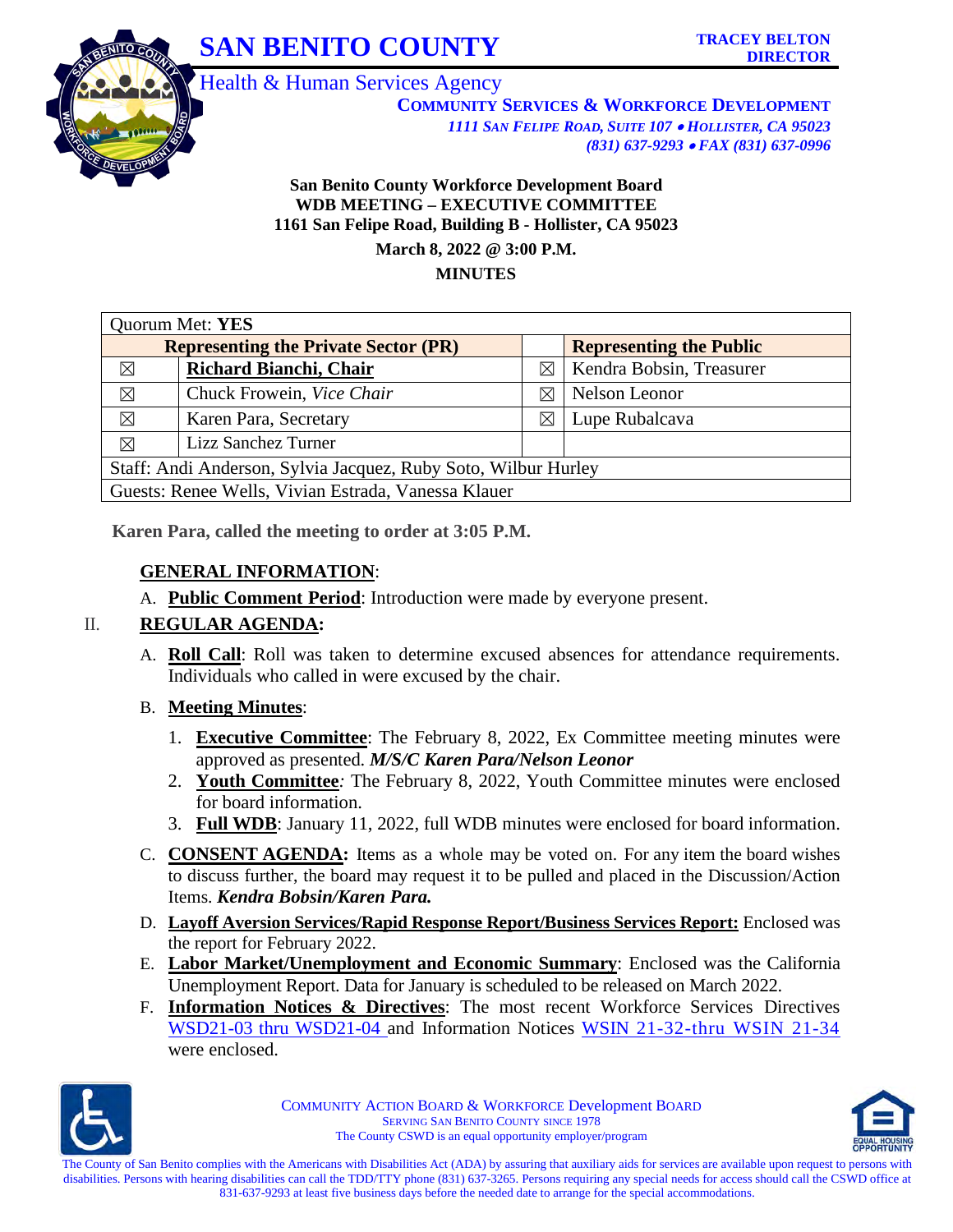G. **Board Membership**: Any applications received may be reviewed for appointment to the board. The current vacancies are: Private Sector Representatives five (5).

### III. **DISCUSSION/ACTION ITEMS**:

- A. **WORKCON 2022**: The WORKCON 2022 [\(https://calworkforce.org/workcon/\)](https://calworkforce.org/workcon/) will be held in San Diego, May 25-27, 2022, at the Westin San Diego Gaslamp Quarter. Staff requested board approval to send 1-2 staff and/or board members. Lizz Sanchez Turner is interested in attending. After discussion the Ex Committee approved sending 1-3 staff and/or members dependent on funding availability. *M/S/C Lupe Rubacalva/ Lizz Sañchez Turner.*
- B. **Regional Equity Recovery and Partnerships (RERP):** Enclosed was a memo for the RERP Request for Proposal (RFP) released February 14, 2022, and due to the State April 22, 2022. Board info only.
- C. **Workforce Development Board Memorandum of Understanding (WDB MOU) and Resource Sharing Agreement (RSA):** The WDB MOU & RSA is due to expire on June 30, 2022. Staff's goal is to have the updated MOU & RSA ready by April for full WDB approval.
- D. **SB1 Building & Construction Trades Pre-Apprenticeship Training:** Staff provided an update on the upcoming regional trainings. Enclosed was an informational flyer.
- E. **Committee Updates:** Committee members may provide recommendations or updates for their respective committee.
	- 1. **Audit Committee**: The State Compliance Review Division completed the program review on December  $17<sup>th</sup>$ . AJCC is awaiting the draft report. Due to staffing changes at the State, the report has not been provided.
	- 2. **Ag Committee**: The committee discussed the need to schedule a meeting and the committee chair will schedule a meeting.
	- 3. **Business Services Committee (BSC)**: The BSC and staff provided an update stating committee members meeting to finalize goals. New Business Services Representative, Wilbur Hurley, has been reviewing the employer list and determining who has positions available. Also discussed was advertising AJCC via BenitoLink and other avenues. Due to scheduling conflicts, there is a need to determine best time for the committee to meet, possibly once a month. Staff will be providing the committee a list of dates and times.
	- 4. **Membership Committee:** Committee members and staff provided an update on recent recruitment efforts. A list was generated, and letters mailed out. There has been no response. The committee will identify new potential members. Information on the benefits of being on the board along with the membership application are available on the AJCC website at: [https://sbcjobs.org/about/.](https://sbcjobs.org/about/)
	- 5. **Youth Committee**: The Youth Committee met just prior to this meeting and they did complete their goals. Committee members indicated that WDB member, Mike Fisher, would like to be on the Youth Committee. The Youth Committee's next goal is to focus on a summer youth program.
	- 6. **Executive Committee**: There is a need for the Executive Committee to meet to discuss Strategic Planning goals and priorities for the WDB. Enclosed was a goal template for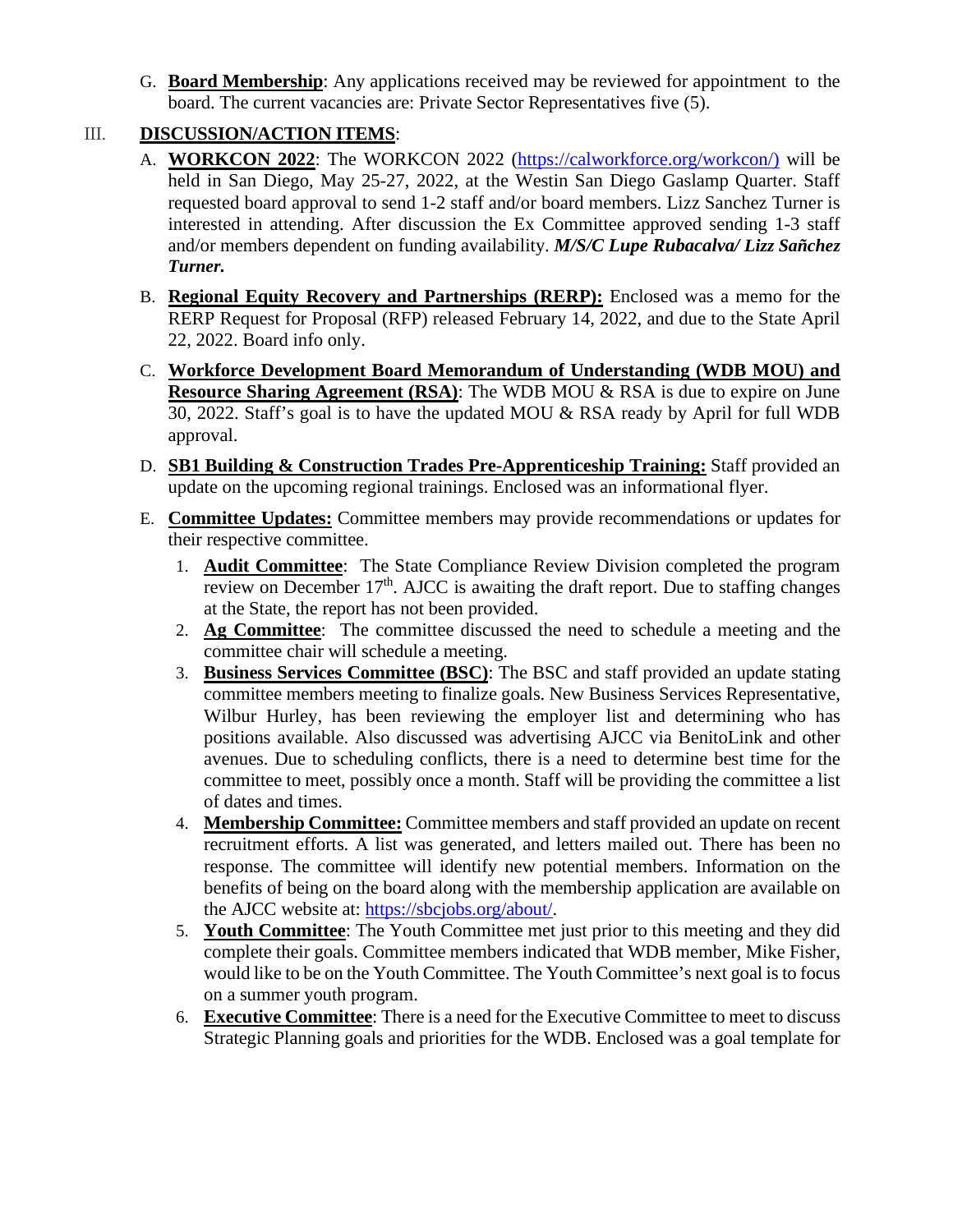members information. Staff explained that the goal sheets are what they use for the Community Action Board (CAB) and will send out a link to the training video to help them understand how to fill out the goal worksheets.

### IV. **ADDITIONAL INFORMATION:**

- A. **Program Updates**: Staff will present a full report at the next full WDB meeting.
- B. **Youth Expo Update**: Staff and members provided an update on the Youth Expo event held February  $26<sup>th</sup>$  from 10am – 1pm. Staff conducted outreach at the Expo which was well attended by over 500 individuals. They also assisted with distribution of the CAB's Youth Ad hoc Committee survey: [https://survey.alchemer.com/s3/6688529/Youth2022.](https://survey.alchemer.com/s3/6688529/Youth2022)

### V. **ADJOURNMENT**: *M/S/C Karen Para/Lupe Rubalcava. 4:00 P.M.*

The full WDB meeting is scheduled for April 12, 2022, at 3 PM

The next Executive Committee meeting is scheduled for May 10, 2022, at 3 PM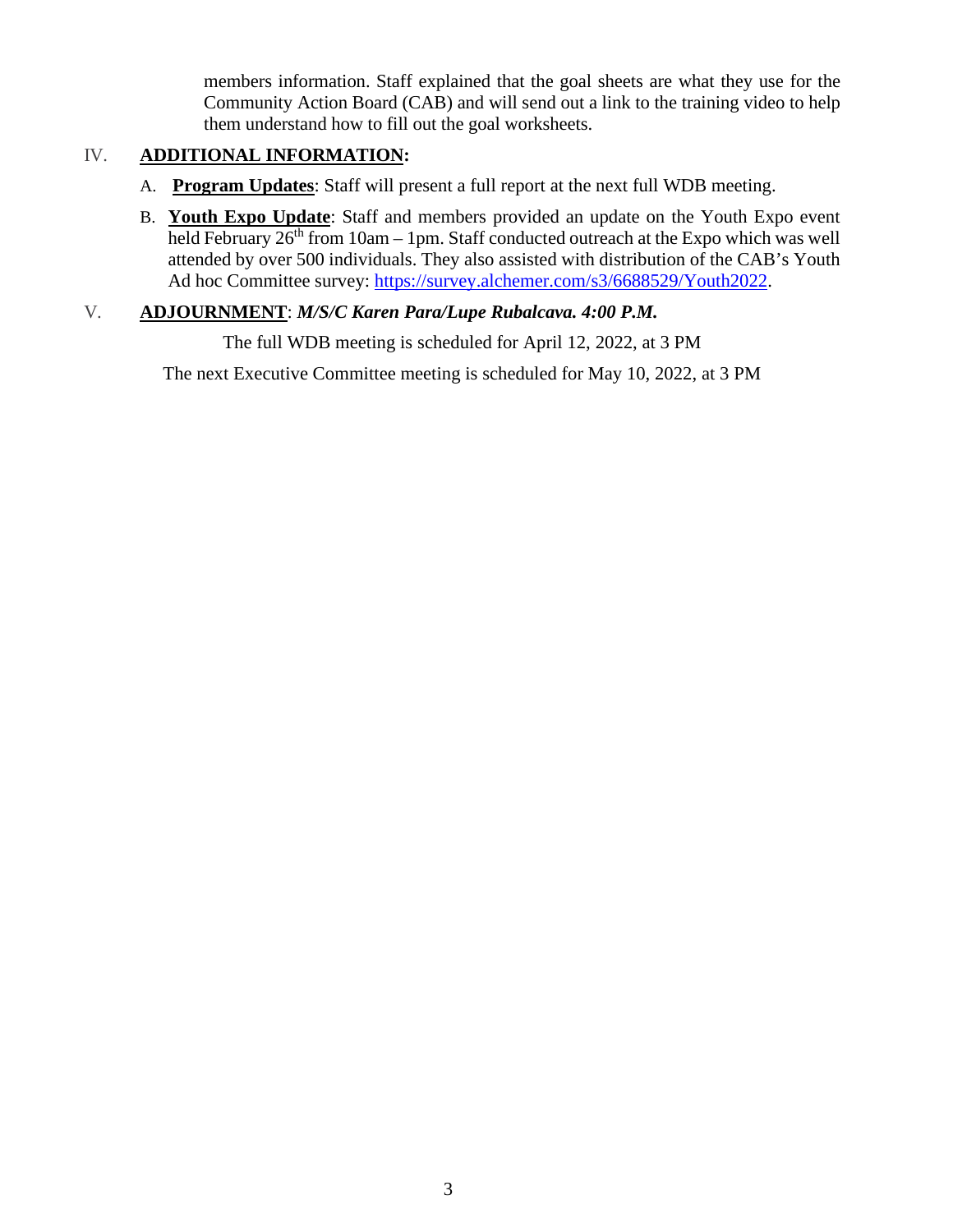

**1111 San Felipe Road, Suite 107, Hollister, CA95023**  Office: (831) 637-JOBS (5627) ● (831) 637-9293 ● FAX (831) 637-0996

**San Benito County Workforce Development Board (WDB)** 

**Youth Committee**

**MINUTES**

**1161 San Felipe Road, Building B - Hollister, CA and via ZOOM**

**February 8, 2022 @ 2:00 P.M.**

### **THIS MEETING WILL BE CONDUCTED PURSUANT TO THE PROVISIONS OF THE GOVERNOR'S EXECUTIVE ORDER N-29-20 DATED MARCH 17, 2020, WHICH SUSPENDS CERTAIN REQUIREMENTS OF THE RALPH M. BROWN ACT.**

**At this time, the Board is continuing to hold board meetings to conduct essential business. Members of the public are encouraged to participate electronically. Based on guidance from the California Department of Public Health, the Governor's Executive Order and Office, and the San Benito County Public Health Officer,**

**Join Zoom Meeting**

**<https://us06web.zoom.us/j/89223611940?pwd=aC83S3ZTVG40QllIY1RWbysrWSt4QT09>**

**Meeting ID: 892 2361 1940 Passcode: 429217**

**One tap mobile**

**+14086380968,,89223611940#,,,,\*429217# US (San Jose)** 

**+16699006833,,89223611940#,,,,\*429217# US (San Jose)** 

| Quorum Met: Yes $\boxtimes$ No $\Box$       |                   |   |                        |                                |                           |   |               |  |
|---------------------------------------------|-------------------|---|------------------------|--------------------------------|---------------------------|---|---------------|--|
| <b>Representing the Private Sector (PR)</b> |                   |   |                        | <b>Representing the Public</b> |                           |   |               |  |
| ⊠                                           | Chuck Frowein     |   | Karen Para, Chair<br>⊠ | ⊠                              | Nelson Leonor, Secretary  | ⊠ | Judith Munter |  |
|                                             |                   |   |                        | ⊠                              | Heidi Jumper              |   | Clair Grissom |  |
| Staff:                                      |                   |   |                        |                                |                           |   |               |  |
|                                             | Enrique Arreola   | ⊠ | Sylvia Jacquez         |                                | $\boxtimes$ Andi Anderson |   |               |  |
|                                             |                   | ⊠ | Ruby Soto              | Wilbur Hurley<br>⊠             |                           |   |               |  |
|                                             | Guests: Omar Rosa |   |                        |                                |                           |   |               |  |

### **Karen Para called to order by: at 2:03 P.M.**

### I. **GENERAL INFORMATION:**

A. **Public Comment Period**: None received. Introductions were made by everyone present.

### II. **REGULAR AGENDA:**

- A. **Roll Call**: Roll was taken to determine excused absences for attendance requirements.
- B. **Meeting Minutes**: Youth Committee meeting minutes for January 11, 2022 were approved as presented. *M/S/C Nelson Leonor/Chuck Frowein. Heidi Jumper abstained.*

Youth Strategic Goals: Continue work on updating Youth Strategic Goals.



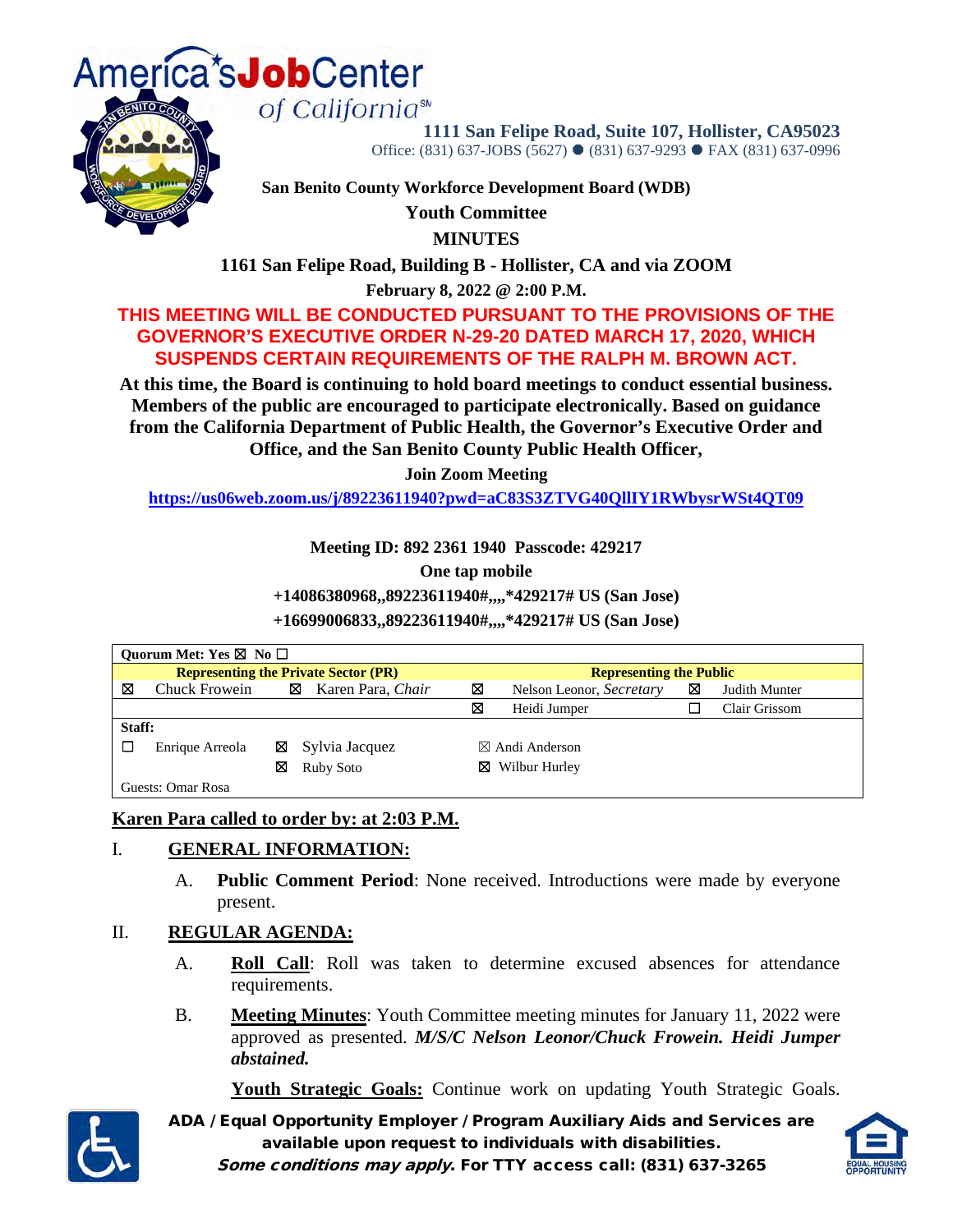Reviewed Actions 1-2 and updated goals. Discussed participation at events that are scheduled and quantifying the goals, for example, how many children will we sign up at the Youth Expo. Next meeting focus on Action 3-4.

### III. **Other**:

A. **Sharing this event with everyone**: Enclosed is a flier for the Community Solutions & Partners host: "See Us Shine" - Youth Conference via Zoom 2/10/2022 & 2/17/2022 @ 2:30pm to 4:30pm. Staff will be attending and providing a workshop "Turning 18" and describing the different services the AJCC has to offer.

### IV. **Adjournment**: *M/S/C Heidi Jumper/Nelson Leonor 2:57 P.M.*

The Next meeting is scheduled for March 8, 2022 at 2 P.M.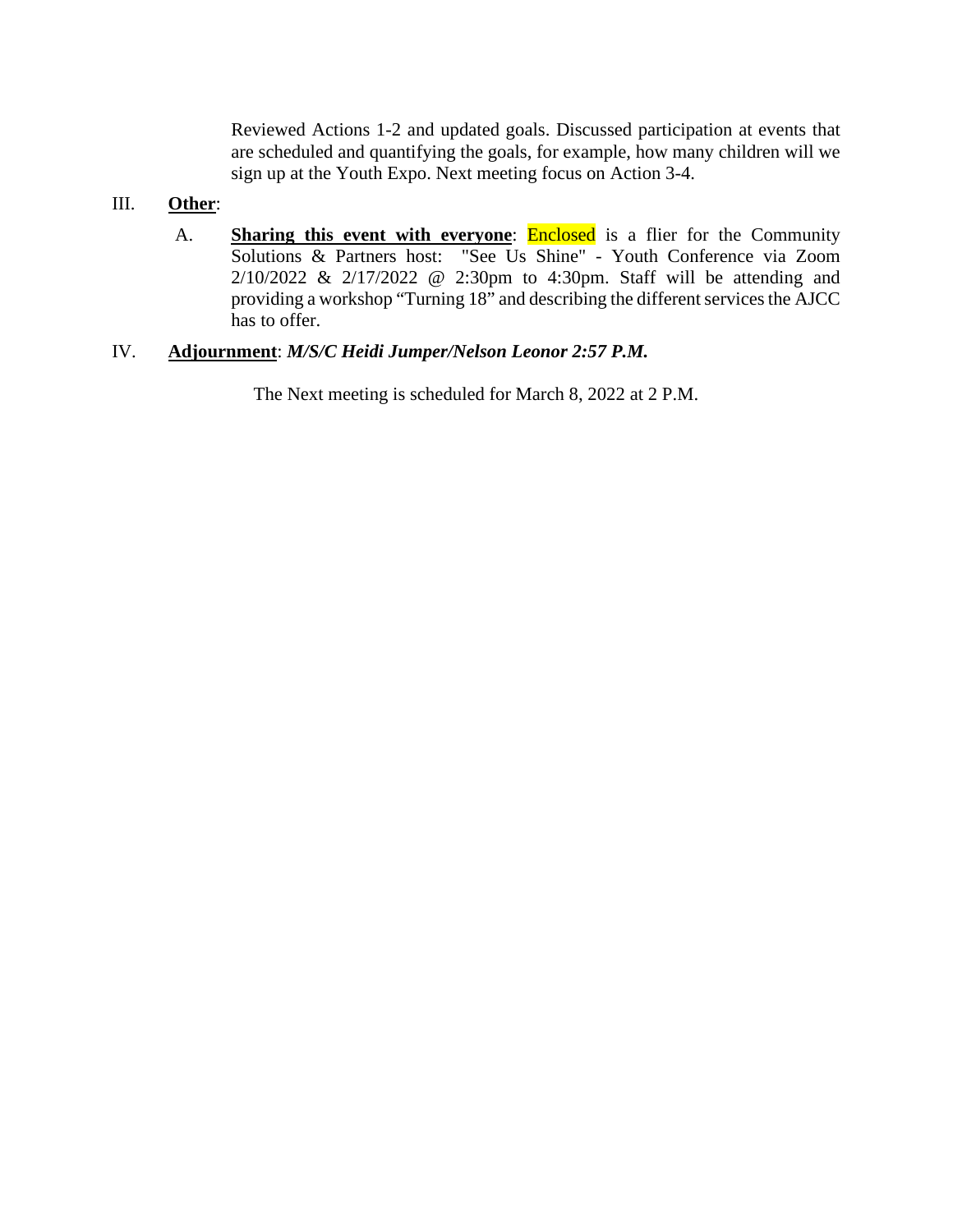

**1111 San Felipe Road, Suite 107, Hollister, CA95023** 

Office: (831) 637-JOBS (5627) ● (831) 637-9293 ● FAX (831) 637-0996

#### **San Benito County Workforce Development Board (WDB)**

### **Youth Committee**

### **MINUTES**

### **1161 San Felipe Road, Building B - Hollister, CA and via ZOOM**

**March 8, 2022 @ 2:00 P.M.**

|                                             | Quorum Met: Yes $\square$ No $\boxtimes$ |   |                            |   |                                |    |                  |  |  |
|---------------------------------------------|------------------------------------------|---|----------------------------|---|--------------------------------|----|------------------|--|--|
| <b>Representing the Private Sector (PR)</b> |                                          |   |                            |   | <b>Representing the Public</b> |    |                  |  |  |
| Еx                                          | Chuck Frowein                            |   | Karen Para, Chair<br>⊠     | ⊠ | Nelson Leonor, Secretary       | ⊠  | Judith Munter    |  |  |
|                                             |                                          |   |                            |   | Heidi Jumper                   | Еx | Clair Grissom    |  |  |
| Staff:                                      |                                          |   |                            |   |                                |    |                  |  |  |
|                                             | Enrique Arreola                          |   | $\boxtimes$ Sylvia Jacquez |   | $\boxtimes$ Andi Anderson      |    | Guest: Omar Rosa |  |  |
|                                             |                                          | ⊠ | Ruby Soto                  | ⊠ | Wilbur Hurley                  |    |                  |  |  |

**Chair, Karen Para, called the meeting to order at 2:10 P.M.** 

### I. **GENERAL INFORMATION:**

A. **Public Comment Period**: No public were present

### II. **REGULAR AGENDA:**

- A. **Roll Call**: Roll was taken to determine excused absences for attendance requirements. Individuals who called in were excused by the chair.
- B. **Meeting Minutes**: Youth Committee meeting minutes for February 8, 2022 are enclosed for review and approval.

**Youth Strategic Goals:** Continued updating Youth Strategic Goals Action 3-4. Strategic goals were enclosed. The following edits were noted:



Staff shared a sample of the Economic Summary from 2020 that was previously provided as a snapshot of Unemployment, Industry Sectors, and general demographics as a sample of what a monthly newsletter/report could look like.



ADA / Equal Opportunity Employer / Program Auxiliary Aids and Services are available upon request to individuals with disabilities. Some conditions may apply. For TTY access call: (831) 637-3265

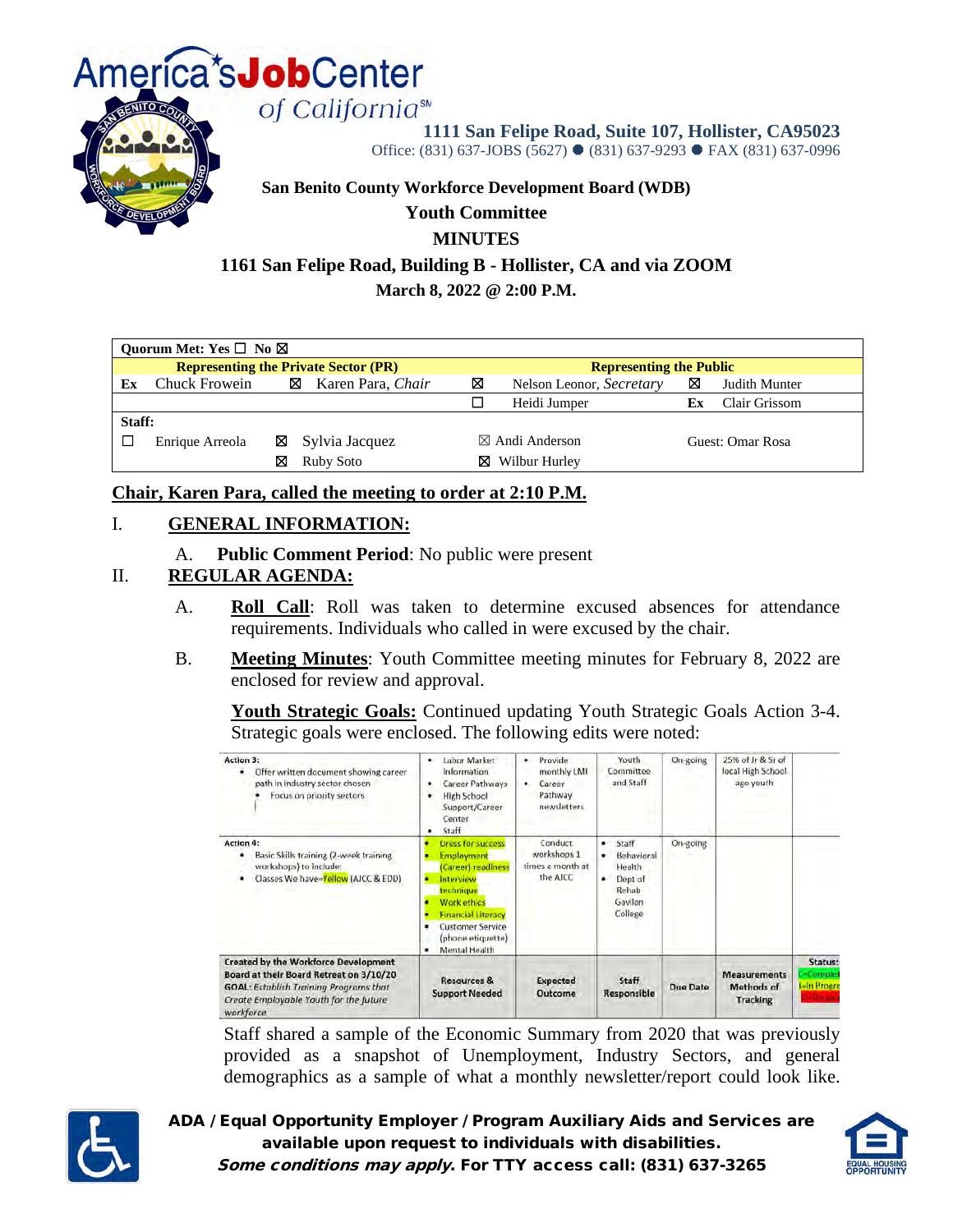Nelson Leonor will follow-up with the new EDD representative to see if this is something they can generate for the AJCC again.



- C. **Youth Survey:** Attached was the Community Action Board's Youth ad hoc committee survey flier.<https://survey.alchemer.com/s3/6688529/Youth2022>
- III. **Other**:
	- A. **Youth Committee Members**: It was mentioned that Mike Fisher was interested in participating on this committee
	- B. **Meeting times:** discussed changing meeting times. Action item at the next meeting. Send survey for same day but at 1pm or 4pm. Or even another day. Or shift to a Monday afternoon.
	- C. **Summer Youth Program**: Discuss development of a summer youth program at next meeting.
- IV. **Adjournment:**

The next meeting is scheduled for April 12, 2022 at 2 P.M.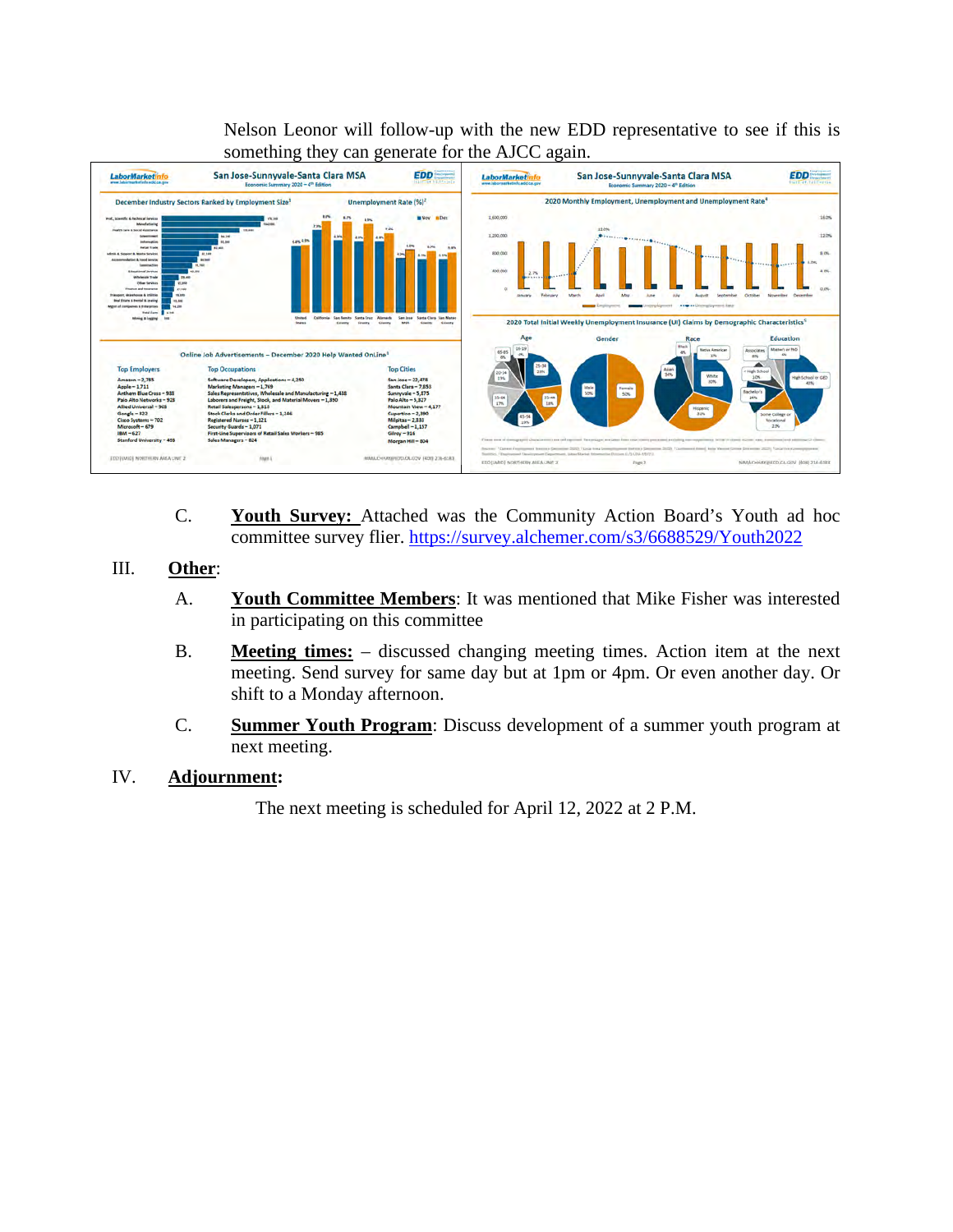



Health & Human Services Agency

**COMMUNITY SERVICES & WORKFORCE DEVELOPMENT** *1111 SAN FELIPE ROAD, SUITE 107* • *HOLLISTER, CA 95023 (831) 637-9293* • *FAX (831) 637-0996*

### **San Benito County Workforce Development Board Full WDB MEETING 1161 San Felipe Road, Hollister, CA 95023 January 11, 2022 @ 3:00 P.M.**

**Minutes**

|                                             | Ouorum Met: Yes $\boxtimes$ No $\Box$ u=Unexcused                                               |   |                        |                                |                           |             |                   |  |  |  |
|---------------------------------------------|-------------------------------------------------------------------------------------------------|---|------------------------|--------------------------------|---------------------------|-------------|-------------------|--|--|--|
| <b>Representing the Private Sector (PR)</b> |                                                                                                 |   |                        | <b>Representing the Public</b> |                           |             |                   |  |  |  |
| $\boxtimes$                                 | Bianchi, Richard, Chair                                                                         | ⊠ | Para, Karen, Secretary | ex                             | Adams, Lamont             | ex          | Leonard, Michelle |  |  |  |
| $\boxtimes$                                 | Fisher, Mike                                                                                    | ⊠ | Sanchez-Turner, Liz    | $\boxtimes$                    | Alarid, Kristi            | ⊠           | Leonor, Nelson    |  |  |  |
| $\boxtimes$                                 | Frowein, Chuck, Vice Chair                                                                      |   | Vacant                 | X                              | Bobsin, Kendra, Treasurer | $\boxtimes$ | Reese, Scott      |  |  |  |
| $\boxtimes$                                 | Giancola, Shelley                                                                               |   | Vacant                 | $\boxtimes$                    | Bradford, Duane           | $\boxtimes$ | Rodriguez, Jose   |  |  |  |
|                                             |                                                                                                 |   | Vacant                 | $\boxtimes$                    | Brown, Randy              | ⊠           | Rubalcava, Lupe   |  |  |  |
|                                             | Staff: Andi Anderson, Enrique Arreola, Ruby Soto, Sylvia Jacquez, Briana Guerero, Wilbur Hurley |   |                        |                                |                           |             |                   |  |  |  |
|                                             | Guests: Claire Grissom, Jason Vasquez, Alexia Magana, Joyce Aldridge, Enrique Torres            |   |                        |                                |                           |             |                   |  |  |  |

**Chair, Richard Bianchi, called the meeting to order at 3:03 P.M.** 

### I. **GENERAL INFORMATION**:

### II. **Public Comment Period**:

- A. Introductions were made by everyone present.
- B. Success Stories: Staff and/or participants will present success stories.
	- Jason Vasquez completed the truck driver training and is now working. Two months ago he began work with Pepsi. He spent 19 years in Prison and is now discharged from parole, gainfully employed and has his family back together. He is very excited about the opportunity provided to him and hopes that anyone who is provided the opportunity to receive training will take advantage programs and training at the AJCC.
	- Alexia Magana graduated in 2020. She shared her struggles with depression and anxiety and how she didn't know what she wanted to do. Being a shy person, she was able to get the chance to work at  $1<sup>st</sup>$  Five San Benito which helped her as a person and to realize she had skills which she was unaware of. She completed the program and is still working at  $1<sup>st</sup>$  Five.
	- Enrique Torres stated that COVID hit, and he took a tumble. He went to the AJCC to inquire about training. He stated staff was very helpful in navigating him through the process and obtaining the training he needed. He enrolled in truck driving and received his class A license. He never thought he'd be driving a big truck, but he now has a job close to home and loves what he does. His goal is to purchase his own truck and be owner/operator. He especially enjoys his Monday – Friday job which is close to home and has afforded him the ability to spend time with his family. He was able to find work within 3 weeks after graduating.



COMMUNITY ACTION BOARD & WORKFORCE Development BOARD SERVING SAN BENITO COUNTY SINCE 1978 The County CSWD is an equal opportunity employer/program

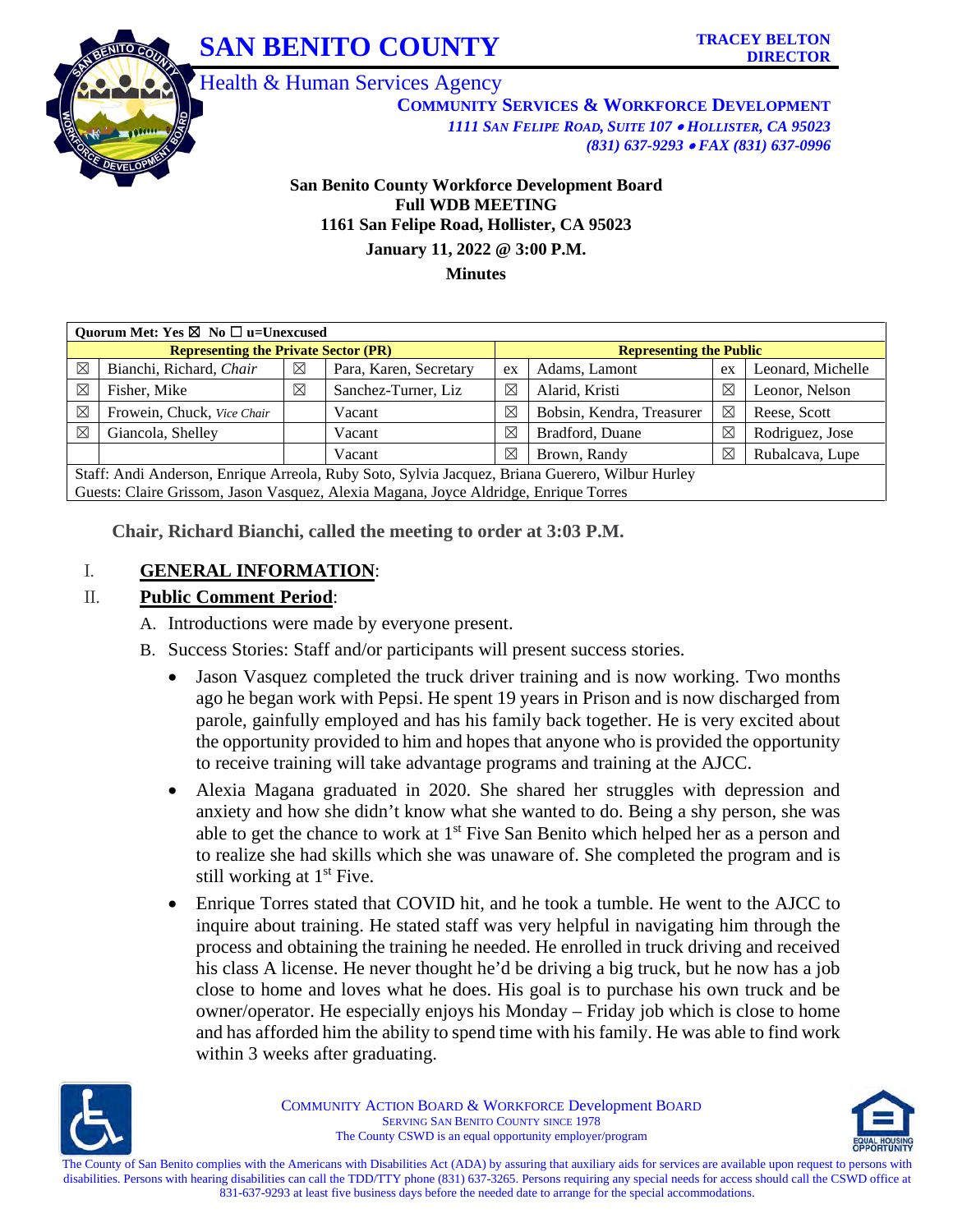### III. **REGULAR AGENDA:**

A. **Roll Call**: Roll was taken to determine excused absences for attendance requirements. Individuals who called in were excused by the chair.

### B. **Meeting Minutes**:

- 1. **Executive Committee**: The November 9, 2021, Ex Committee meeting minutes are enclosed for board information.
- 2. **Full WDB**: October 12, 2021, full WDB draft minutes were approved as presented. *M/S/C Kendra Bobsin/Nelson Leonor.*
- C. **Mid-Year Program Budget Expenditure Review**: A presentation of the mid-year expenditures was conducted by fiscal staff. Since fiscal finalizes reports during the month of December, the report was from July 1, 2021 – November 30, 2021. Board members requested additional information in the report breakdown: Grant Amount/Balance, how many were served on each program, by occupations/job types.
- IV. **CONSENT AGENDA:** Items as a whole may be voted on. For any item the board wishes to discuss further, the board may request it to be pulled and placed in the Discussion/Action Items. *M/S/C Scott Reese/Duane Bradford.* 
	- A. **Labor Market/Unemployment and Economic Summary**: Enclosed was the November 2021 report.
	- B. **Information Notices & Directives**: The most recent Workforce Services Directives [WSD21-01](https://www.edd.ca.gov/Jobs_and_Training/pubs/wsd20-13.pdf) thru WSD21-03 and Information Notices [WSIN 21-21-thru WSIN 21-27](https://www.edd.ca.gov/jobs_and_training/Information_Notices.htm) were enclosed.

### V. **DISCUSSION/ACTION ITEMS**:

- A. **Board Membership**: No applications were received to be reviewed for appointment to the board. The current vacancies are: Private Sector Representatives five (5).
- B. **America's Job Center of California (AJCC) Continuous Improvement Plan:** Staff provided an update on the Comprehensive and Affiliate/Specialized Certification that was submitted to the state in November and the Continuous Improvement Plan (CIP) which was submitted in December. Enclosed was the incorrect CIP report; the correct information will be provided to board at the next meeting.
- C. **EDD, Workforce Development Board Memorandum of Understanding (WDB MOU)**: The WDB MOU is due to expire on June 30, 2022. Staff provided an update stating the goal is to have the updated MOU ready by April for BOS approval and signatures for submission to the State. Info only.
- D. **Committee Updates:** Committee members may provide recommendations or updates for their respective committee.
	- 1. **Audit Committee**: The State Compliance Review Division completed the program review on December  $17<sup>th</sup>$ . AJCC is awaiting the draft report.
	- 2. **Ag Committee**: No update.
	- 3. **Business Services Committee (BSC)**: Introduced the new Business Services Representative, Wilbur Hurley. He has been on the job for just 2 weeks so far and is getting a lay of the land and understanding what the workforce needs are. A committee meeting will be scheduled soon to begin finalizing goals and pertinent items.
	- 4. **Membership Committee:** Committee Members and staff provided an update on recent recruitment efforts. Lizz Sañchez Turner met with someone just prior to this meeting, Helena Walton, owner of Timeless Treasures and another business in San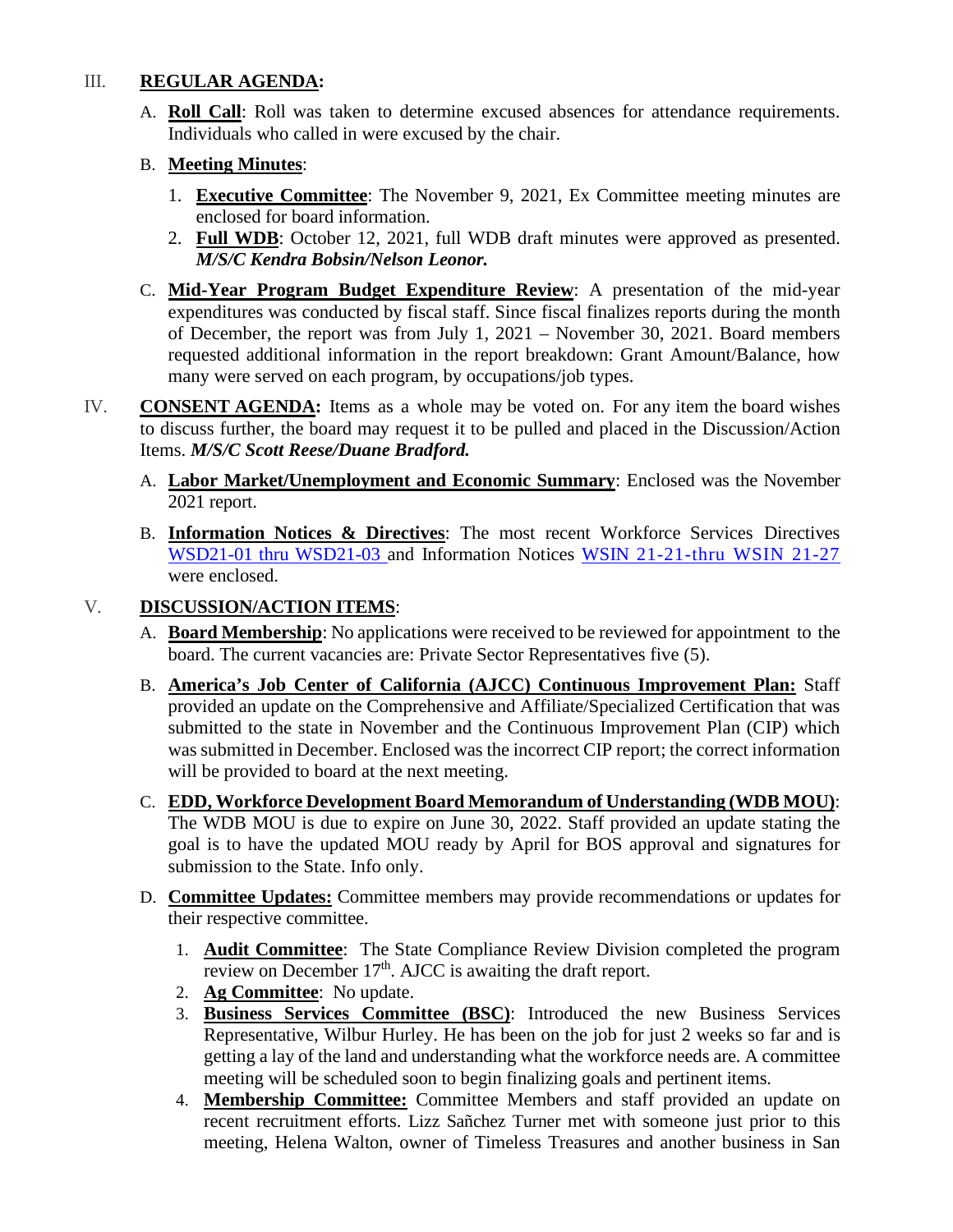Juan Bautista, and she is interested in submitting her application.

5. **Youth Committee**: The committee didn't meet in December but did meet just prior to the full WDB today. They have decided to meet monthly for the foreseeable future, and they are also working on youth activities and goals. Their hope is to seek grants and funds to help grow the summer youth program. The committee will report at the next meeting.

### VI. **ADDITIONAL INFORMATION:**

- A. **Meeting Calendar for 2022**: The dates on the calendar were off, staff will provide an update the calendar at the next meeting. All Outlook electronic meeting events have been sent out with the correct dates.
- B. **SB1 Building and Construction Trades**: Staff provided an update on SB1 Grant for the North Central Coast Region; the next class is scheduled to begin next week on Tuesday and Thursday.
- C. **Youth Expo:** Hollister Downtown Association, Youth Expo schedule for February 26<sup>th</sup> from 10am – 1pm for youth enrichment activities. Asking any organizations providing youth activities to partner with them. CSWD and AJCC staff will be attending to promote the Dream Catcher program.

### VII. **ADJOURNMENT**: *M/S/C Karen Para/Randy Brown 3:48 P.M.*

The next Executive Committee meeting is scheduled for February 8, 2022, at 3 PM

The full WDB meeting is scheduled for April 12, 2022, at 3 PM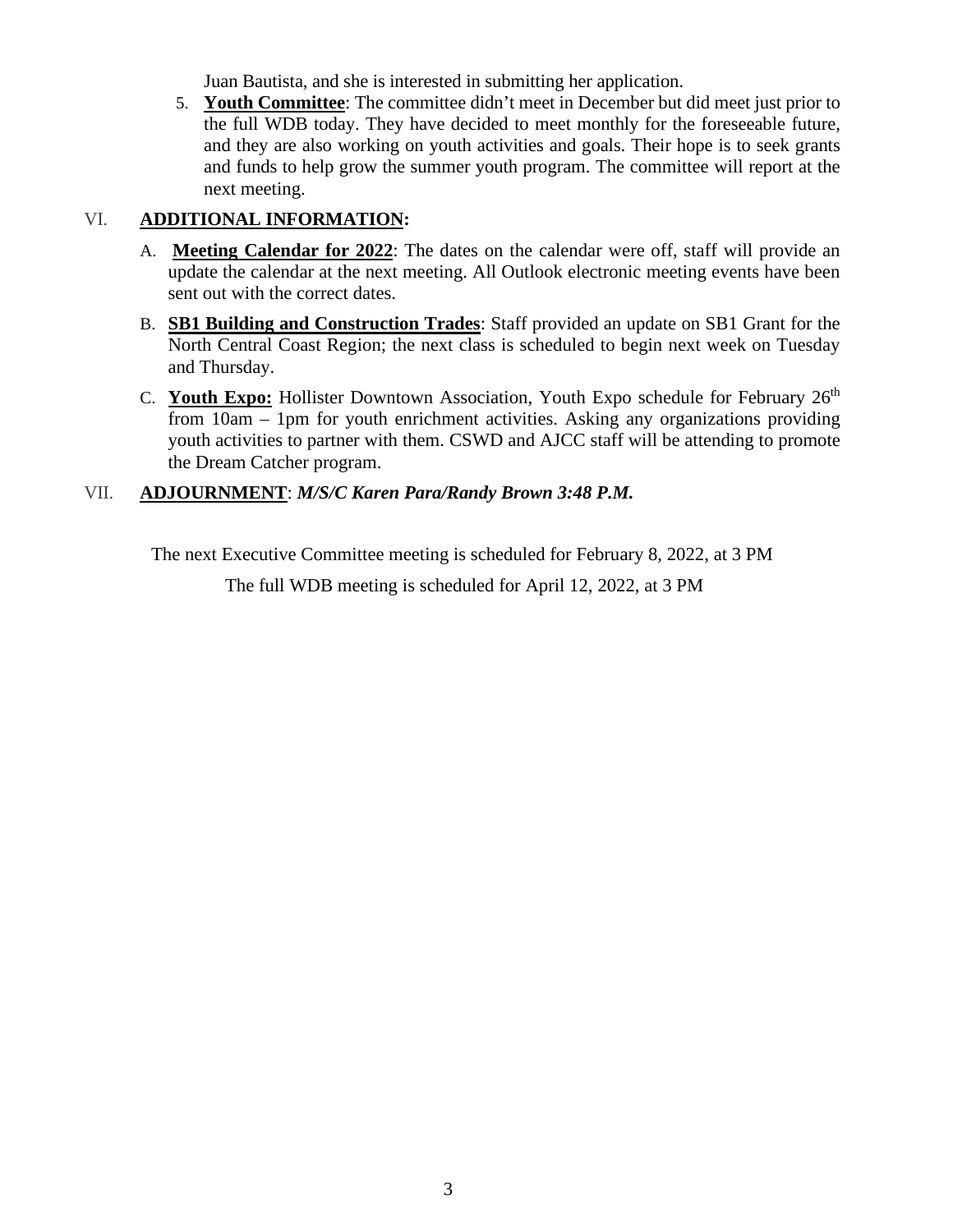

**1111 San Felipe Road, Suite 107, Hollister, CA95023** 

Office: (831) 637-JOBS (5627) ● (831) 637-9293 ● FAX (831) 637-0996

April 4, 2021

To: Workforce Development Board

From: Sylvia Jacquez, Program Manager

Re: Business Services, Layoff Aversion and Rapid Response Activities for March 2022

At the direction of the Workforce Development Board the following are the activities for March 2022

### **1) Business Services Engagement:**

- a. Business Recruitments:
	- Royal Circuit- Multiple Positions Available
	- Dunneville—Multiple Positions Available
	- Marich Confectionery Multiple Positions Available
	- Teknova—Multiple Positions Available
	- Infinity Staffing—Multiple Positions Available
	- Pacific Scientific—Multiple Positions Available
	- CALPIA- Multiple Positions Available
	- CALTRAINS- Multiple Positions Available
	- YAI-Multiple Positions Available
	- Santa Clara County Multiple Positions Available
- b. Unemployment Rate for San Benito County unemployment rate was 6.1% with 2000 unemployed. This is down from 5.2% from the previous month. The State average unemployment rate is currently 4.8% with approximately 935,900

### **2) Job Search Assistance & Resume Writing Workshops**

- a. WIOA Orientations are being held virtually and in-person until the end of the year every Wednesday and Friday.
- b. AJCC continues to serve clients and provide access to computers so they can log in to their EDD and Cal JOBS accounts.
- c. The AJCC is currently providing Resume writing assistance to all clients that come to our office.

### **3) Job Fairs:**



ADA / Equal Opportunity Employer / Program Auxiliary Aids and Services are available upon request to individuals with disabilities. Some conditions may apply. For TTY access call: (831) 637-3265

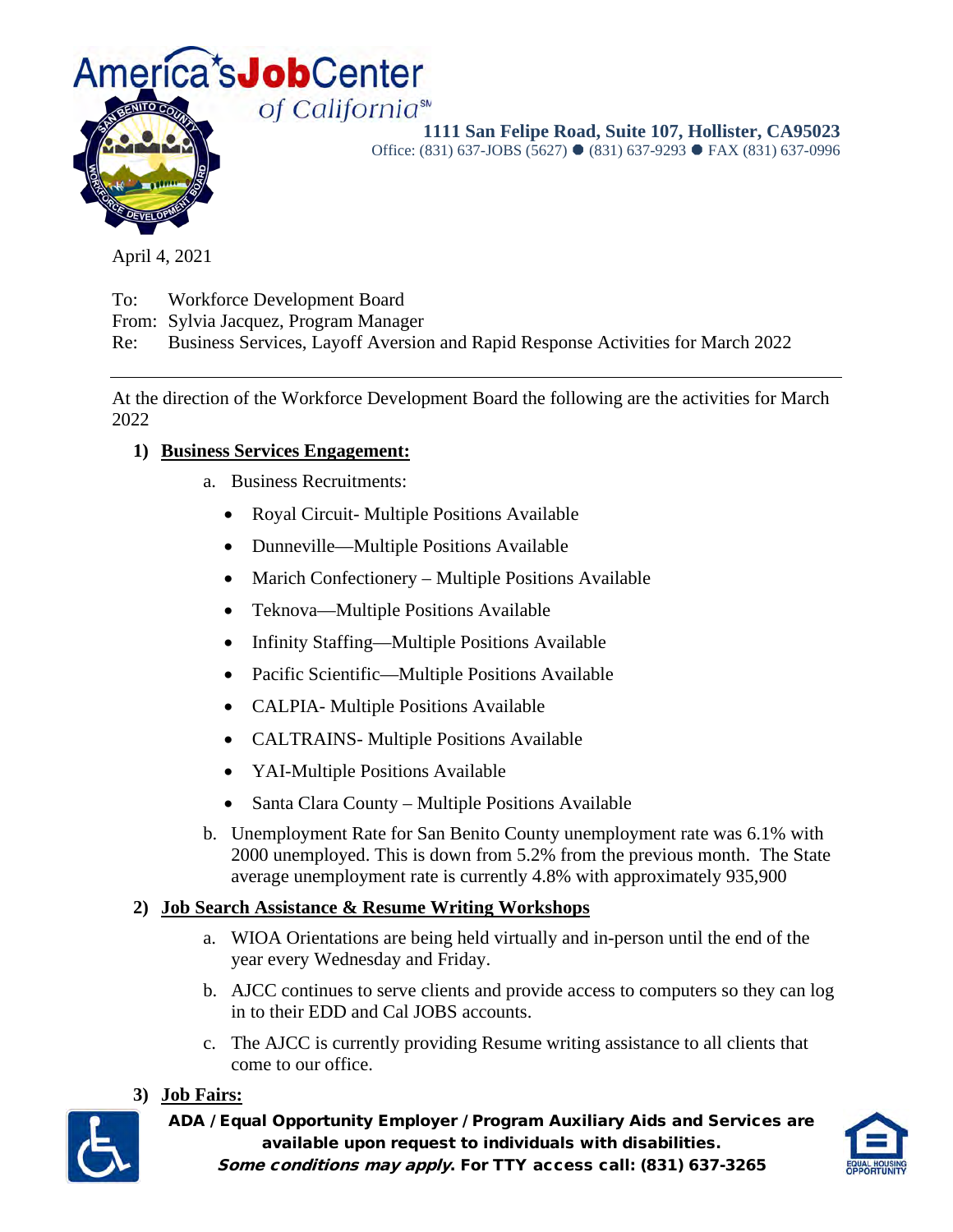a. TBD

### **4) Success Stories:**

a. None

### **5) Rapid Response/WARN Events:**

a. In Contact with Hollister School District for possible Rapid Response. No WARN received.

### **6) Social Media Insight:**

- a. Become a Pharmacy Tech 5744
- b. Career in Water-5744
- c. VIOLIA Paid Internship-4734
- d. Over 10,601 views overall in the last 28 days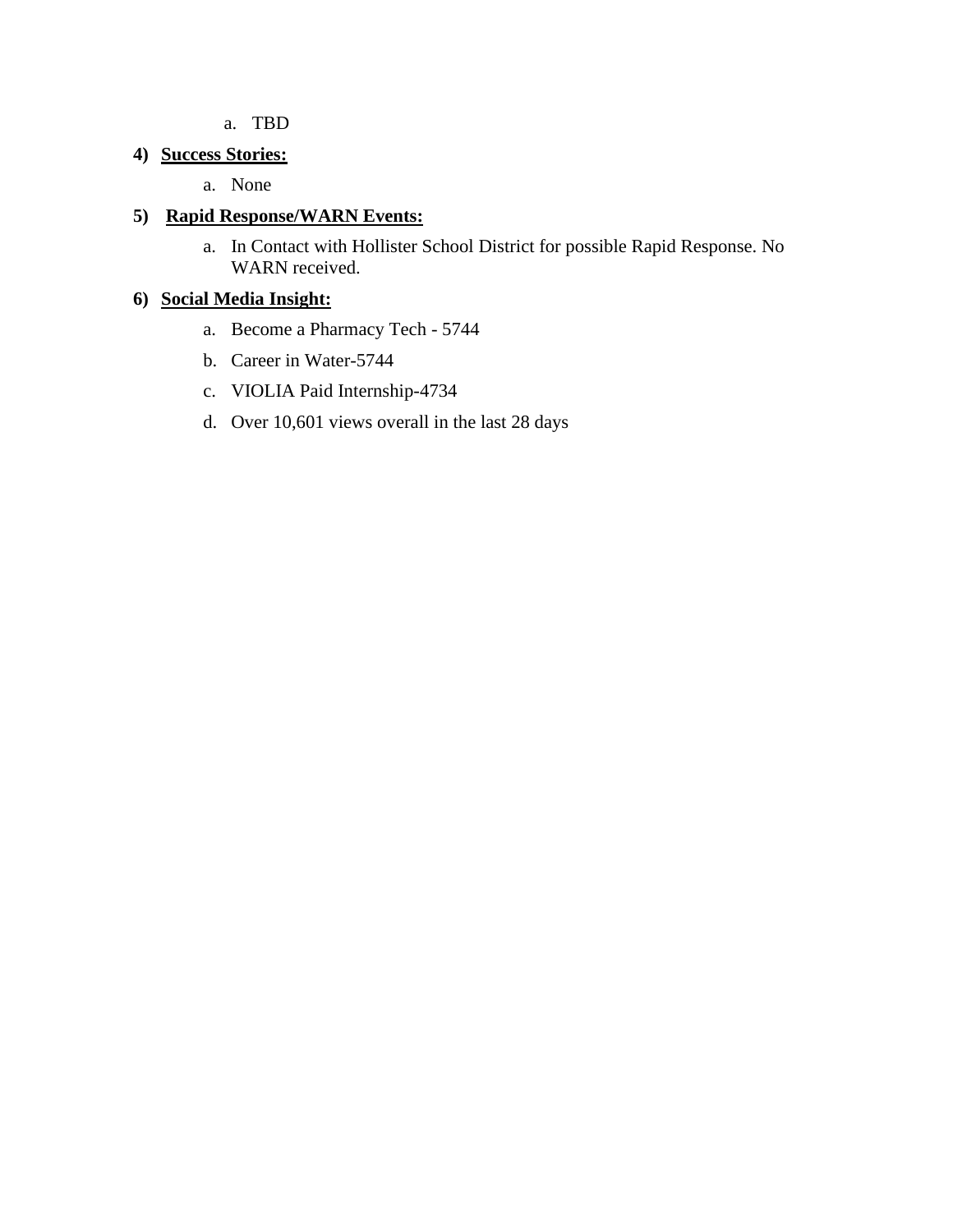#### **REPORT 400 C Monthly Labor Force Data for Counties February 2022 - Preliminary** Data Not Seasonally Adjusted

| <b>COUNTY</b>         | <b>RANK BY</b><br><b>RATE</b> | <b>LABOR FORCE</b> | <b>EMPLOYMENT</b> | <b>UNEMPLOYMENT</b> | <b>RATE</b> |
|-----------------------|-------------------------------|--------------------|-------------------|---------------------|-------------|
| <b>STATE TOTAL</b>    | ---                           | 19,332,300         | 18,396,400        | 935,900             | 4.8%        |
| ALAMEDA               | 9                             | 827,700            | 796,400           | 31,300              | 3.8%        |
| <b>ALPINE</b>         | 37                            | 580                | 550               | 30                  | 5.8%        |
| <b>AMADOR</b>         | 28                            | 14,400             | 13,660            | 740                 | 5.2%        |
| <b>BUTTE</b>          | 26                            | 93,200             | 88,400            | 4,700               | 5.1%        |
| CALAVERAS             | 13                            | 21,550             | 20,670            | 870                 | 4.0%        |
| <b>COLUSA</b>         | $\overline{58}$               | 10,820             | 9,260             | 1,570               | 14.5%       |
| <b>CONTRA COSTA</b>   | 15                            | 553,700            | 531,100           | 22,700              | 4.1%        |
| <b>DEL NORTE</b>      | 35                            | 9,290              | 8,760             | 530                 | 5.7%        |
| <b>EL DORADO</b>      | 10                            | 93,200             | 89,600            | 3,600               | 3.9%        |
| FRESNO                | 48                            | 455,200            | 420,600           | 34,600              | 7.6%        |
| <b>GLENN</b>          | $\overline{37}$               | 12,730             | 11,990            | 730                 | 5.8%        |
| <b>HUMBOLDT</b>       | 18                            | 59,600             | 57,000            | 2,500               | 4.2%        |
| <b>IMPERIAL</b>       | 57                            | 70,500             | 60,600            | 9,900               | 14.0%       |
|                       |                               |                    |                   |                     |             |
| <b>INYO</b>           | 19                            | 8,260              | 7,910             | 350                 | 4.3%        |
| <b>KERN</b>           | 51                            | 389,200            | 356,900           | 32,300              | 8.3%        |
| <b>KINGS</b>          | 52                            | 57,300             | 52,400            | 4,800               | 8.5%        |
| LAKE                  | 39                            | 28,520             | 26,850            | 1,670               | 5.9%        |
| LASSEN                | 26                            | 8,850              | 8,400             | 450                 | 5.1%        |
| <b>LOS ANGELES</b>    | 31                            | 5,081,500          | 4,809,500         | 272,000             | 5.4%        |
| <b>MADERA</b>         | 46                            | 64,500             | 59,900            | 4,600               | 7.1%        |
| <b>MARIN</b>          | $\overline{2}$                | 130,800            | 127,200           | 3,600               | 2.8%        |
| <b>MARIPOSA</b>       | 42                            | 6,360              | 5,950             | 410                 | 6.5%        |
| <b>MENDOCINO</b>      | 22                            | 37,430             | 35,720            | 1,710               | 4.6%        |
| <b>MERCED</b>         | 55                            | 116,400            | 105,600           | 10,800              | 9.3%        |
| <b>MODOC</b>          | 46                            | 3,140              | 2,910             | 220                 | 7.1%        |
| <b>MONO</b>           | 15                            | 9,520              | 9,130             | 390                 | 4.1%        |
| <b>MONTEREY</b>       | 53                            | 207,100            | 188,900           | 18,200              | 8.8%        |
| <b>NAPA</b>           | 10                            | 69,800             | 67,100            | 2,700               | 3.9%        |
| <b>NEVADA</b>         | 10                            | 47,930             | 46,070            | 1,860               | 3.9%        |
| <b>ORANGE</b>         | 8                             | 1,589,000          | 1,530,900         | 58,100              | 3.7%        |
| <b>PLACER</b>         | 5                             | 192,700            | 186,500           | 6,200               | 3.2%        |
| <b>PLUMAS</b>         | 56                            | 6,850              | 6,170             | 680                 | 9.9%        |
| <b>RIVERSIDE</b>      | 24                            | 1,163,800          | 1,106,400         | 57,400              | 4.9%        |
| <b>SACRAMENTO</b>     | 23                            | 727,400            | 693,300           | 34,100              | 4.7%        |
| <b>SAN BENITO</b>     | 41                            | 32,700             | 30,700            | 2,000               | 6.1%        |
| <b>SAN BERNARDINO</b> | 25                            | 1,018,800          | 967,700           | 51,100              | 5.0%        |
| <b>SAN DIEGO</b>      | 13                            | 1,586,900          | 1,522,800         | 64,100              | 4.0%        |
| <b>SAN FRANCISCO</b>  | 4                             | 568,100            | 551,200           | 16,900              | 3.0%        |
| <b>SAN JOAQUIN</b>    | 44                            | 337,300            | 315,200           | 22,100              | 6.6%        |
| SAN LUIS OBISPO       | 6                             | 137,800            | 133,200           | 4,500               | 3.3%        |
| <b>SAN MATEO</b>      | 1                             | 449,300            | 437,100           | 12,100              | 2.7%        |
| <b>SANTA BARBARA</b>  | 19                            | 219,800            | 210,500           | 9,300               | 4.3%        |
| <b>SANTA CLARA</b>    | 3                             | 1,040,800          | 1,011,000         | 29,900              | 2.9%        |
| <b>SANTA CRUZ</b>     | 40                            | 134,300            | 126,200           | 8,100               | 6.0%        |
| <b>SHASTA</b>         | 29                            | 73,700             | 69,800            | 3,900               | 5.3%        |
| <b>SIERRA</b>         | 35                            | 1,300              | 1,220             | $\overline{70}$     | 5.7%        |
|                       |                               | 16,070             |                   |                     |             |
| SISKIYOU              | 48                            |                    | 14,840            | 1,220               | 7.6%        |
| <b>SOLANO</b>         | 29                            | 202,200            | 191,500           | 10,700              | 5.3%        |
| <b>SONOMA</b>         | $\overline{7}$                | 248,800            | 240,200           | 8,600               | 3.5%        |
| <b>STANISLAUS</b>     | 42                            | 240.800            | 225,300           | 15,500              | 6.5%        |
| <b>SUTTER</b>         | 50                            | 45,500             | 41,900            | 3,600               | 8.0%        |
| <b>TEHAMA</b>         | 33                            | 25,270             | 23,880            | 1,390               | 5.5%        |
| <b>TRINITY</b>        | 34                            | 4,260              | 4,020             | 240                 | 5.6%        |
| <b>TULARE</b>         | 54                            | 206,500            | 187,600           | 19,000              | 9.2%        |
| <b>TUOLUMNE</b>       | 31                            | 19,990             | 18,910            | 1,080               | 5.4%        |
| <b>VENTURA</b>        | 15                            | 413,100            | 396,100           | 17,000              | 4.1%        |
| <b>YOLO</b>           | 21                            | 108,700            | 103,800           | 4,900               | 4.5%        |
| <b>YUBA</b>           | 44                            | 31,400             | 29,300            | 2,100               | 6.6%        |

**Notes**

**1) Data may not add due to rounding. The unemployment rate is calculated using unrounded data.**

**2) Labor force data for all geographic areas now reflect the March 2021 benchmark and Census Vintage 2021 population controls at the state level.**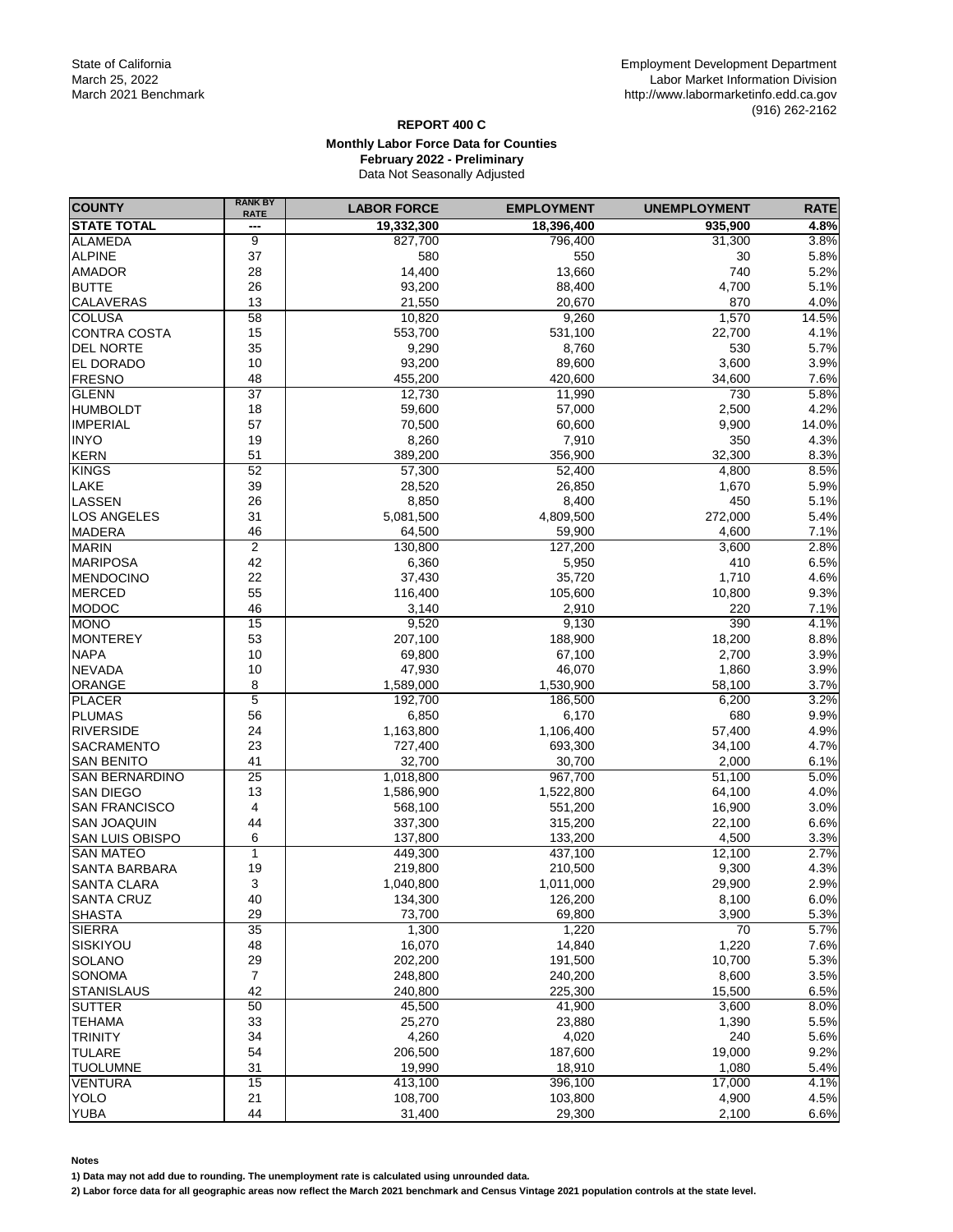March 25, 2022

#### Employment Development Department **San Jose Sunnyvale Santa Clara MSA**

Labor Market Information Division **(San Benito and Santa Clara Counties)** (916) 262-2162 Industry Employment & Labor Force March 2021 Benchmark

Data Not Seasonally Adjusted

|                                                                                             | Feb <sub>21</sub>  | Dec 21             | Jan 22             | Feb <sub>22</sub>  | Percent Change  |              |
|---------------------------------------------------------------------------------------------|--------------------|--------------------|--------------------|--------------------|-----------------|--------------|
|                                                                                             |                    |                    | Revised            | Prelim             | Month           | Year         |
| Civilian Labor Force (1)                                                                    | 1,036,800          | 1,067,400          | 1,063,900          | 1,073,500          | 0.9%            | 3.5%         |
| Civilian Employment                                                                         | 974,700            | 1,036,400          | 1,028,100          | 1,041,600          | 1.3%            | 6.9%         |
| Civilian Unemployment                                                                       | 62,100             | 31,000             | 35,800             | 31,900             | $-10.9%$        | $-48.6%$     |
| Civilian Unemployment Rate                                                                  | 6.0%               | 2.9%               | 3.4%               | 3.0%               |                 |              |
| (CA Unemployment Rate)                                                                      | 8.9%               | 4.8%               | 5.5%               | 4.8%               |                 |              |
| (U.S. Unemployment Rate)                                                                    | 6.6%               | 3.7%               | 4.4%               | 4.1%               |                 |              |
| Total, All Industries (2)                                                                   | 1,074,200          | 1,148,800          | 1,126,800          | 1,136,400          | 0.9%            | 5.8%         |
| <b>Total Farm</b>                                                                           | 4,500              | 3,800              | 3,500              | 3,800              | 8.6%            | $-15.6%$     |
| <b>Total Nonfarm</b>                                                                        | 1,069,700          | 1,145,000          | 1,123,300          | 1,132,600          | 0.8%            | 5.9%         |
| <b>Total Private</b>                                                                        | 978,400            | 1,049,200          | 1,029,300          | 1,039,100          | 1.0%            | 6.2%         |
| Goods Producing                                                                             | 217,500            | 225,600            | 222,800            | 224,900            | 0.9%            | 3.4%         |
| Mining, Logging, and Construction                                                           | 50,700             | 52,800             | 51,200             | 53,000             | 3.5%            | 4.5%         |
| Mining and Logging                                                                          | 200                | 200                | 200                | 200                | 0.0%            | 0.0%         |
| Construction                                                                                | 50,500             | 52,600             | 51,000             | 52,800             | 3.5%            | 4.6%         |
| <b>Specialty Trade Contractors</b>                                                          | 36,900             | 37,200             | 35,900             | 37,200             | 3.6%            | 0.8%         |
| <b>Building Equipment Contractors</b>                                                       | 17,500             | 17,800             | 17,500             | 17,900             | 2.3%            | 2.3%         |
| Manufacturing                                                                               | 166,800            | 172,800            | 171,600            | 171,900            | 0.2%            | 3.1%         |
| Durable Goods                                                                               | 155,000            | 159,000            | 158,100            | 158,300            | 0.1%            | 2.1%         |
| <b>Machinery Manufacturing</b>                                                              | 11,200             | 11,200             | 11,100             | 11,100             | 0.0%            | $-0.9%$      |
| <b>Computer &amp; Electronic Product Manufacturing</b>                                      | 117,200            | 120,800            | 120,500            | 120,700            | 0.2%            | 3.0%         |
| Computer & Peripheral Equipment Manufactu                                                   | 55,300             | 57,700             | 58,100             | 58,200             | 0.2%            | 5.2%         |
| <b>Electronic Computer Manufacturing</b>                                                    | 53,000             | 55,400             | 55,800             | 55,900             | 0.2%            | 5.5%         |
| Semiconductor & Electronic Component Mfg                                                    | 38,600             | 39,600             | 38,900             | 39,000             | 0.3%            | 1.0%         |
| Bare Printed Circuit Board Manufacturing                                                    | 3,500              | 3,600              | 3,500              | 3,500              | 0.0%            | 0.0%         |
| Semiconductor & Related Devices Manufad                                                     | 27,500             | 27,900             | 27,500             | 27,600             | 0.4%            | 0.4%         |
| <b>Electronic Instrument Manufacturing</b>                                                  | 15,900             | 16,100             | 16,100             | 16,000             | $-0.6%$         | 0.6%         |
| <b>Transportation Equipment Manufacturing</b>                                               | 5,600              | 5,400              | 5,300              | 5,300              | 0.0%            | $-5.4%$      |
| Aerospace Product & Parts Manufacturing                                                     | 4,500              | 4,300              | 4,300              | 4,300              | 0.0%            | $-4.4%$      |
| Nondurable Goods                                                                            | 11,800             | 13,800             | 13,500             | 13,600             | 0.7%            | 15.3%        |
| Service Providing                                                                           | 852,200<br>760,900 | 919,400            | 900,500            | 907,700            | 0.8%            | 6.5%         |
| <b>Private Service Providing</b><br>Trade, Transportation & Utilities                       | 118,300            | 823,600<br>125,100 | 806,500<br>120,400 | 814,200<br>120,100 | 1.0%<br>$-0.2%$ | 7.0%<br>1.5% |
| <b>Wholesale Trade</b>                                                                      | 28,300             | 28,400             | 27,700             | 27,800             | 0.4%            | $-1.8%$      |
| Merchant Wholesalers, Durable Goods                                                         | 20,500             | 20,600             | 20,100             | 20,000             | $-0.5%$         | $-2.4%$      |
| <b>Retail Trade</b>                                                                         | 73,600             | 77,800             | 75,100             | 75,000             | $-0.1%$         | 1.9%         |
| Electronics & Appliance Stores                                                              | 3,600              | 3,700              | 3,600              | 3,600              | 0.0%            | 0.0%         |
| <b>Building Material &amp; Garden Equipment Stores</b>                                      | 5,800              | 6,100              | 6,100              | 6,100              | 0.0%            | 5.2%         |
| Food & Beverage Stores                                                                      | 17,800             | 16,800             | 16,600             | 16,600             | 0.0%            | $-6.7%$      |
| <b>Health &amp; Personal Care Stores</b>                                                    | 5,100              | 5,600              | 5,600              | 5,500              | $-1.8%$         | 7.8%         |
| <b>Clothing &amp; Clothing Accessories Stores</b>                                           | 6,900              | 8,400              | 7,700              | 7,500              | $-2.6%$         | 8.7%         |
| <b>General Merchandise Stores</b>                                                           | 13,300             | 14,700             | 13,800             | 13,400             | $-2.9%$         | 0.8%         |
| Transportation, Warehousing & Utilities                                                     | 16,400             | 18,900             | 17,600             | 17,300             | $-1.7%$         | 5.5%         |
| Transportation & Warehousing                                                                | 14,700             | 17,100             | 15,900             | 15,600             | $-1.9%$         | 6.1%         |
| <b>Couriers &amp; Messengers</b>                                                            | 7,000              | 8,900              | 7,500              | 7,200              | $-4.0%$         | 2.9%         |
| Information                                                                                 | 105,900            | 109,700            | 108,500            | 108,300            | $-0.2%$         | 2.3%         |
| Publishing Industries (except Internet)                                                     | 37,100             | 37,300             | 37,000             | 37,200             | 0.5%            | 0.3%         |
| Telecommunications                                                                          | 5,000              | 5,400              | 5,300              | 5,200              | $-1.9%$         | 4.0%         |
| <b>Financial Activities</b>                                                                 | 38,000             | 37,600             | 36,700             | 37,600             | 2.5%            | $-1.1%$      |
| Finance & Insurance                                                                         | 23,400             | 23,200             | 22,600             | 22,900             | 1.3%            | $-2.1%$      |
| Credit Intermediation & Related Activities                                                  | 14,100             | 13,800             | 13,700             | 13,900             | 1.5%            | $-1.4%$      |
| Real Estate & Rental & Leasing                                                              | 14,600             | 14,400             | 14,100             | 14,700             | 4.3%            | 0.7%         |
| <b>Real Estate</b>                                                                          | 12,700             | 12,500             | 12,100             | 12,600             | 4.1%            | $-0.8%$      |
| <b>Professional &amp; Business Services</b>                                                 | 239,300            | 252,200            | 246,900            | 248,600            | 0.7%            | 3.9%         |
| Professional, Scientific & Technical Services                                               | 165,100<br>17,700  | 172,900<br>18,400  | 171,400            | 171,900            | 0.3%<br>0.0%    | 4.1%<br>2.8% |
| Architectural, Engineering & Related Services<br>Computer Systems Design & Related Services | 89,200             | 92,100             | 18,200<br>90,800   | 18,200<br>91,600   | 0.9%            | 2.7%         |
| Scientific Research & Development Services                                                  | 24,300             | 27,000             | 26,800             | 26,800             | 0.0%            | 10.3%        |
|                                                                                             |                    |                    |                    |                    |                 |              |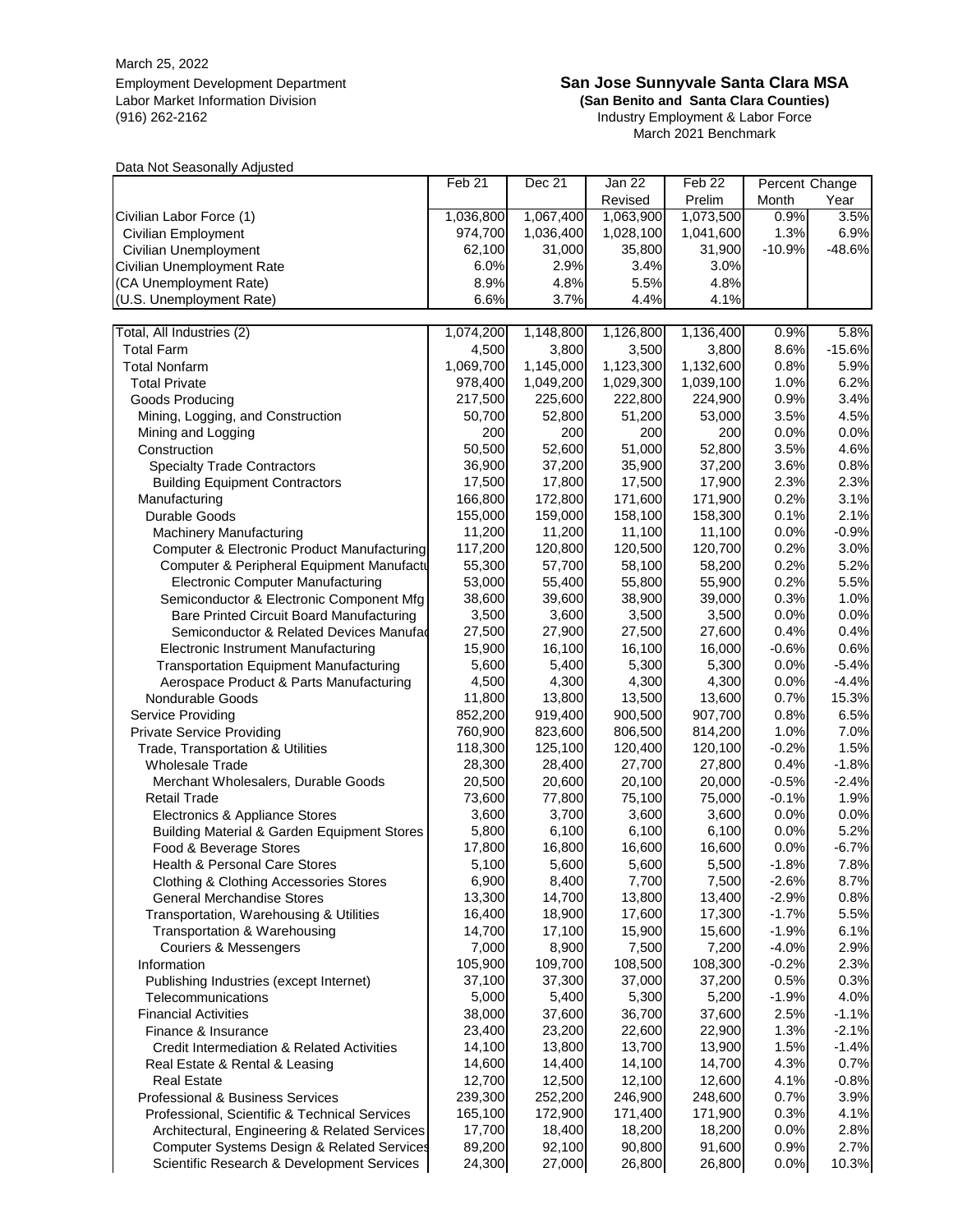March 25, 2022 Employment Development Department<br>Labor Market Information Division **San Sentity Connect San Benito and Santa Clara Counties** Labor Market Information Division **(San Benito and Santa Clara Counties)**

Industry Employment & Labor Force March 2021 Benchmark

#### Data Not Seasonally Adjusted

|                                               | Feb <sub>21</sub> | Dec 21  | Jan 22  | Feb <sub>22</sub> | Percent Change |         |
|-----------------------------------------------|-------------------|---------|---------|-------------------|----------------|---------|
|                                               |                   |         | Revised | Prelim            | Month          | Year    |
| Management of Companies & Enterprises         | 14,700            | 14,100  | 14,000  | 14,100            | 0.7%           | $-4.1%$ |
| Administrative & Support & Waste Services     | 59,500            | 65,200  | 61,500  | 62,600            | 1.8%           | 5.2%    |
| Administrative & Support Services             | 56,600            | 62,400  | 58,900  | 60,000            | 1.9%           | 6.0%    |
| <b>Employment Services</b>                    | 21,500            | 26,700  | 24,900  | 25,500            | 2.4%           | 18.6%   |
| <b>Educational &amp; Health Services</b>      | 175,400           | 183,600 | 181,300 | 185,000           | 2.0%           | 5.5%    |
| <b>Educational Services</b>                   | 43,800            | 45.600  | 45,100  | 46,200            | 2.4%           | 5.5%    |
| Colleges, Universities & Professional Schools | 28,200            | 29,600  | 29,100  | 30,200            | 3.8%           | 7.1%    |
| Health Care & Social Assistance               | 131,600           | 138,000 | 136,200 | 138,800           | 1.9%           | 5.5%    |
| <b>Ambulatory Health Care Services</b>        | 46,500            | 49,000  | 48,700  | 50,100            | 2.9%           | 7.7%    |
| Hospitals                                     | 30,100            | 31,100  | 30,600  | 30,700            | 0.3%           | 2.0%    |
| Nursing & Residential Care Facilities         | 12,700            | 13,000  | 12,700  | 13,000            | 2.4%           | 2.4%    |
| Social Assistance                             | 42,300            | 44,900  | 44,200  | 45,000            | 1.8%           | 6.4%    |
| Leisure & Hospitality                         | 63,100            | 92,100  | 89,300  | 90,800            | 1.7%           | 43.9%   |
| <b>Accommodation &amp; Food Services</b>      | 55,900            | 77,600  | 75,900  | 77,300            | 1.8%           | 38.3%   |
| Accommodation                                 | 4,400             | 6,400   | 6,200   | 6,400             | 3.2%           | 45.5%   |
| Food Services & Drinking Places               | 51,500            | 71,200  | 69,700  | 70,900            | 1.7%           | 37.7%   |
| <b>Restaurants</b>                            | 46,600            | 62,000  | 60,800  | 62,600            | 3.0%           | 34.3%   |
| <b>Other Services</b>                         | 20,900            | 23,300  | 23,400  | 23,800            | 1.7%           | 13.9%   |
| Government                                    | 91,300            | 95,800  | 94,000  | 93,500            | $-0.5%$        | 2.4%    |
| <b>Federal Government</b>                     | 10,400            | 10,400  | 10,400  | 10,400            | 0.0%           | 0.0%    |
| Department of Defense                         | 700               | 700     | 700     | 700               | 0.0%           | 0.0%    |
| State & Local Government                      | 80,900            | 85,400  | 83,600  | 83,100            | $-0.6%$        | 2.7%    |
| <b>State Government</b>                       | 6,300             | 7,400   | 7,100   | 6,400             | $-9.9%$        | 1.6%    |
| <b>State Government Education</b>             | 4,400             | 5,400   | 5,100   | 4,500             | $-11.8%$       | 2.3%    |
| <b>State Government Excluding Education</b>   | 1,900             | 2,000   | 2,000   | 1,900             | $-5.0%$        | 0.0%    |
| <b>Local Government</b>                       | 74,600            | 78,000  | 76,500  | 76,700            | 0.3%           | 2.8%    |
| <b>Local Government Education</b>             | 35,700            | 38,000  | 36,900  | 37,000            | 0.3%           | 3.6%    |
| Local Government Excluding Education          | 38,900            | 40,000  | 39,600  | 39,700            | 0.3%           | 2.1%    |
| County                                        | 22,000            | 22,300  | 22,200  | 22,200            | 0.0%           | 0.9%    |
| City                                          | 12,400            | 13,000  | 12,800  | 12,800            | 0.0%           | 3.2%    |
| Special Districts plus Indian Tribes          | 4,500             | 4,700   | 4,600   | 4,700             | 2.2%           | 4.4%    |

#### **Notes:**

(1) Civilian labor force data are by place of residence; include self-employed individuals, unpaid family workers, household domestic workers, & workers on strike. Data may not add due to rounding. The unemployment rate is calculated using unrounded data.

(2) Industry employment is by place of work; excludes self-employed individuals, unpaid family workers, household domestic workers, & workers on strike. Data may not add due to rounding.

Nati Martinez 209-941-6551 or Jorge Villalobos 707-566-3882 These data are produced by the Labor Market Information Division of the California Employment Development Department (EDD). Questions should be directed to:

These data, as well as other labor market data, are available via the Internet at http://www.labormarketinfo.edd.ca.gov. If you need assistance, please call (916) 262-2162.

#####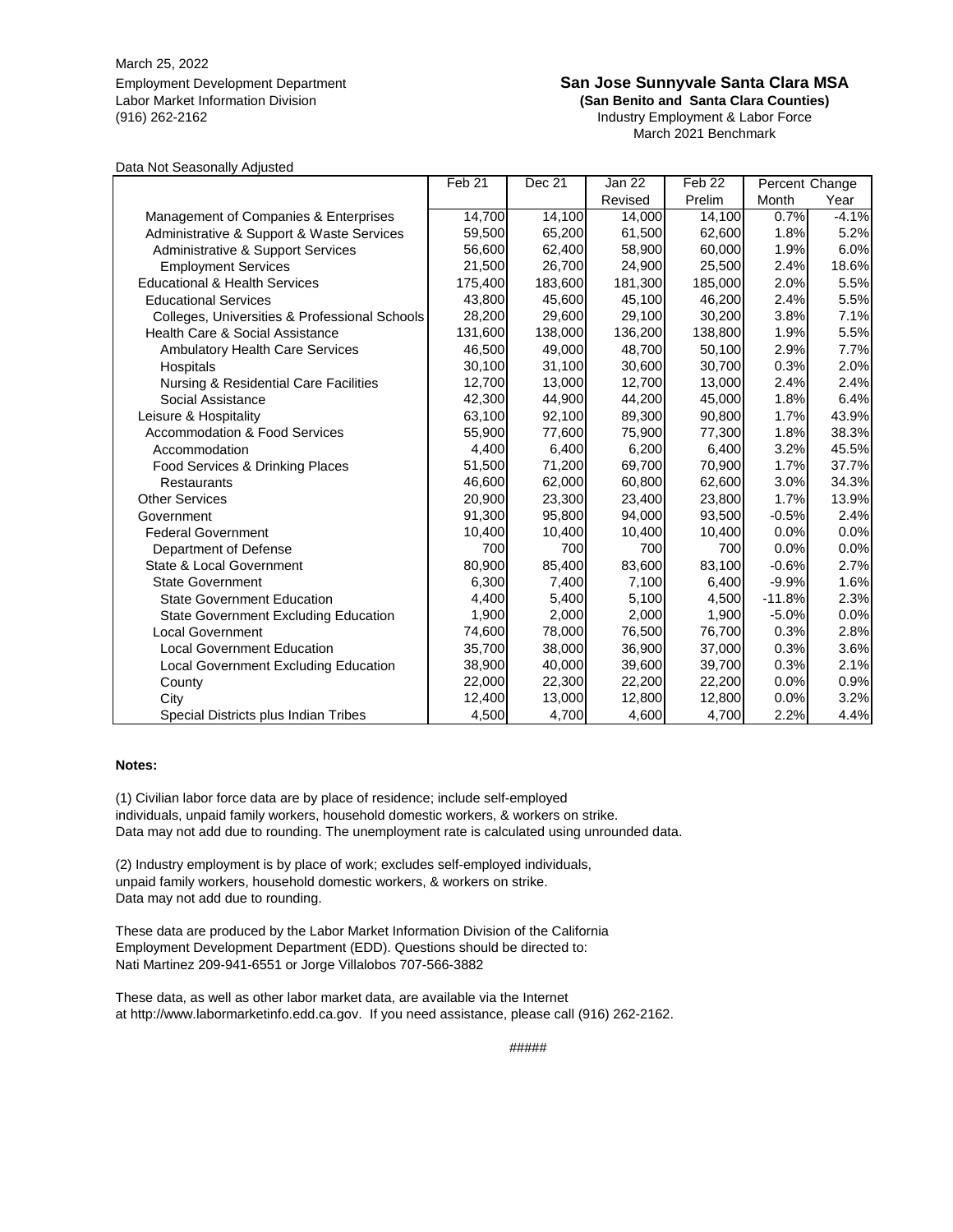March 25, 2022

State of California EMPLOYMENT DEVELOPMENT DEPARTMENT Labor Market Information Division<br>1901 Zanker Road Nati Martinez<br>1901 Zanker Road Nati Martinez 1901 Zanker Road San Jose, CA 95112

#### IMMEDIATE RELEASE SAN JOSE-SUNNYVALE-SANTA CLARA METROPOLITAN STATISTICAL AREA (MSA) **(San Benito and Santa Clara Counties)**

The unemployment rate in the San Jose-Sunnyvale-Santa Clara MSA was 3.0 percent in February 2022, down from a revised 3.4 percent in January 2022, and below the year-ago estimate of 6.0 percent. This compares with an unadjusted unemployment rate of 4.8 percent for California and 4.1 percent for the nation during the same period. The unemployment rate was 6.1 percent in San Benito County, and 2.9 percent in Santa Clara County.



| Industry | Jan-2022 | Feb-2022 | $\sim$ | Feb-2021 | Feb-2022 | Change |
|----------|----------|----------|--------|----------|----------|--------|
|          | Revised  | Prelim   | Change |          | Prelim   |        |

| 1,126,800 |           | 9,600 |                                          | 1,074,200 | 1,136,400 | 62,200    |
|-----------|-----------|-------|------------------------------------------|-----------|-----------|-----------|
| 3,500     | 3,800     | 300   |                                          | 4,500     | 3,800     | (700)     |
| 1,123,300 | 1,132,600 | 9,300 |                                          |           | 1,132,600 | 62,900    |
|           |           |       |                                          |           |           |           |
|           |           |       |                                          |           |           |           |
| 51,200    |           | 1,800 |                                          | 50,700    | 53,000    | 2,300     |
|           |           |       |                                          |           |           |           |
| 200       | 200       | 0     |                                          | 200       | 200       | 0         |
| 51,000    | 52,800    | 1,800 |                                          | 50,500    | 52,800    | 2,300     |
| 171,600   | 171,900   | 300   |                                          | 166,800   | 171,900   | 5,100     |
|           |           |       |                                          |           |           |           |
|           |           |       |                                          |           |           |           |
| 120,400   |           | (300) |                                          | 118,300   | 120,100   | 1,800     |
| 108,500   | 108,300   |       |                                          | 105,900   | 108,300   | 2,400     |
|           |           |       |                                          |           |           |           |
| 36,700    | 37,600    | 900   |                                          | 38,000    | 37,600    | (400)     |
|           |           |       |                                          |           |           |           |
|           |           |       |                                          |           |           |           |
| 246,900   | 248,600   | 1,700 |                                          | 239,300   | 248,600   | 9,300     |
|           |           |       |                                          |           |           |           |
| 181,300   | 185,000   | 3,700 |                                          | 175,400   | 185,000   | 9,600     |
|           |           |       |                                          |           |           |           |
| 89,300    |           | 1,500 |                                          | 63,100    | 90,800    | 27,700    |
| 23,400    | 23,800    | 400   |                                          | 20,900    | 23,800    | 2,900     |
| 94,000    | 93,500    | (500) |                                          | 91,300    | 93,500    | 2,200     |
|           |           |       | 1,136,400<br>53,000<br>120,100<br>90,800 | (200)     |           | 1,069,700 |

Notes: Data not adjusted for seasonality. Data may not add due to rounding Labor force data are revised month to month Additional data are available on line at www.labormarketinfo.edd.ca.gov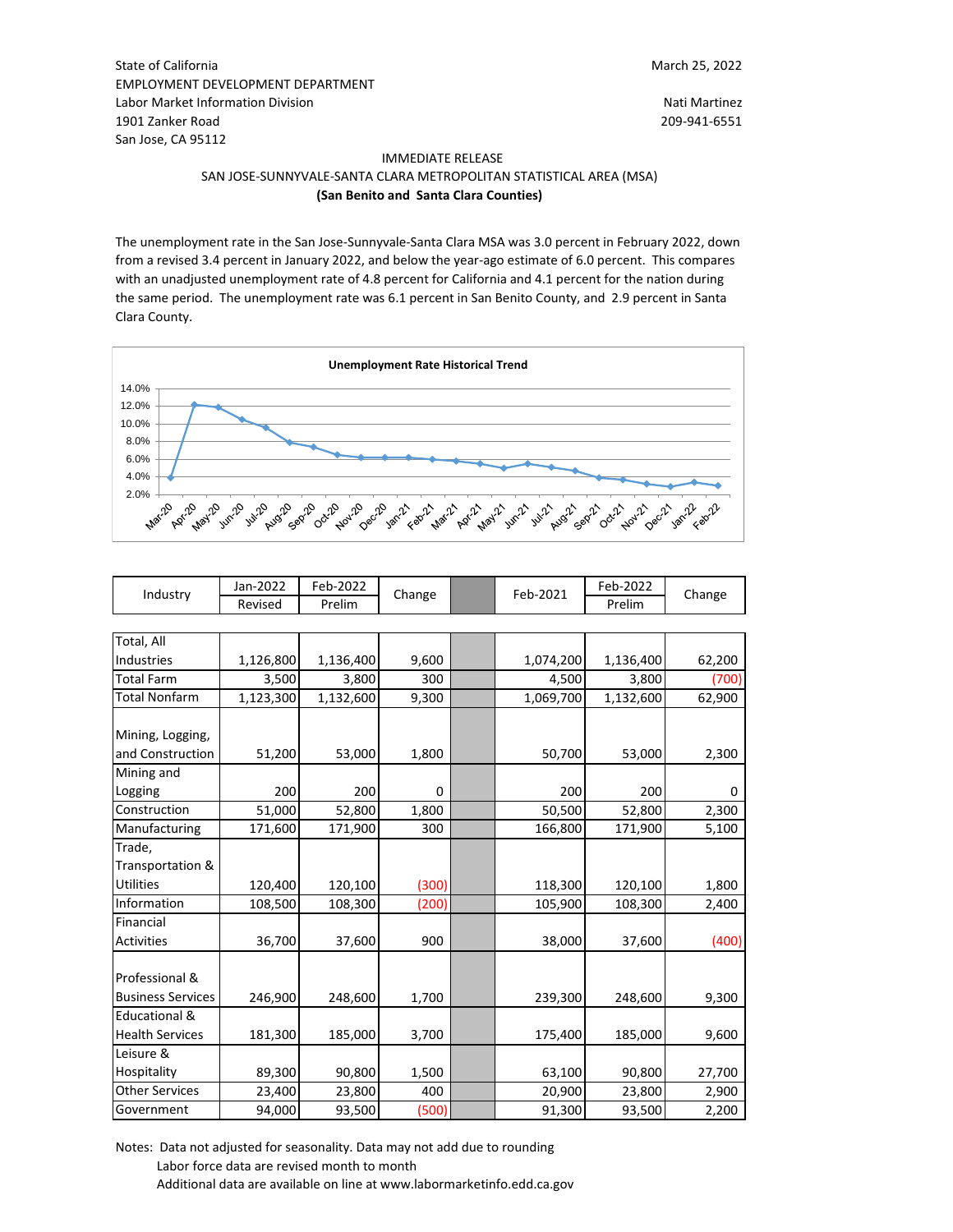State of California **March 25, 2022** 

EMPLOYMENT DEVELOPMENT DEPARTMENT Labor Market Information Division Contact: Nati Martinez 1901 Zanker Road (209) 941-6551 San Jose, CA 95112

#### **SAN JOSE-SUNNYVALE-SANTA CLARA METROPOLITAN STATISTICAL AREA (MSA) (SAN BENITO AND SANTA CLARA COUNTIES)** *Steady growth recorded in most industries*

The unemployment rate in the San Jose-Sunnyvale-Santa Clara MSA was 3.0 percent in February 2022, down from a revised 3.4 percent in January 2022, and below the year-ago estimate of 6.0 percent. This compares with an unadjusted unemployment rate of 4.8 percent for California and 4.1 percent for the nation during the same period. The unemployment rate was 6.1 percent in San Benito County, and 2.9 percent in Santa Clara County.

**Between January 2022 and February 2022**, total employment in the San Jose-Sunnyvale-Santa Clara MSA, which also includes San Benito County, rose by 9,600 jobs to total 1,136,400.

- Private educational and health services (up 3,700 jobs) led with the largest increase. Healthcare and social assistance made up 2,600 of these jobs.
- Construction added 1,800 total jobs. Most of the gains were in specialty trade contractors (up 1,300 jobs).
- Professional and business services (up 1,700 jobs) also saw an upward trend, particularly in administrative and support and waste management services (up 1,100 jobs).
- Leisure and hospitality (up 1,500 jobs) experienced growth overall, with most of it being in food services and drinking places (up 1,200 jobs).

**Between February 2021 and February 2022**, combined employment in the South Bay counties of San Benito and Santa Clara, increased by 62,200 jobs, or 5.8 percent.

- Leisure and hospitality with the largest year-over increase, added 27,700 jobs. Food services and drinking places (up 19,400 jobs) accounted for the vast majority of this rise.
- Employment in private educational and health services expanded by 9,600 jobs, with health care and social assistance adding 7,200 jobs and educational services adding 2,400 jobs.
- Professional and business services expanded by 9,300 jobs. Professional, scientific, and technical services accounted for 6,800 of these jobs, or 73 percent of overall growth.
- Other notable growth included: manufacturing (up 5,100 jobs), other services (up 2,900), and information (up 2,400).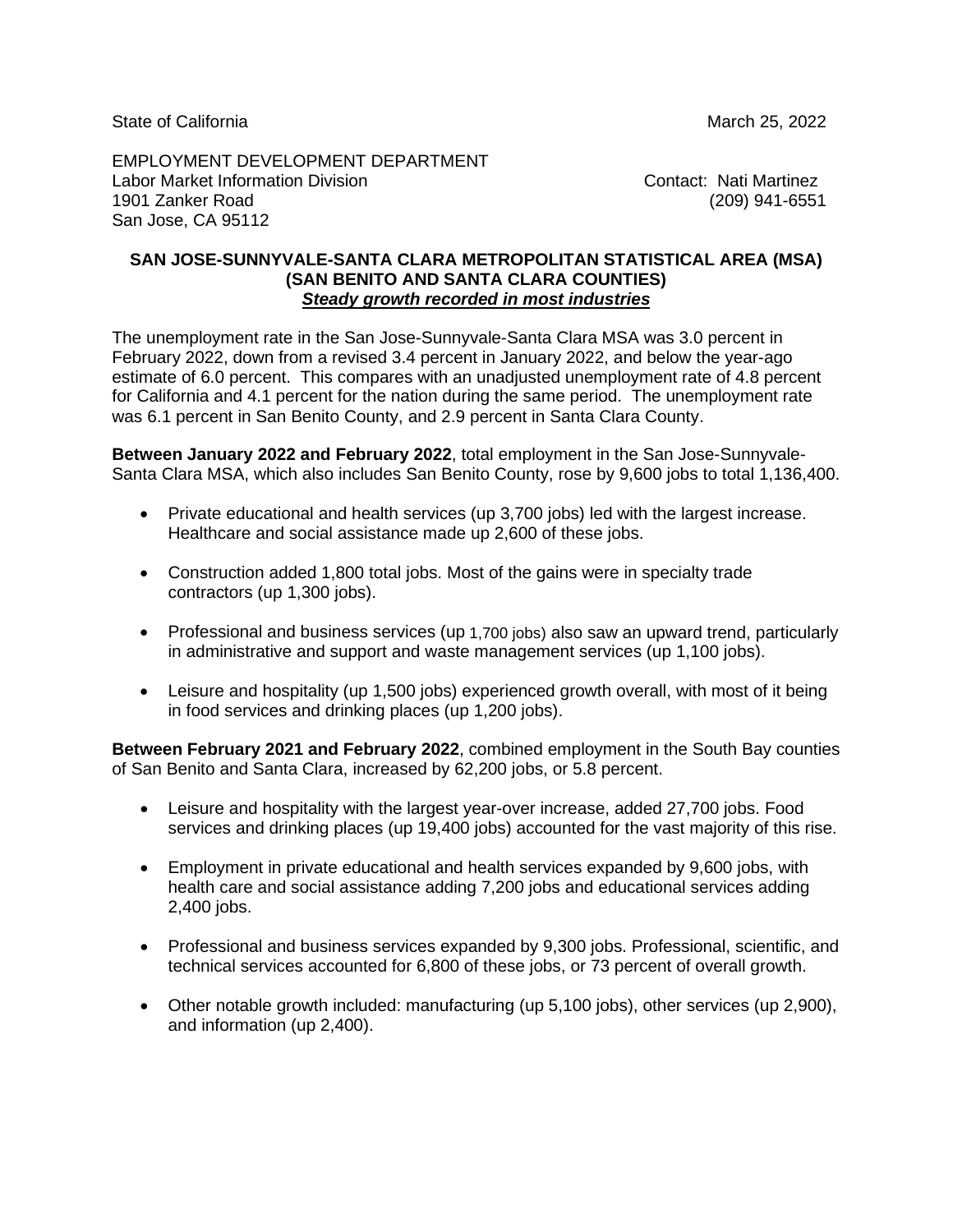#### **MEMORANDUM**

March 2022

**TO:** Workforce Development Board (WDB) Members

**FROM**: Sylvia Jacquez, Program Manager; Enrique Arreola, Deputy Director

#### **Summary of EDD Workforce Services Directives and Workforce Services Information Notices**

**Background/Summary:** Directives provide policy and guidance regarding various Workforce Services program requirements, funding and activities for EDD Workforce Services Staff and Workforce Partners.

**Background/Summary (Information Notices):** The Employment Development Department (EDD) issues Workforce Services Information Notices (WSIN) to disseminate announcements, general information, and procedural guidance on departmental programs for EDD staff, workforce partners, stakeholders, and other individuals in the workforce development system. Through the Workforce Innovation and Opportunity Act and the Wagner-Peyser Act, the EDD administers program for veterans, youth, dislocated workers, people with disabilities, including Trade Adjustment Assistance, CalJOBS<sup>SM</sup>, employer incentives and more. Directives provide policy and guidance regarding various Workforce Services program requirements, funding, and activities for EDD Workforce Services Staff and Workforce Partners.

**Workforce Service Directives: [https://www.edd.ca.gov/Jobs\\_and\\_Training/Active\\_Directives.htm](https://www.edd.ca.gov/Jobs_and_Training/Active_Directives.htm)** [WSD21-04](https://edd.ca.gov/Jobs_and_Training/pubs/wsd21-04.pdf) Criminal Record Restrictions and Impact Based on Race and Nationality: This policy provides the guidance and establishes the procedures regarding criminal record restrictions and impact based on race and nationality. This policy applies to all recipients of federal Workforce Innovation and Opportunity Act (WIOA) funds, and is effective immediately. This policy contains some state-imposed requirements. All state-imposed requirements are indicated by bold, italic type. This Directive finalizes Workforce Services Draft Directive Criminal Record Restrictions and Impact Based on Race and Nationality (WSDD-220), issued for comment on December 11, 2020. The Workforce Development Community submitted seven comments during the draft comment period. A summary of comments, including all changes, is provided as Attachment 4. This policy supersedes Workforce Services Directive Criminal Record Restrictions and Impact Based on Race and Nationality (WSD12-9), dated September 14, 2012. Retain this Directive until further notice. [WSD21-05](https://edd.ca.gov/Jobs_and_Training/pubs/wsd21-05.pdf) Consultant Services and Pay: This policy provides the guidance and establishes the procedures regarding the use of and pay for consultant services. This policy applies to all subrecipients of Workforce Innovation and Opportunity Act (WIOA) funds, and is effective immediately. This policy contains some state-imposed requirements. All state-imposed requirements are indicated by bold, italic type. This Directive finalizes Workforce Services Draft Directive Consultant Services and Pay (WSDD225), issued for comment on May 26, 2021. The Workforce Development Community submitted 35 comments during the draft comment period. A summary of comments, including all changes, is provided as Attachment 1. This policy supersedes Workforce Services Directive Consultant Services and Pay (WSD15-22), dated March 15, 2016. Retain this Directive until further notice. **Information Notices: [https://www.edd.ca.gov/jobs\\_and\\_training/Information\\_Notices.htm](https://www.edd.ca.gov/jobs_and_training/Information_Notices.htm)** [WSIN21-35](https://edd.ca.gov/en/jobs_and_training/Information_Notices/wsin21-35/) CalJOBSSM System Upgrade to Version 21: **Issued:** March 18, 2022 The CalJOBS system will be upgrading to Version 21.0 on March 21, 2022. This version upgrade contains system enhancements helpful to all users of the CalJOBS system. Job seekers, staff, employers, and administrators will notice a variety of esthetic changes, and a few new capabilities that make the CalJOBS system easier and more efficient to use. [WSIN21-36](https://edd.ca.gov/en/jobs_and_training/Information_Notices/wsin21-36/) ESP TA Evaluation SFP PY 21-22 **Issued:** March 28, 2022 The Employment Development Department (EDD), in coordination with the California Workforce Development Board and the California Labor and Workforce Development Agency, announces the availability of up to \$1.2 million in the *Workforce Innovation and Opportunity Act* Governor's Discretionary Funds for an Equity and Special Populations (ESP) Technical Assistance (TA) and Evaluation Program Year 2021-22 (PY 21-22) Solicitation for Proposals (SFP). The purpose of the ESP TA and Evaluation PY 21-22 initiative is to increase equity and employment opportunities for underserved populations by providing TA and evaluation services to the ESP PY 21- 22 ESP program awardees that will drive innovations and systems change. The TA provider will assist with the design, development, and implementation of projects that accelerate employment and reemployment strategies for the English language learners, homeless and housing insecure, immigrants, justice-involved individuals, people with disabilities, veterans, young adults, and other target populations in geographic locations disproportionately impacted by the novel coronavirus-2019. These funds will create virtual communities of practice, provide continuous support to address project challenges, and evaluate project successes and areas for improvement. Eligible applicants must be organizations that possess the capacity, relationships, and expertise to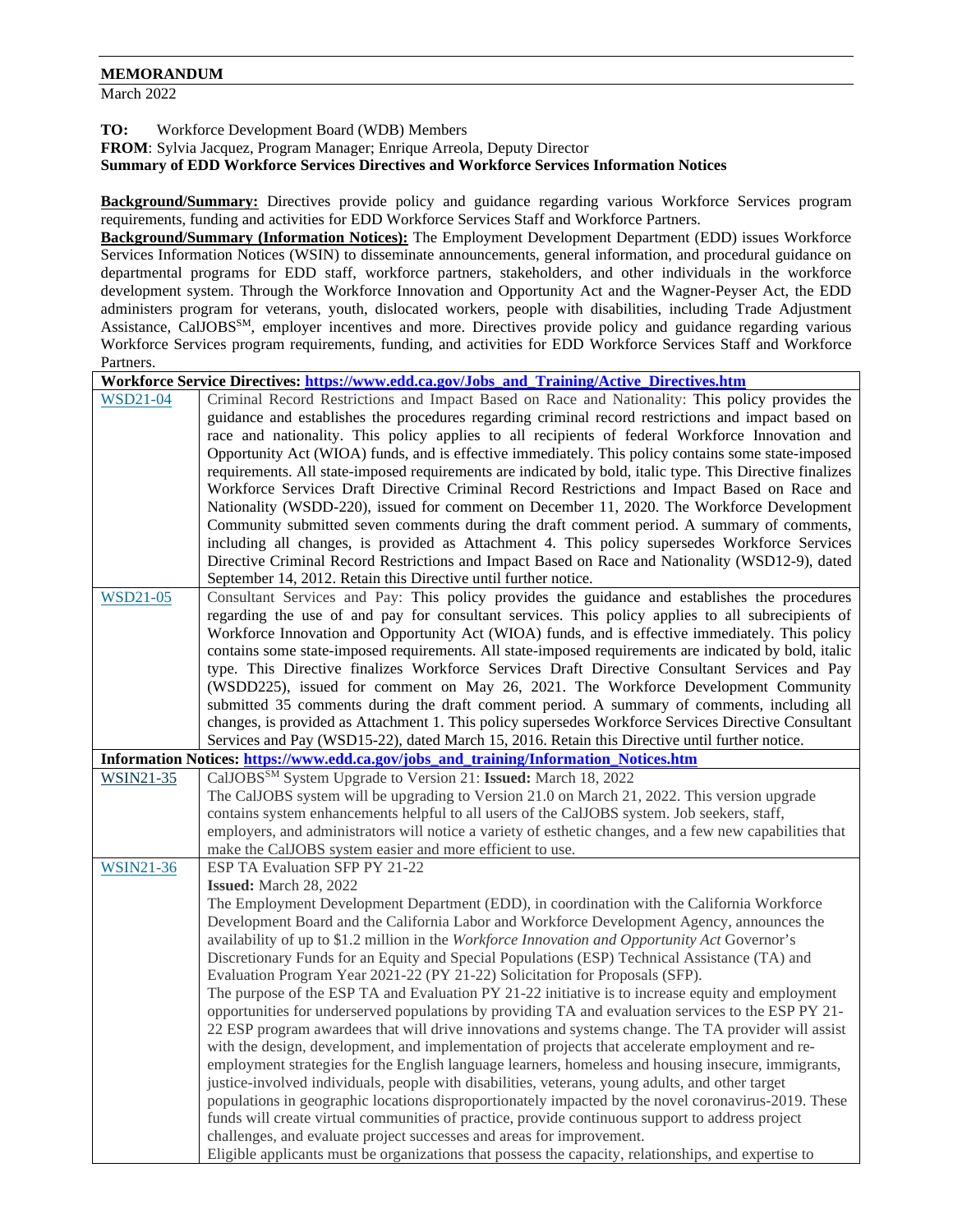| deliver TA and evaluation services statewide. Proposals will be accepted from Local Areas, education     |
|----------------------------------------------------------------------------------------------------------|
| and training providers, county social service agencies, community-based organizations, business-         |
| related non-profit and for-profit organizations, labor organizations, and workforce intermediaries.      |
| Proposals must be received by 3 p.m. on Monday, April 25, 2022. An informational webinar will be         |
| held on Thursday, April 14, 2022, at 2 p.m. Pre-registration is required. For registration information,  |
| email a request to WSBSFP1@edd.ca.gov by April 8, 2022. The EDD encourages applicants to submit          |
| a notice of intent to apply by April 20, 2022 by noon, to WSBSFP2@edd.ca.gov. To view this SFP,          |
| visit the EDD Workforce Development Solicitations for Proposals webpage.                                 |
| This publication is supported by the United States Department of Labor as part of a financial assistance |
| award totaling \$1.2 million with 0 percent financed from non-governmental sources.                      |

Enrique Arreola, Deputy Director Date San Benito County Workforce Development Board (WDB)

**04/07/22**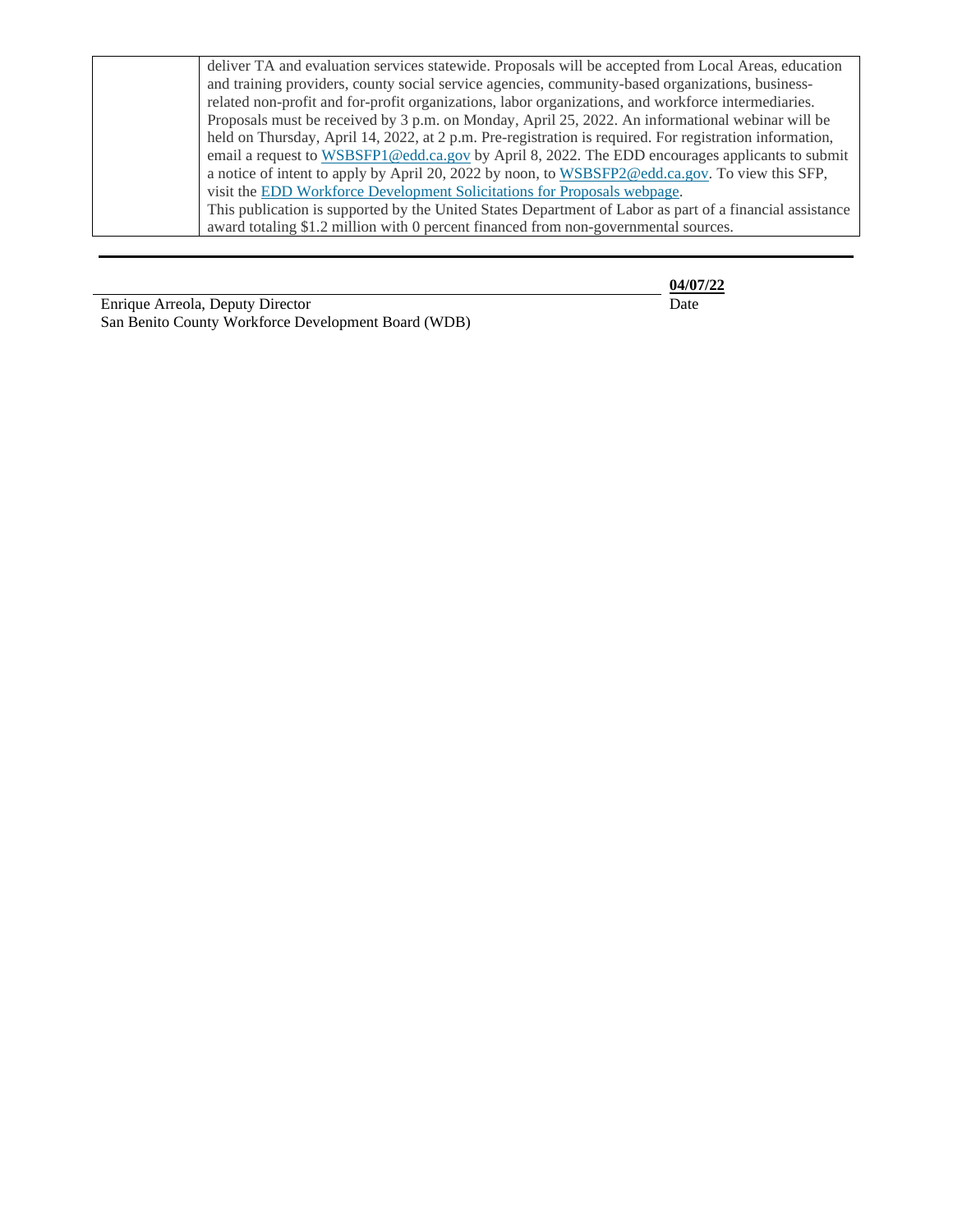### **Workforce Innovation and Opportunity Act Phase II Memorandum of Understanding**

|    | <b>Table of Contents</b>                                                                                 |         |  |  |  |  |  |  |
|----|----------------------------------------------------------------------------------------------------------|---------|--|--|--|--|--|--|
| 1. | <b>Process and Development</b>                                                                           | Page 3  |  |  |  |  |  |  |
| 2. | <b>Sharing Infrastructure Costs</b>                                                                      | Page 5  |  |  |  |  |  |  |
|    | Chosen Options: Each Comprehensive AJCC / Network of Comprehensive AJCCs                                 | Page 5  |  |  |  |  |  |  |
|    | Comprehensive AJCC(s) / Colocated Partners                                                               | Page 6  |  |  |  |  |  |  |
|    | AJCC Infrastructure Budget                                                                               | Page 7  |  |  |  |  |  |  |
|    | <b>Infrastructure Cost Allocation Methodology</b>                                                        | Page 10 |  |  |  |  |  |  |
|    | Third-Party In-Kind Contributions to Support the AJCC as a Whole                                         | Page 11 |  |  |  |  |  |  |
|    | Initial Proportionate Share Allocated to Each Colocated Partner                                          | Page 12 |  |  |  |  |  |  |
|    | Signature Page: Colocated Partners Sharing AJCC Infrastructure Costs                                     | Page 13 |  |  |  |  |  |  |
|    | Signature Page: Non-Colocated Partners Sharing AJCC Infrastructure Costs When Benefit Data are Available | Page 14 |  |  |  |  |  |  |
| 3. | Required Phase II MOU Component: Sharing Other One-Stop System Costs                                     | Page 15 |  |  |  |  |  |  |
|    | AJCC Partners Sharing Other One-Stop System Costs                                                        | Page 15 |  |  |  |  |  |  |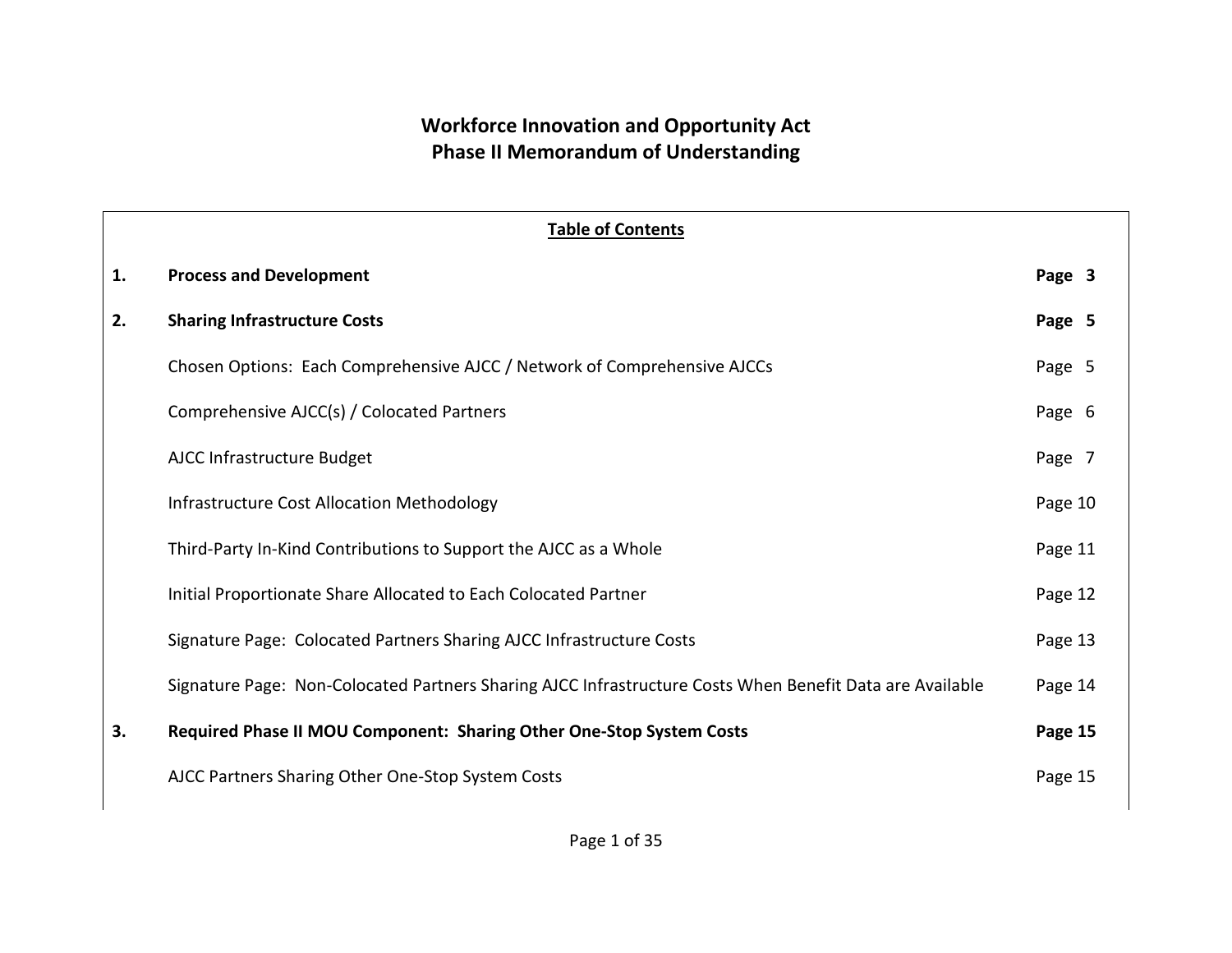| Career Services Applicable to Each AJCC Partner                                     | Page 16 |
|-------------------------------------------------------------------------------------|---------|
| Required Consolidated Budget for the Delivery of Applicable Career Services         | Page 19 |
| Options for Local Agreement for AJCC Partners to Share Other System Costs           | Page 22 |
| Optional Agreement to Share Intake, Assessment, Skill Appraisal, and Referral Costs | Page 23 |
| <b>Optional Agreement to Share Business Services Costs</b>                          | Page 25 |
| Optional Agreement to Share AJCC Partner Staff Cross Training                       | Page 27 |
| <b>Optional Agreement to Share AJCC Operator Costs</b>                              | Page 29 |
| Optional Agreement to Share Personnel Costs for AJCC Colocated Partners             | Page 31 |
| Signature Page: AJCC Partners Sharing Other One-Stop System Costs                   | Page 33 |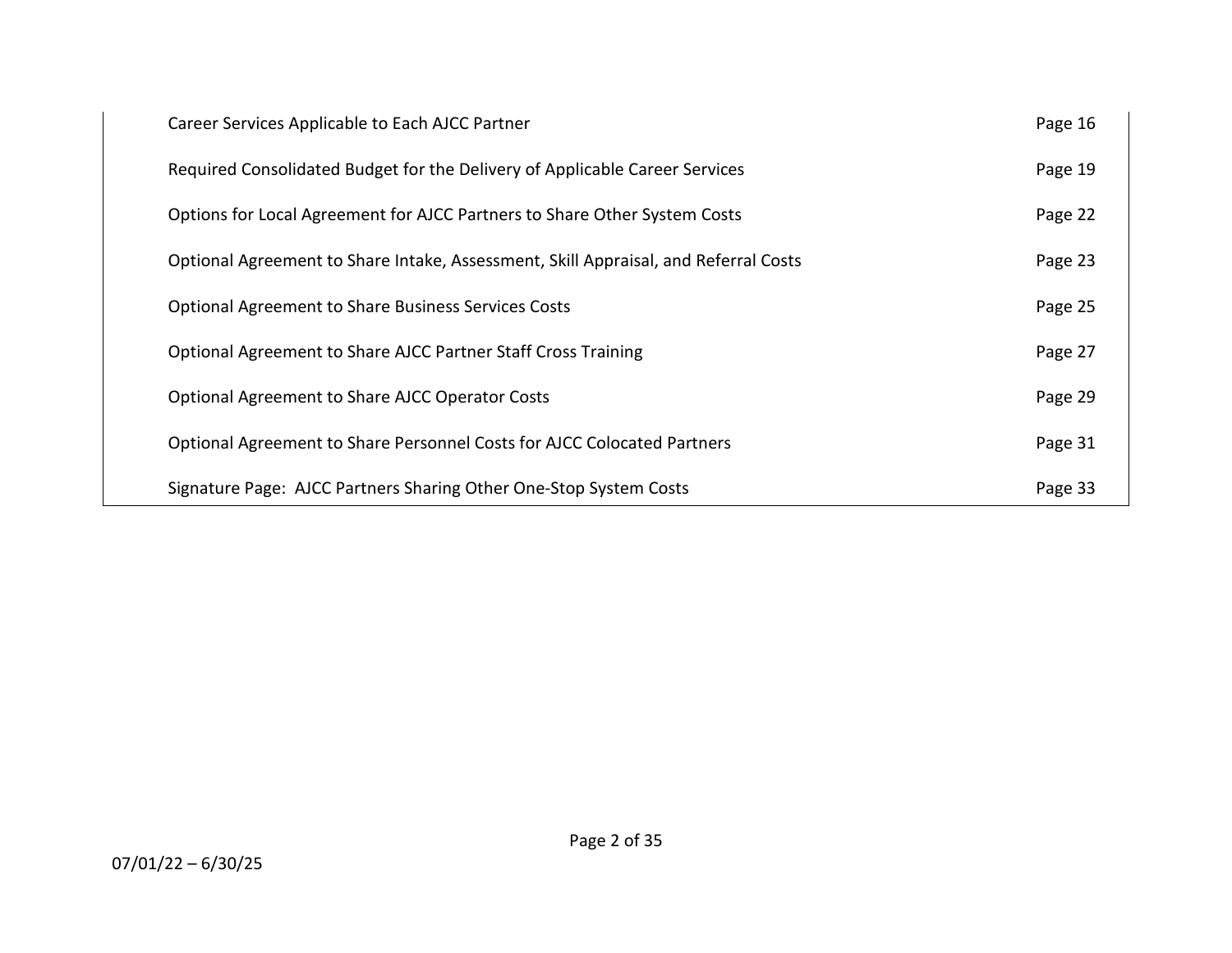### **Required Phase II MOU Component: Process and Development**

Local Workforce Development Area (Local Area): San Benito County

Date Submitted: **We are all that the submitted** in the set of  $\mathcal{L}$ 

Signed Phase II MOU

- 1. The period of time this agreement is effective: 07/01/22 6/30/25. *This MOU is of no force or effect until signed by authorized representatives of the participating agencies, and until approved by the Chief Local Elected Official. The MOU, once signed, becomes a part of the local WIOA Plan*
- 2. Identification of all AJCC partners, Chief Elected Officials (CEO), and Local Boards participating in the infrastructure and other system costs funding agreements.

CEO/s: Bea Gonzales, Chair, San Benito County Board of Supervisors

Local Board/s: Richard Bianchi, Chair, San Benito County Workforce Development Board

AJCC Partners Participating in the Infrastructure Funding Agreement (IFA):

- a. Employment Development Department (EDD)
- b. Department of Rehabilitation (DOR)
- c. Workforce Innovation & Opportunity Act (WIOA)
- d. Peninsula Family Services
- e. TANF Employment Services
- f. Community Action Agency

AJCC Partners Participating in the Shared Other System Costs Agreement: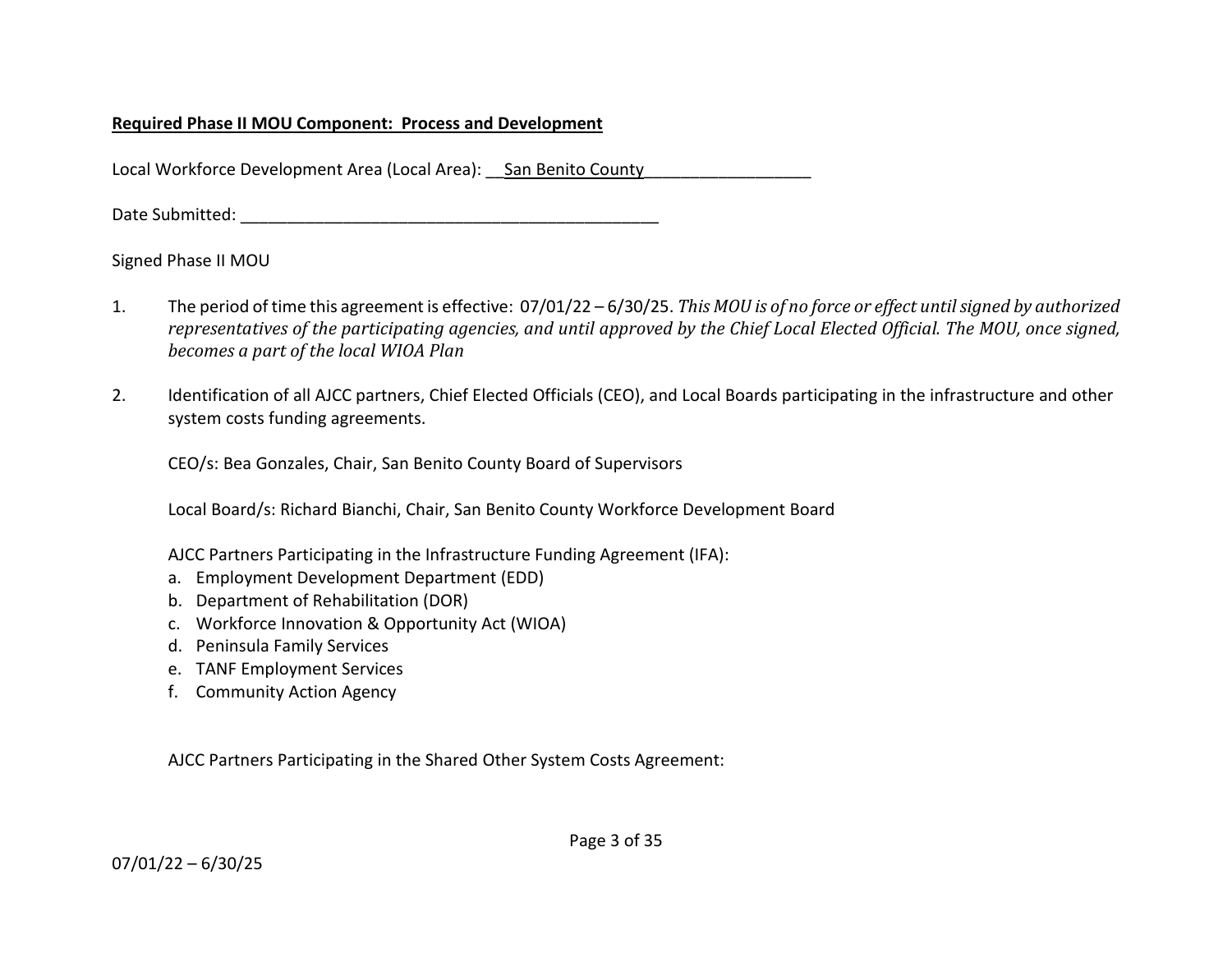- 3. Steps the Local Board, CEO, and AJCC partners took to reach consensus and/or an assurance that the Local Area followed guidance for the state infrastructure funding mechanism. All on-site partners were asked to provide their shared costs for the operations of the America's Job Center of CA. These costs, were then included on the MOU budgets and reviewed and agreed by all partners. The MOU was then reviewed and approved by the WDB.
- 4. A description of the process to be used among partners to resolve issues during the MOU duration period when consensus cannot be reached. N/A
- 5. A description of the periodic modification and review process that will be used to ensure all AJCC partners continue to contribute their fair and equitable share of infrastructure and other system costs, including the identification of who will fulfill this responsibility.

Who will fulfill this responsibility: Enrique Arreola, Deputy Director What: Mr. Arreola will have on-going interaction with each partner to ensure that they continue to pay their fair share. When: It is be expected that each on-site partner pay their share on a monthly basis How: Each partner will submit their monthly share directly to the fiscal unit.

Assurance from all non-colocated partners that they agree to pay their proportionate share of infrastructure costs as soon as sufficient data are available to make such a determination.

Signatures of authorized representative(s) of the Local Board, the CEO, and all AJCC partners who signed the Phase I MOU.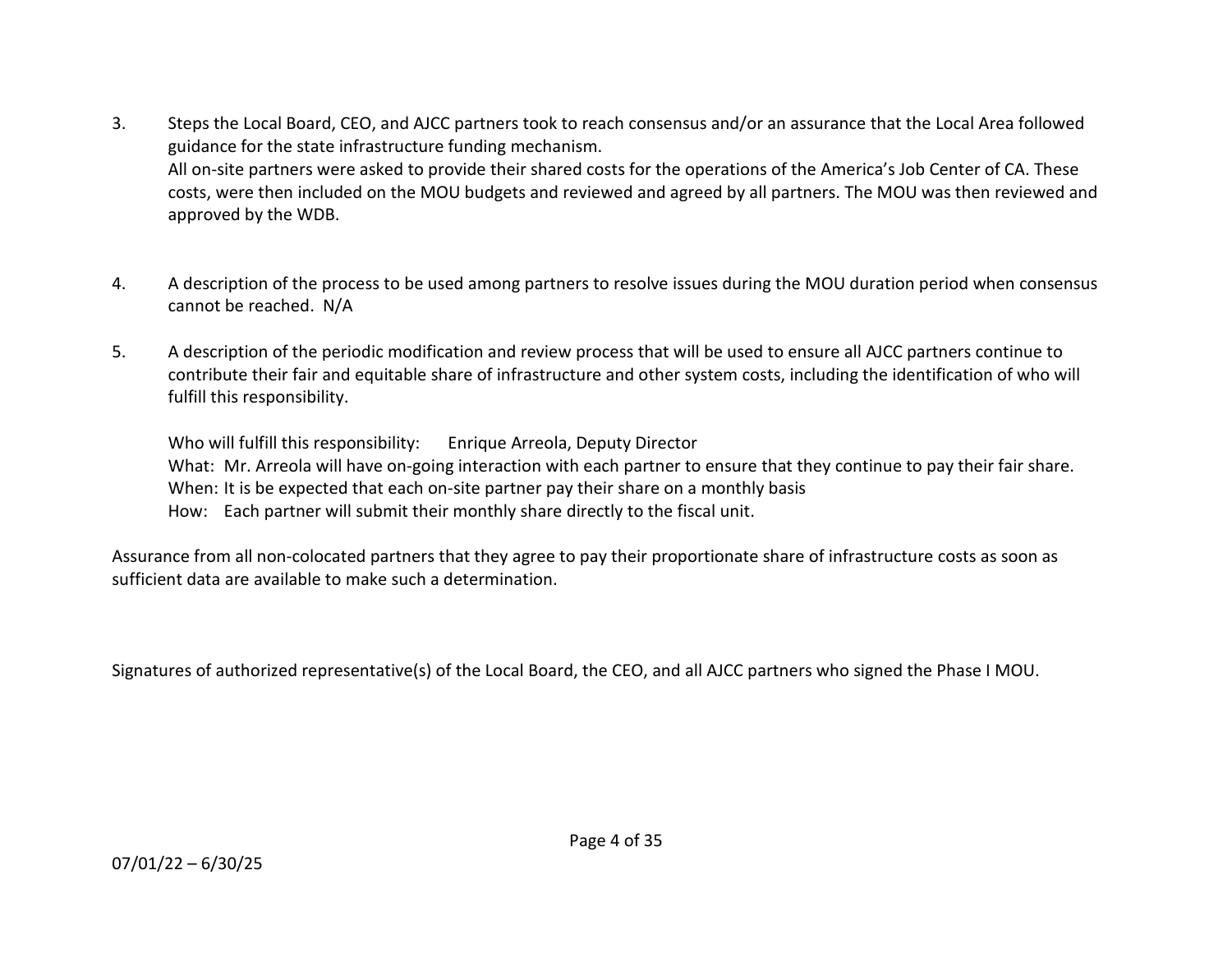### **Sharing Infrastructure Costs**

Budget, Cost Allocation Methodology, Initial Proportionate Share

### Phase II MOU Content Requirements:

A budget outlining the infrastructure costs for each comprehensive AJCC in the Local Area with a detailed description of what specific costs are included in each line item.

When establishing the infrastructure cost budget, Local Boards have two options: Option 1: Develop a separate budget for each comprehensive AJCC. Option 2: Develop a consolidated system-wide budget for its network of comprehensive AJCCs Option 3: A mixture of separate and consolidated budgets.

If the Local Board chooses to negotiate infrastructure costs based on their network of comprehensive AJCCs, rather than center by center, then the budgets for all the comprehensive AJCCs can be consolidated into one system budget. However, this consolidation may not distort the distribution of costs as they must be attributable to each partner equally and in accordance with the agreed upon cost allocation methodology). Consolidations might allow the "financing" of infrastructure cost between partners more easily. It is not required that each partner contribute to each comprehensive AJCC, as long as their consolidated share of contributions equals their responsibility to pay as determined by the agreed upon cost sharing methodology.

If using Option 3, multiple budgets will need to be included with clear identification of which AJCCs belong to which budget.

The Local Board and AJCC partners have chosen this option for developing the infrastructure cost budget:

Option 1: A separate budget for each comprehensive AJCC.

\_\_X\_\_ Option 2: A consolidated system-wide budget for the network of comprehensive AJCCs

Option 3: A mixture of separate and consolidated budgets for the Local Area's AJCCs

Page 5 of 35

07/01/22 – 6/30/25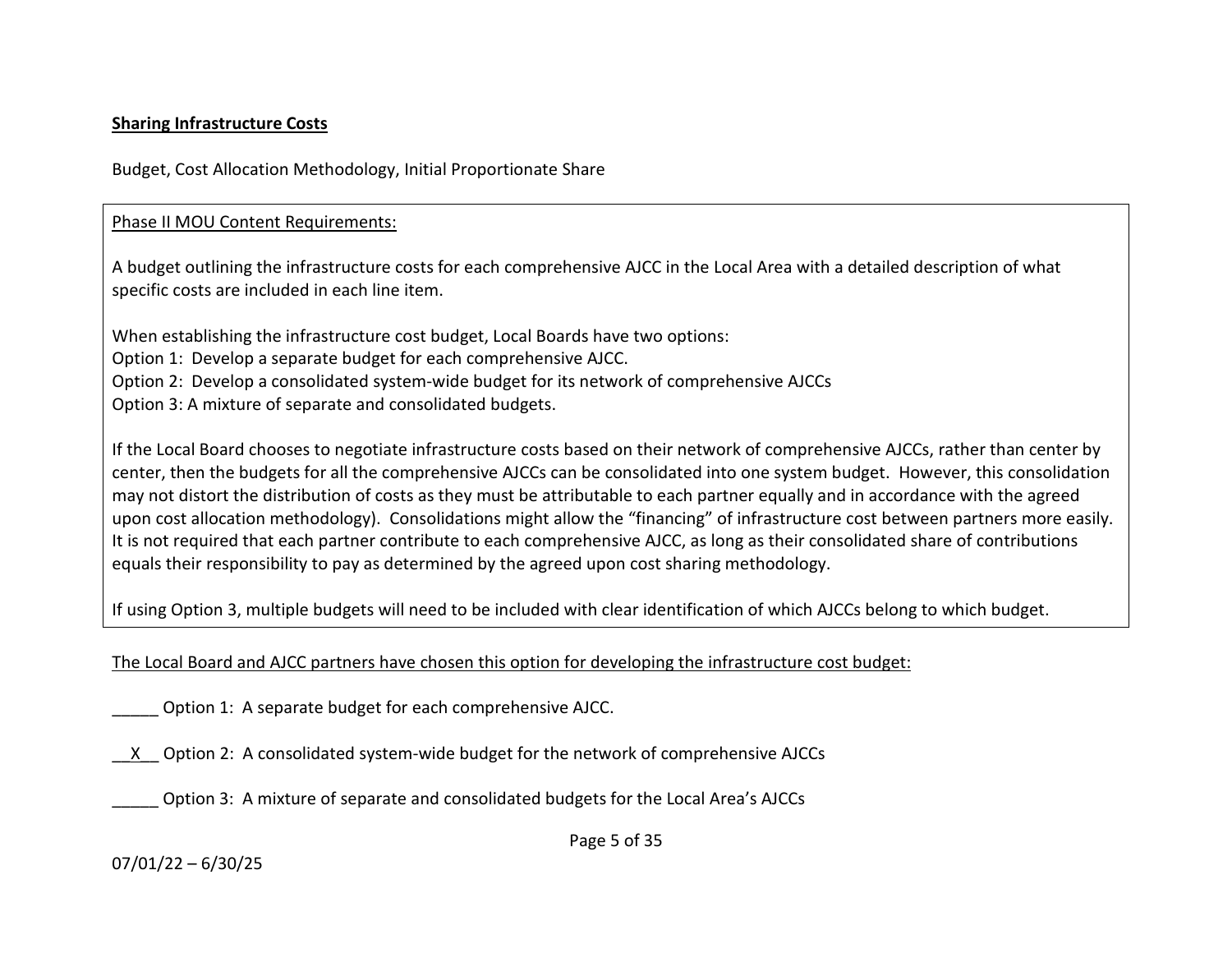### **Comprehensive AJCC(s) and Colocated Partners**

| Include all comprehensive AJCCs Identified in the Phase I MOU                                                                                 | Colocated Partner definition: All AJCC partners who have a physical presence within the center, either full time or part time. |
|-----------------------------------------------------------------------------------------------------------------------------------------------|--------------------------------------------------------------------------------------------------------------------------------|
|                                                                                                                                               |                                                                                                                                |
| Comprehensive AJCC #1                                                                                                                         | Comprehensive AJCC #3                                                                                                          |
| Name/Address of the Comprehensive AJCC:<br><b>America's Job Center of California</b><br>1111 San Felipe Road, Suite #107                      | Name/Address of the Comprehensive AJCC:                                                                                        |
| Hollister, CA 95023                                                                                                                           | Partners Colocated at This AJCC:                                                                                               |
| Partners Colocated at This AJCC:                                                                                                              |                                                                                                                                |
| a. Employment Development Department (EDD)<br>Department of Rehabilitation (DOR)<br>b.<br>Workforce Innovation & Opportunity Act (WIOA)<br>C. | Comprehensive AJCC #4                                                                                                          |
| Peninsula Family Services<br>d.<br><b>TANF Employment Services</b><br>e.                                                                      | Name/Address of the Comprehensive AJCC:                                                                                        |
| <b>Community Action Agency</b>                                                                                                                | Partners Colocated at This AJCC:                                                                                               |
|                                                                                                                                               |                                                                                                                                |

### Comprehensive AJCC #2

Name/Address of the Comprehensive AJCC: None

Partners Colocated at This AJCC: N/A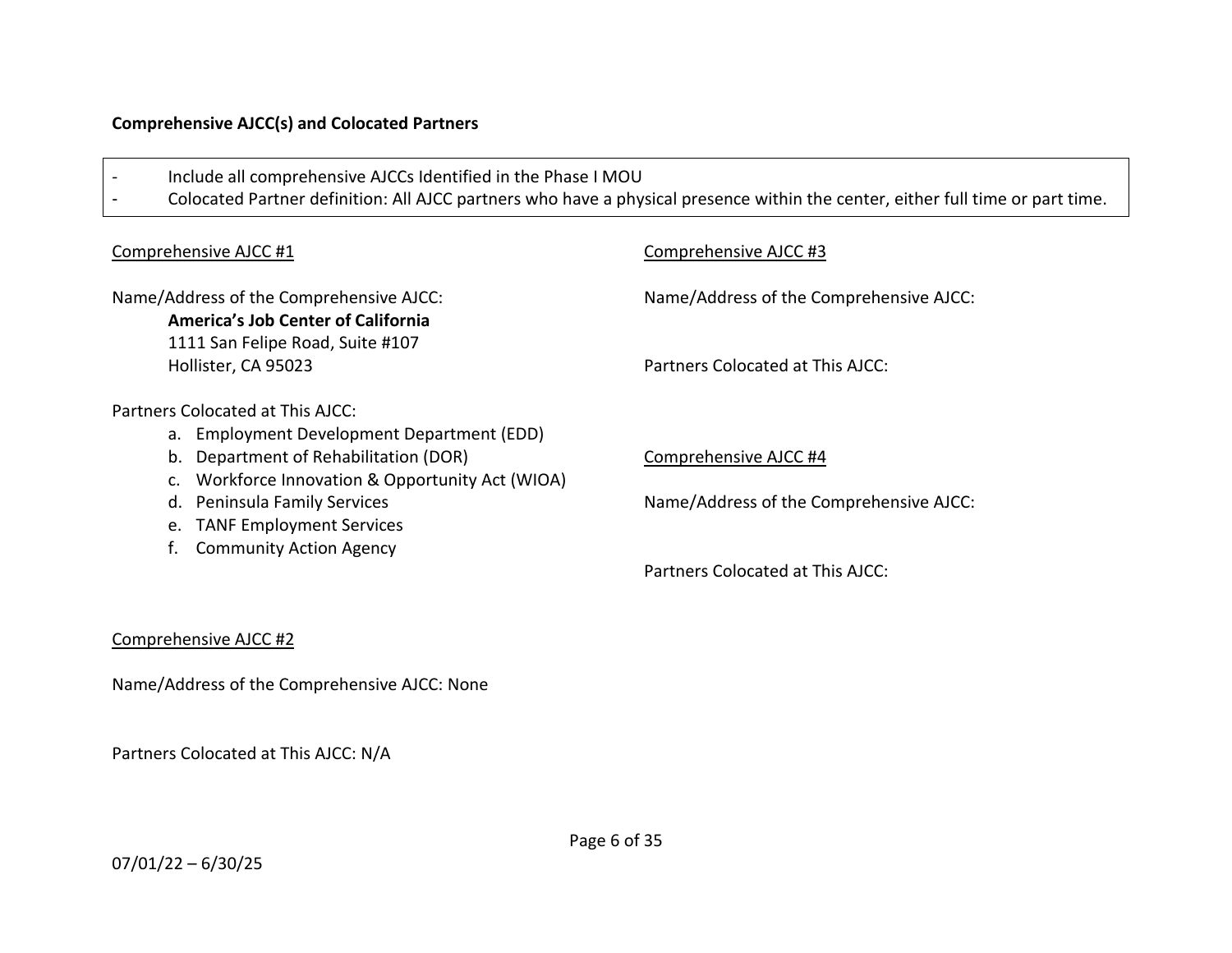| <b>AJCC Infrastructure Budget</b><br>Each Comprehensive AJCC (Name of AJCC- San Benito County AJCC) |                                                  |                      |  |
|-----------------------------------------------------------------------------------------------------|--------------------------------------------------|----------------------|--|
| <b>Cost Category/Line Item</b>                                                                      | Line Item Cost Detail                            | Cost                 |  |
| Rent                                                                                                |                                                  |                      |  |
| <b>Rental of Facilities</b>                                                                         | \$1.68 ave cost of sq ft $X$ 6,637 sq ft         | \$133,802            |  |
|                                                                                                     | <b>Rental Costs Subtotal:</b>                    | $$129,226$ (Annual)  |  |
| <b>Utilities and Maintenance</b>                                                                    |                                                  |                      |  |
| Electric                                                                                            | Included in lease rental of facility             |                      |  |
| Gas                                                                                                 | Included in lease rental of facility             |                      |  |
| Water                                                                                               | Included in lease rental of facility             |                      |  |
| <b>Sewer Connections</b>                                                                            | Included in lease rental of facility             |                      |  |
| High-Speed Internet                                                                                 | \$342.06 per month x 12 months                   | \$4,104.72           |  |
| <b>Telephones (Landlines)</b>                                                                       | \$600 per month x 12 months (37 lines)           | \$7,200              |  |
| <b>Facility Maintenance Contract</b>                                                                | Included in lease rental of facility             |                      |  |
|                                                                                                     | <b>Utilities and Maintenance Costs Subtotal:</b> | \$11,304.72 (Annual) |  |
| <b>Equipment</b>                                                                                    |                                                  |                      |  |
| Assessment-related products                                                                         | Use of Assessment tools to assess clients        | 2,250                |  |
| Assistive technology for individuals with<br>disabilities (Access and Accommodation)                |                                                  | 600                  |  |
| Copiers                                                                                             | Lease of copiers                                 | 2,443                |  |
| <b>Fax Machines</b>                                                                                 | Cost of phone line                               | 600                  |  |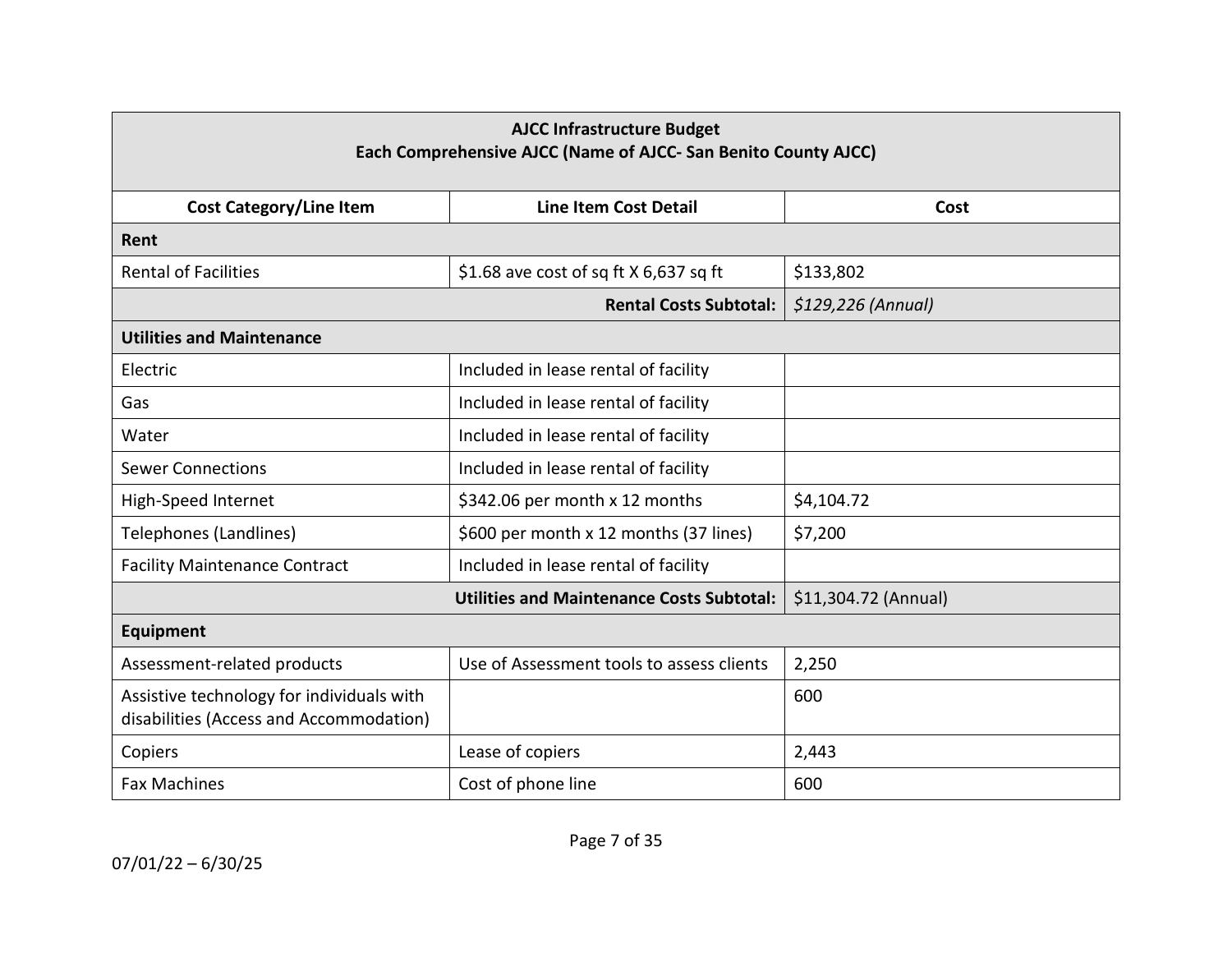| Computers                                                                                                                                                                                                                                  | Cost to replace computers                              | 9,741    |
|--------------------------------------------------------------------------------------------------------------------------------------------------------------------------------------------------------------------------------------------|--------------------------------------------------------|----------|
| Other tangible equipment used to serve<br>all center customers (not specific to an<br>individual program partner)                                                                                                                          |                                                        |          |
| Specify Other Tangible Equipment                                                                                                                                                                                                           |                                                        |          |
|                                                                                                                                                                                                                                            | <b>Equipment Costs Subtotal:</b>                       | \$15,634 |
| <b>Technology to Facilitate Access to the AJCC</b>                                                                                                                                                                                         |                                                        |          |
| Technology used for the center's planning<br>and outreach activities<br>Specify the Technology                                                                                                                                             |                                                        |          |
| Cost of maintenance the center website<br>(not specific to an individual program<br>partner) that provides outreach to<br>customers by providing information on<br>AJCC services and/or provides direct<br>service access to AJCC services | Maintenance of the Website                             | \$1,708  |
| Website Address: www.sbcjobs.org                                                                                                                                                                                                           |                                                        |          |
| (Does not include data systems or case<br>management systems specific to<br>individual program partners.)                                                                                                                                  |                                                        |          |
|                                                                                                                                                                                                                                            | <b>Technology to Facilitate Access Costs Subtotal:</b> | \$1,708  |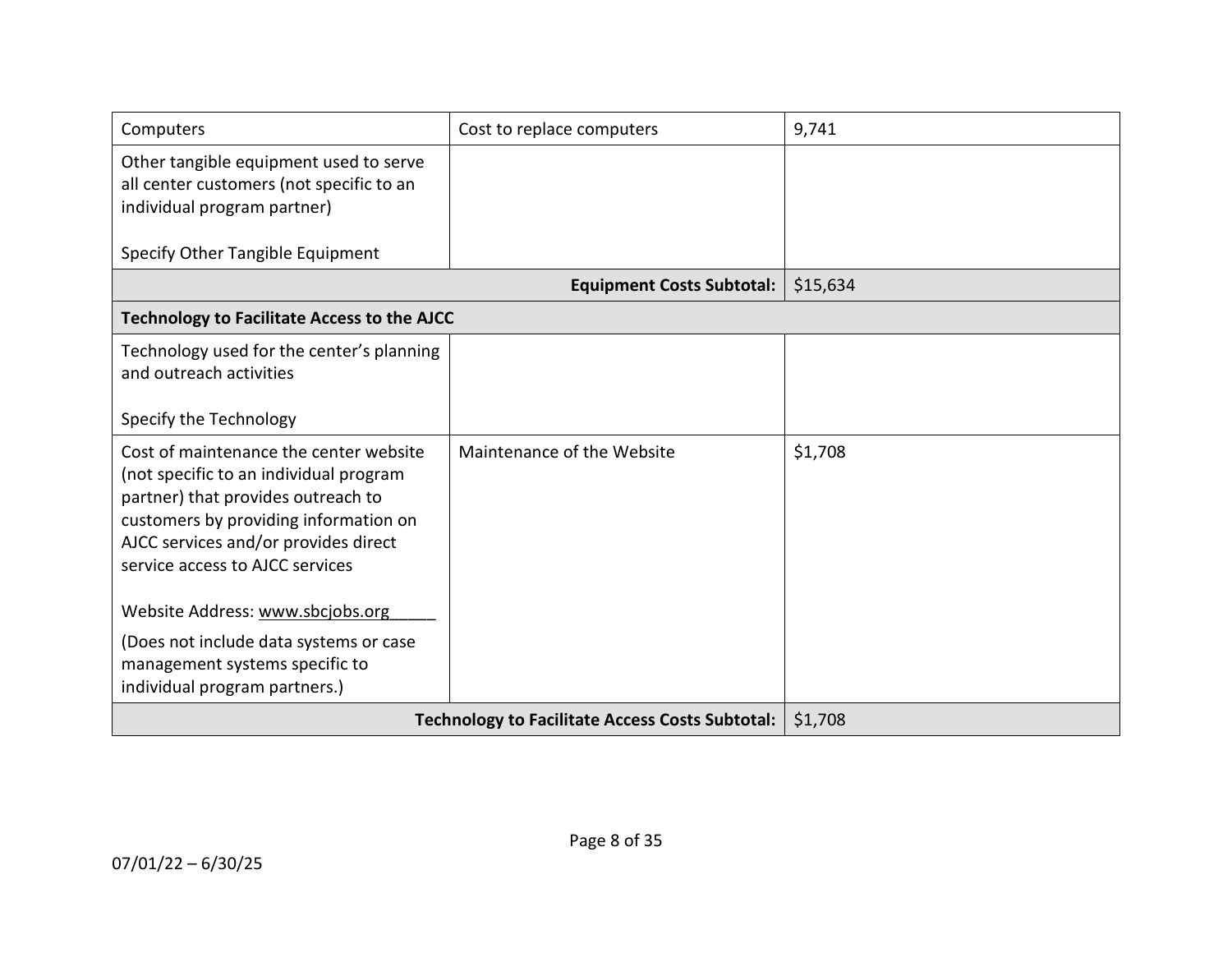| Common Identifier Costs (Local Option, If Agreed To By All Colocated Partners) |                             |       |
|--------------------------------------------------------------------------------|-----------------------------|-------|
| Creating New AJCC Signage                                                      |                             |       |
| <b>Updating Templates and Materials</b>                                        |                             | 1,000 |
| <b>Updating Electronic Resources</b>                                           |                             | 500   |
|                                                                                | Common Identifier Subtotal: | 1,500 |

| SUMMARY OF TOTAL INFRASTRUCTURE COSTS TO BE SHARED BY COLOCATED PARTNERS |                   |  |
|--------------------------------------------------------------------------|-------------------|--|
| <b>Cost Category</b>                                                     | <b>Total Cost</b> |  |
| <b>Subtotal: Rental Costs</b>                                            | 133,802           |  |
| <b>Subtotal: Utilities and Maintenance Costs-Included with Rent</b>      |                   |  |
| <b>Subtotal: Equipment Costs</b>                                         | 15,634            |  |
| <b>Subtotal: Technology to Facilitate Access Costs</b>                   | 1,708             |  |
| <b>Subtotal: Common Identifier Costs</b>                                 | 1,500             |  |
| TOTAL INFRASTRUCTURE COSTS FOR THIS AJCC/Network:                        | 152,644           |  |

| SUMMARY OF TOTAL INFRASTRUCTURE COSTS TO BE SHARED BY COLOCATED PARTNERS |                   |  |
|--------------------------------------------------------------------------|-------------------|--|
| <b>Cost Category</b>                                                     | <b>Total Cost</b> |  |
| <b>Subtotal: Rental Costs</b>                                            | 133,802           |  |
| <b>WIOA</b>                                                              | \$88,930          |  |
| <b>EDD</b>                                                               | \$39,224          |  |
| <b>Community Action Agency</b>                                           | \$8,689           |  |
| <b>TANF</b>                                                              |                   |  |
| <b>Department of Rehab</b>                                               | 139               |  |
| <b>Peninsula Family Services</b>                                         | 630               |  |
|                                                                          |                   |  |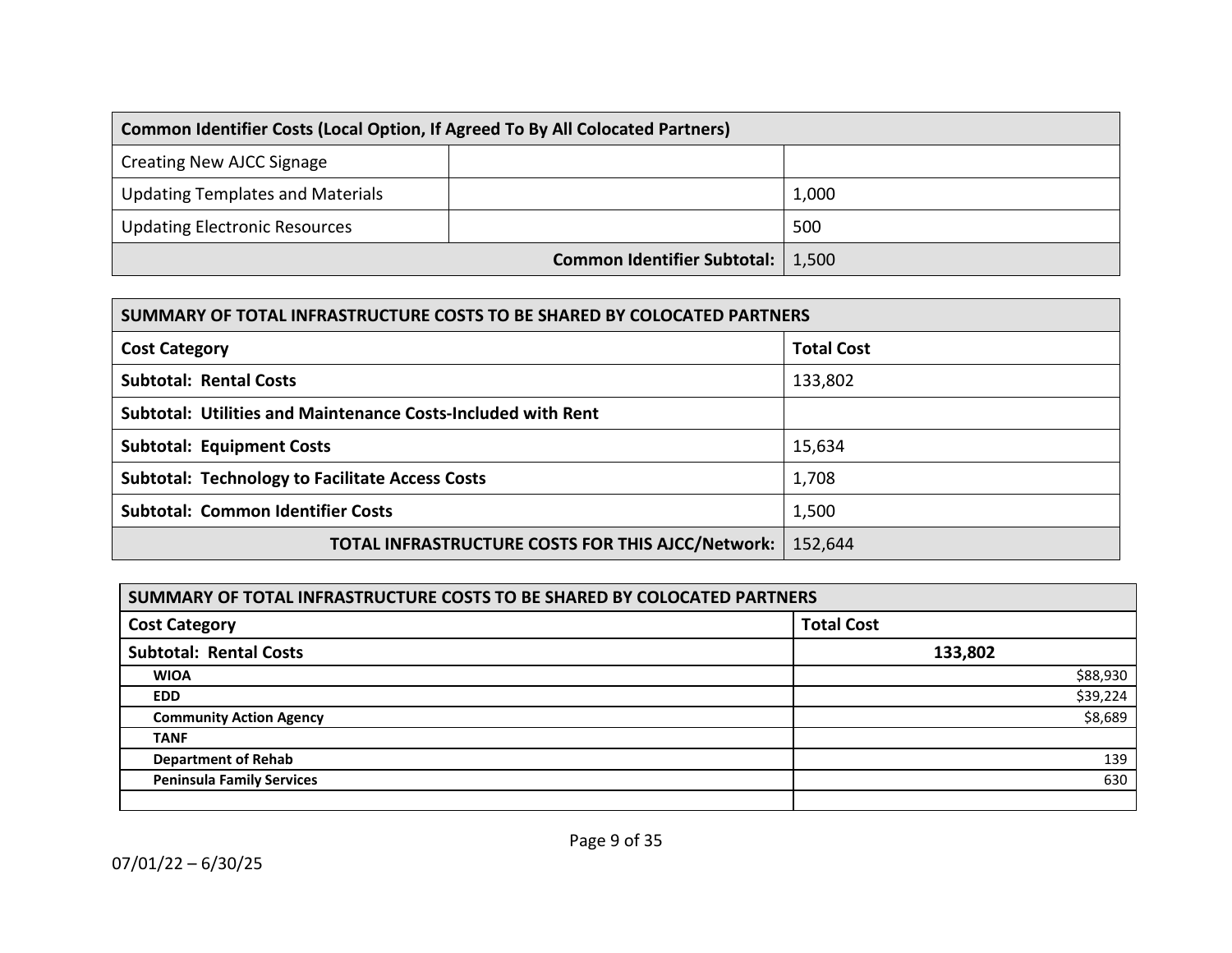| Subtotal: Utilities and Maintenance Costs-Included with Rent | 11,305  |
|--------------------------------------------------------------|---------|
| <b>WIOA</b>                                                  |         |
| <b>EDD</b>                                                   |         |
| <b>Community Action Agency</b>                               |         |
| <b>TANF</b>                                                  |         |
| <b>Department of Rehab</b>                                   |         |
| <b>Peninsula Family Services</b>                             |         |
|                                                              |         |
| <b>Subtotal: Equipment Costs</b>                             | 15,634  |
| <b>WIOA</b>                                                  | 13,289  |
| <b>EDD</b>                                                   |         |
| <b>Community Action Agency</b>                               | 2,345   |
| <b>TANF</b>                                                  |         |
| <b>Department of Rehab</b>                                   |         |
| <b>Peninsula Family Services</b>                             |         |
|                                                              |         |
| <b>Subtotal: Technology to Facilitate Access Costs</b>       | 1,708   |
| <b>WIOA</b>                                                  | 1,708   |
| <b>EDD</b>                                                   |         |
| <b>Community Action Agency</b>                               |         |
| <b>TANF</b>                                                  |         |
| <b>Department of Rehab</b>                                   |         |
| <b>Peninsula Family Services</b>                             |         |
|                                                              |         |
| <b>Subtotal: Common Identifier Costs</b>                     | 1,500   |
| <b>WIOA</b>                                                  | 1,500   |
| <b>EDD</b>                                                   |         |
| <b>Community Action Agency</b>                               |         |
| <b>TANF</b>                                                  |         |
| <b>Department of Rehab</b>                                   |         |
| <b>Peninsula Family Services</b>                             |         |
| TOTAL INFRASTRUCTURE COSTS FOR THIS AJCC/Network:            | 159,373 |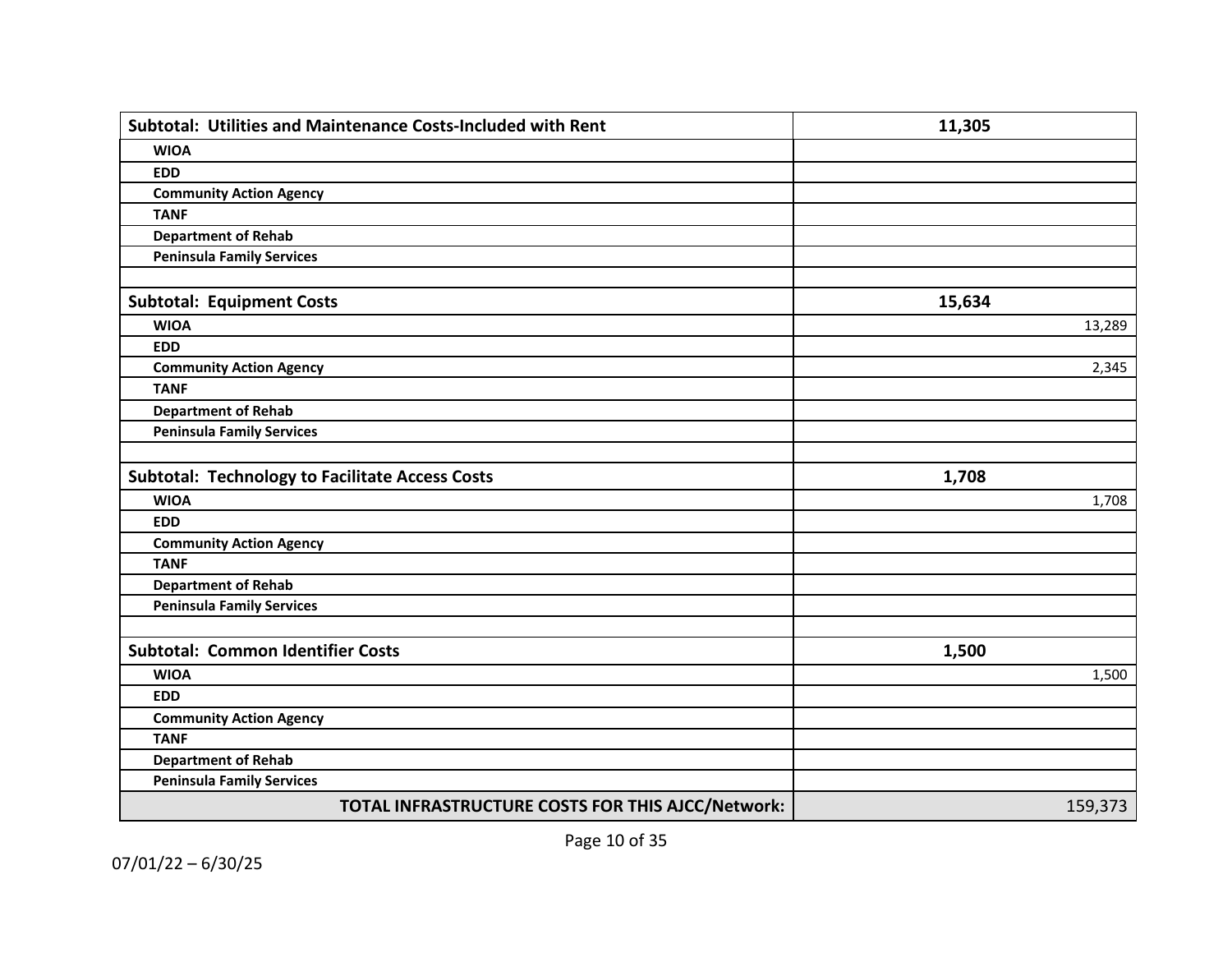### **Cost Allocation Methodology to Share Agreed Upon Infrastructure Costs**

The Local Board and colocated partners must agree to a cost allocation methodology to identify the proportionate share of infrastructure costs each partner will be expected to contribute. Any cost allocation methodology selected must adhere to the following:

- Be consistent with federal laws authorizing each partner's program
- Comply with federal cost principles in the Uniform Guidance.
- Include only costs that are allowable, reasonable, necessary, and allocable to each program partner.
- Be based on an agreed upon measure that mathematically determines the proportionate use and benefit received by each partner.

### **Infrastructure Cost Allocation Methodology**

Identify the chosen and agreed upon cost allocation methodology: The proportion of a partner's program' occupancy percentage cost is based on square footage.

The proportion of a partner program's occupancy percentage of the AJCC (square footage) (This might differentiate between dedicated space to partners and common space, where more than one cost center is established so the distribution reflects a fair and equitable distribution of cost.)

The proportion of partner program's staff among all staff at the AJCC

Other---Please Describe the Methodology and the Rationale for Its Selection (This could reflect the traffic patterns and usage of the center by distinct and common customers and mathematically distribute cost in a fair and equitable means.)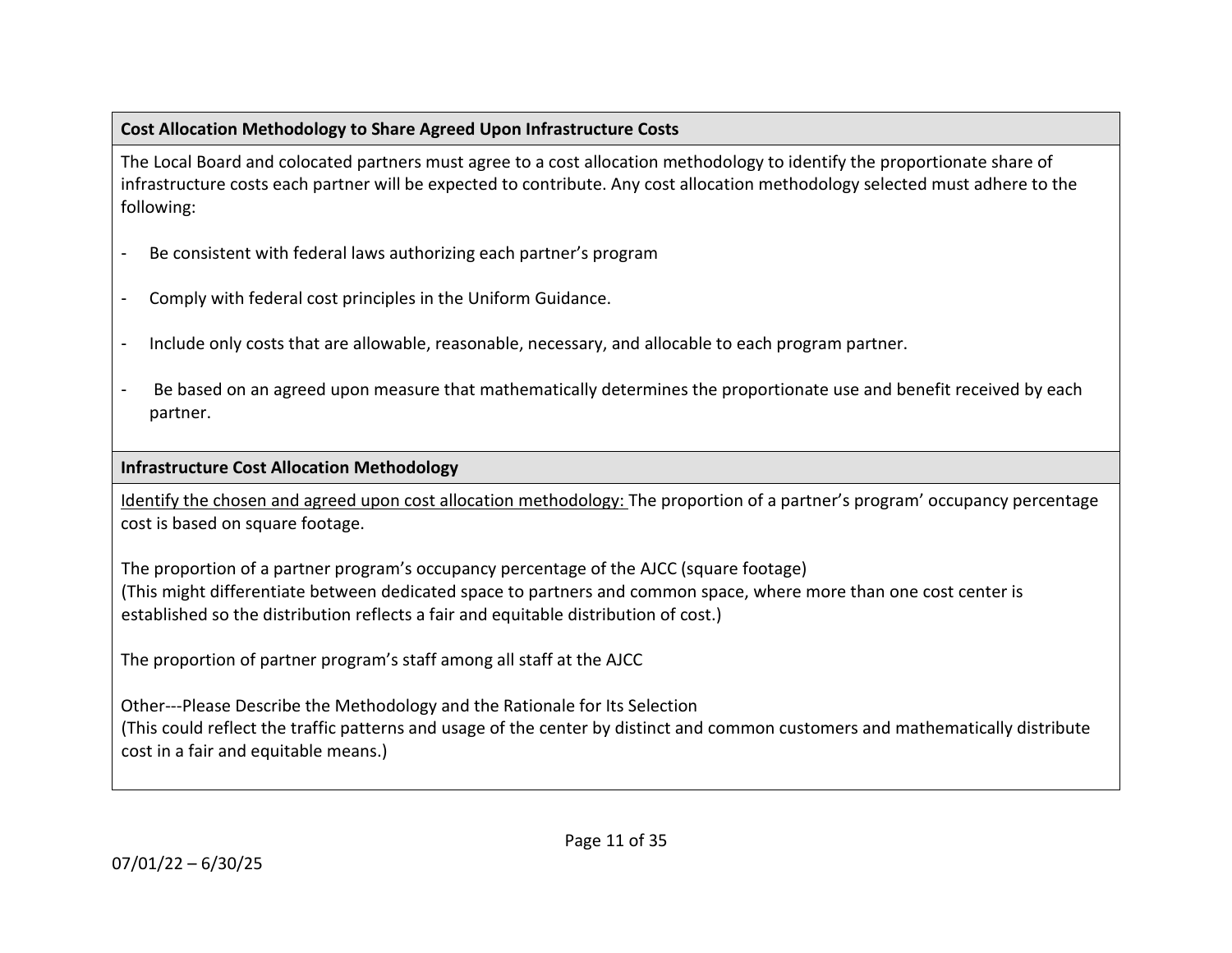### **Initial Proportionate Share of Infrastructure Costs Allocated to Each Colocated Partner**

The initial proportionate share of infrastructure costs allocated to each partner based on the agreed upon cost allocation methodology, each partner's estimated total contribution amount, and whether it will be provided through cash, non-cash (inkind), and/or third-party in-kind contributions. This initial determination must be periodically reconciled against actual costs incurred and adjusted accordingly.

AJCC partners (or their respective state entity) may provide cash, non-cash, and third-party in-kind contributions to cover their proportionate share of infrastructure costs. If non-cash or in-kind contributions are used, they cannot include non-infrastructure costs (such as personnel), and they must be valued consistent with Uniform Guidance Section 200.306 to ensure they are fairly evaluated and meet the partner's proportionate share.

If third-party in-kind contributions are made that support the AJCC(s) as a whole (such as space), that contribution will not count toward a specific partner's proportionate share of the IFA. Rather, the value of the contribution will be applied to the overall infrastructure budget prior to determining proportionate amounts and thereby reduce the contribution required for all partners.

| Third-Party In-Kind Infrastructure Contributions to Support the AJCC As Whole |                   |               |       |                            |
|-------------------------------------------------------------------------------|-------------------|---------------|-------|----------------------------|
| <b>Cost Categories</b>                                                        | <b>Total Cost</b> | Contributor/s | Value | <b>Balance to Allocate</b> |
| Rent                                                                          | None              |               |       |                            |
| Utilities/Maintenance                                                         |                   |               |       |                            |
| Equipment                                                                     |                   |               |       |                            |
| <b>Access Technology</b>                                                      |                   |               |       |                            |
| Common Identifier                                                             |                   |               |       |                            |
| <b>Total Infrastructure Balance to Be Allocated to Colocated Partners:</b>    |                   |               |       |                            |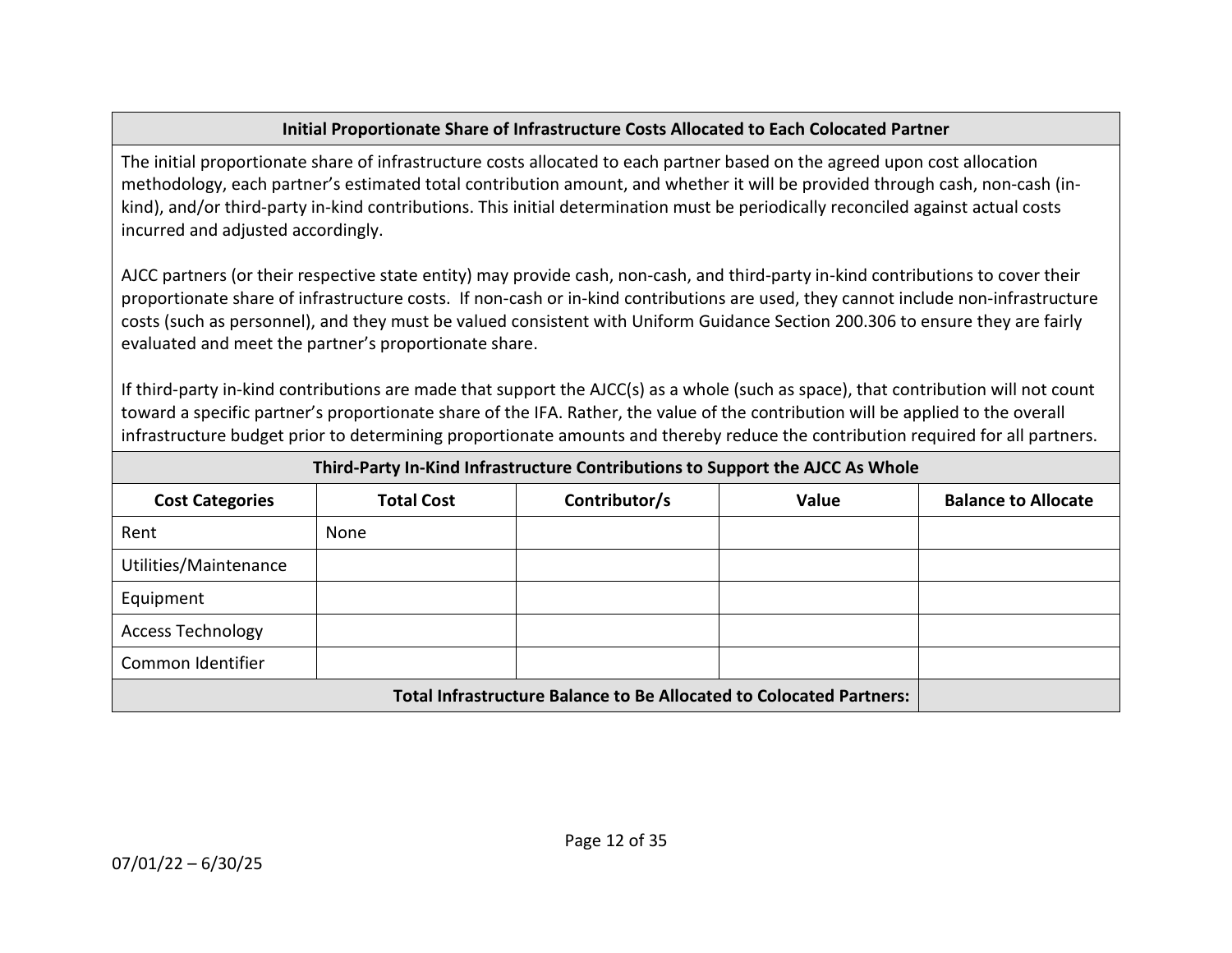| Initial Allocation of Proportionate Share of Infrastructure Costs for Colocated Partners |                                         |                                      |                                          |                 |                    |
|------------------------------------------------------------------------------------------|-----------------------------------------|--------------------------------------|------------------------------------------|-----------------|--------------------|
| <b>Colocated</b><br>Partner/s                                                            | <b>Shared Infra-</b><br>structure Costs | <b>Application of</b><br>Methodology | <b>Allocated</b><br><b>Initial Share</b> | Amount:<br>Cash | Amount:<br>In-Kind |
| Partner 1:<br><b>WIOA</b>                                                                | \$7,410.82 Month                        | Square ft. usage                     | \$7,410.82 Month                         | 100%            |                    |
| Partner 2:<br><b>EDD</b>                                                                 | \$3,268.63 Month                        | Square ft. usage                     | \$3,268.63 Month                         | 100%            |                    |
| Partner 3:<br><b>Community Action</b><br>Agency/CSWD                                     | \$724.11 Month                          | Square ft. usage                     | \$724.11 Month                           | 100%            |                    |
| Partner 4:<br><b>TANF</b>                                                                | \$0                                     | Square ft. usage                     | \$0                                      |                 |                    |
| Partner 5:<br><b>DOR</b>                                                                 | \$11.56 Month                           | Square ft. usage<br>& usage time     | \$11.56 Month                            | 100%            |                    |
| Partner 6:<br>Peninsula Family<br>Services                                               | \$52.54 Month                           | Square ft. usage<br>& usage time     | \$52.54 Month                            | 100%            |                    |
|                                                                                          |                                         |                                      |                                          |                 |                    |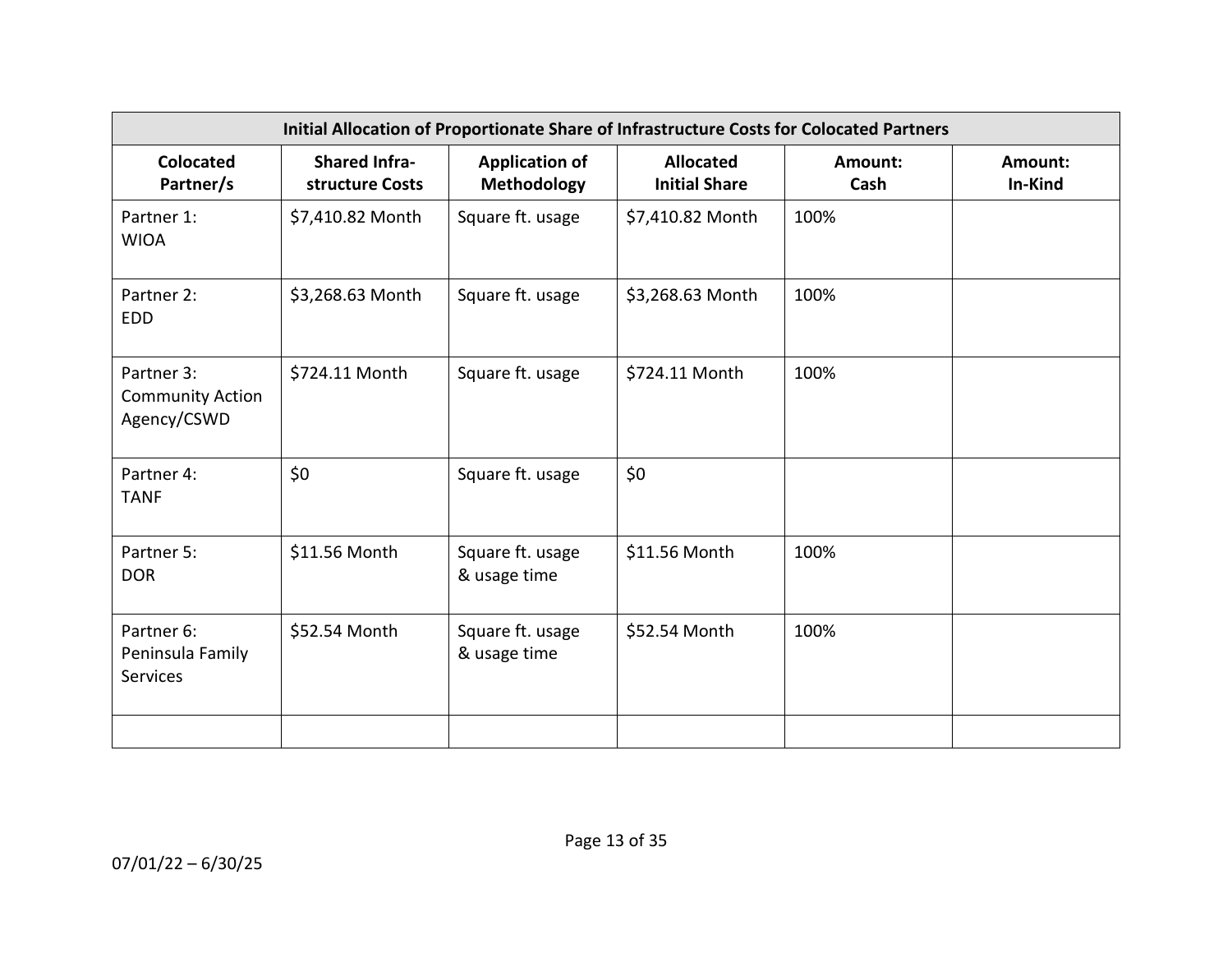### **Signature Page: Colocated Partners Sharing AJCC Infrastructure Costs**

The CEO, the Local Board Chairperson, and all colocated AJCC partners included in the sharing of infrastructure costs must sign.

By signing below, all parties agree to the terms prescribed in the IFA.

| (CEO)                                                 | <b>Employment Development Department, Workforce Services</b><br><b>Branch</b> |
|-------------------------------------------------------|-------------------------------------------------------------------------------|
| <b>Bea Gonzales, Chair, Board of Supervisors</b>      | <b>Maria Lucero, Region Deputy Division</b>                                   |
| <b>Printed Name and Title</b>                         | <b>Printed Name and Title</b>                                                 |
| Signature and Date                                    | Signature and Date                                                            |
| (Local Board Chairperson)-Workforce Development Board | Workforce Innovation & Opportunity Act                                        |
| Richard Bianchi, Board Chair                          | <b>Enrique Arreola, WDB Director</b>                                          |
| <b>Printed Name and Title</b>                         | <b>Printed Name and Title</b>                                                 |
| Signature and Date                                    | Signature and Date                                                            |
| Department of Rehabilitation                          | Peninsula Family Services                                                     |
| Donna Hezel, Regional Director                        | <b>Heather Cleary, CEO</b>                                                    |
| <b>Printed Name and Title</b>                         | <b>Printed Name and Title</b>                                                 |
| Signature and Date                                    | Signature and Date                                                            |
|                                                       | Page 14 of 35                                                                 |
| $07/01/22 - 6/30/25$                                  |                                                                               |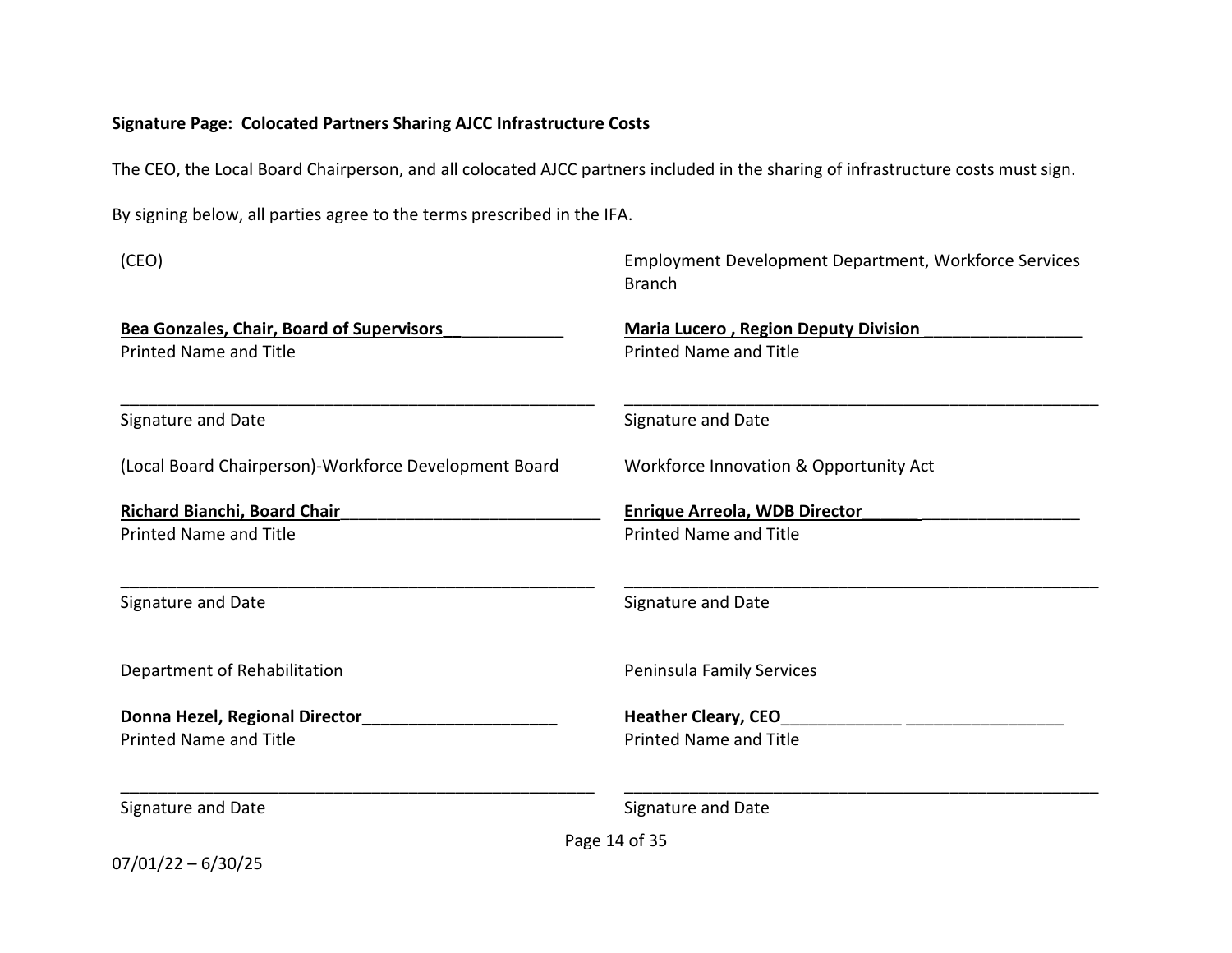| (Colocated AJCC Partner Entity)- TANF                                | Central Coast Center for Independent Living (CCCILL)                      |
|----------------------------------------------------------------------|---------------------------------------------------------------------------|
| <b>Tracey Belton, HHSA Director</b><br><b>Printed Name and Title</b> | <b>Judy Cabrera, Executive Assistant</b><br><b>Printed Name and Title</b> |
|                                                                      |                                                                           |
| Signature and Date                                                   | Signature and Date                                                        |
| <b>Community Action Agency</b>                                       |                                                                           |
| <b>Sylvia Jacquez, Program Manager</b>                               |                                                                           |
| <b>Printed Name and Title</b>                                        | <b>Printed Name and Title</b>                                             |
| Signature and Date                                                   | Signature and Date                                                        |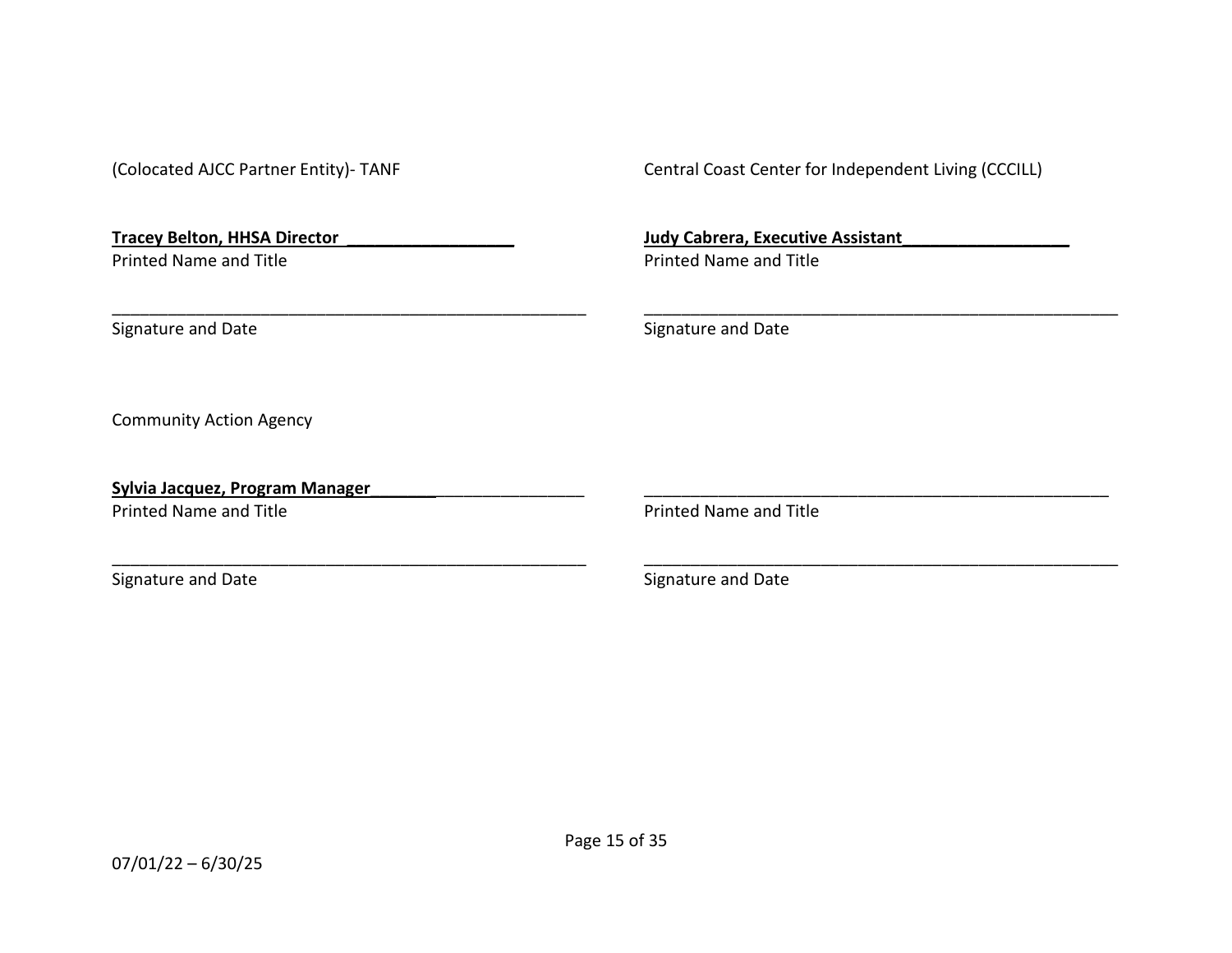### **Signature Page: Partners Sharing Infrastructure Costs When Proportionate Share Data Are Available**

### Content Requirement:

The state is in the process of implementing the requisite statewide data tracking system, and once such data are available, all noncolocated partners who are receiving benefit from the AJCCs will also be required to contribute their proportionate share towards infrastructure costs. Consequently, the Phase II MOU must include an assurance from all non-colocated partners that they agree to pay their proportionate share of infrastructure costs as soon as sufficient data are available.

By signing below, all parties agree that when data are available to determine the AJCC benefit to non-colocated partners, the infrastructure cost sharing agreement will be renegotiated to include their proportionate share of contributions.

(Non-Colocated AJCC Partner Entity): Gavilan Collge, Adult Ed.

\_\_\_\_\_\_\_\_\_\_\_\_\_\_\_\_\_\_\_\_\_\_\_\_\_\_\_\_\_\_\_\_\_\_\_\_\_\_\_\_\_\_\_\_\_\_\_\_\_\_\_

**\_Michael Renzi, Vice President of Admin. Services**\_\_\_\_\_\_ Printed Name and Title

Signature and Date

(Non-Colocated AJCC Partner Entity): EDD

\_**Victoria Huynh, Employment Development Administrator** \_ Printed Name and Title

\_\_\_\_\_\_\_\_\_\_\_\_\_\_\_\_\_\_\_\_\_\_\_\_\_\_\_\_\_\_\_\_\_\_\_\_\_\_\_\_\_\_\_\_\_\_\_\_\_\_\_

\_\_\_\_\_\_\_\_\_\_\_\_\_\_\_\_\_\_\_\_\_\_\_\_\_\_\_\_\_\_\_\_\_\_\_\_\_\_\_\_\_\_\_\_\_\_\_\_\_\_\_

\_\_\_\_\_\_\_\_\_\_\_\_\_\_\_\_\_\_\_\_\_\_\_\_\_\_\_\_\_\_\_\_\_\_\_\_\_\_\_\_\_\_\_\_\_\_\_\_\_\_\_

Signature and Date

(Non-Colocated AJCC Partner Entity)

Printed Name and Title

Signature and Date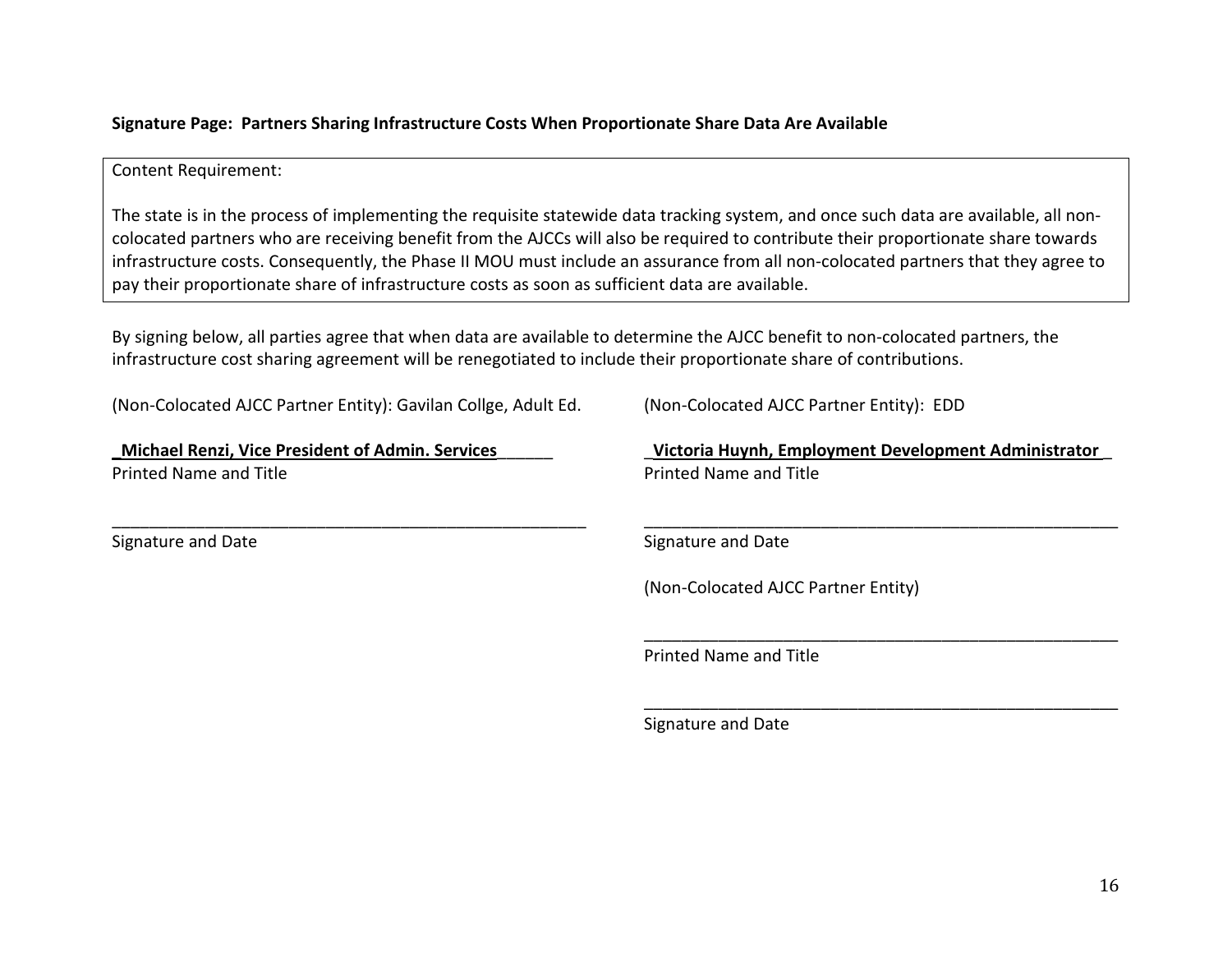### **Sharing Other One-Stop System Costs**

### MOU Content Requirement:

A budget outlining other system costs relating to the operation of the local One-Stop delivery system and a description of what specific costs are included in each line item. The budget must include "applicable career services" as well as any other shared costs agreed upon by the AJCC partners and Local Board.

While only colocated partners share infrastructure costs, all One-Stop partners must share in other system costs, including applicable career services. All partners that signed the Phase I MOU must also sign the Phase II MOU for the sharing of other system costs.

### The One-Stop System Partners Included in the Sharing of Other One-Stop Delivery System Costs

| X Title I Adult, Dislocated Worker,<br>and Youth | X Title V Older Americans Act  | X Trade Adjustment Assistance Act    |
|--------------------------------------------------|--------------------------------|--------------------------------------|
| X Title II Adult Education and                   | Job Corps                      | X Community Services Block Grant     |
| Literacy                                         | Native American Programs       | <b>Housing and Urban Development</b> |
| X Title III Wagner-Peyser                        | X Migrant Seasonal Farmworkers | X Unemployment Compensation          |
| X Title IV Vocational Rehabilitation             | X Veterans                     | Second Chance                        |
| Carl Perkins Career Technical<br>Education       | YouthBuild                     | X Other: Public Authority for IHSS   |

\_X\_ TANF/CalWORKS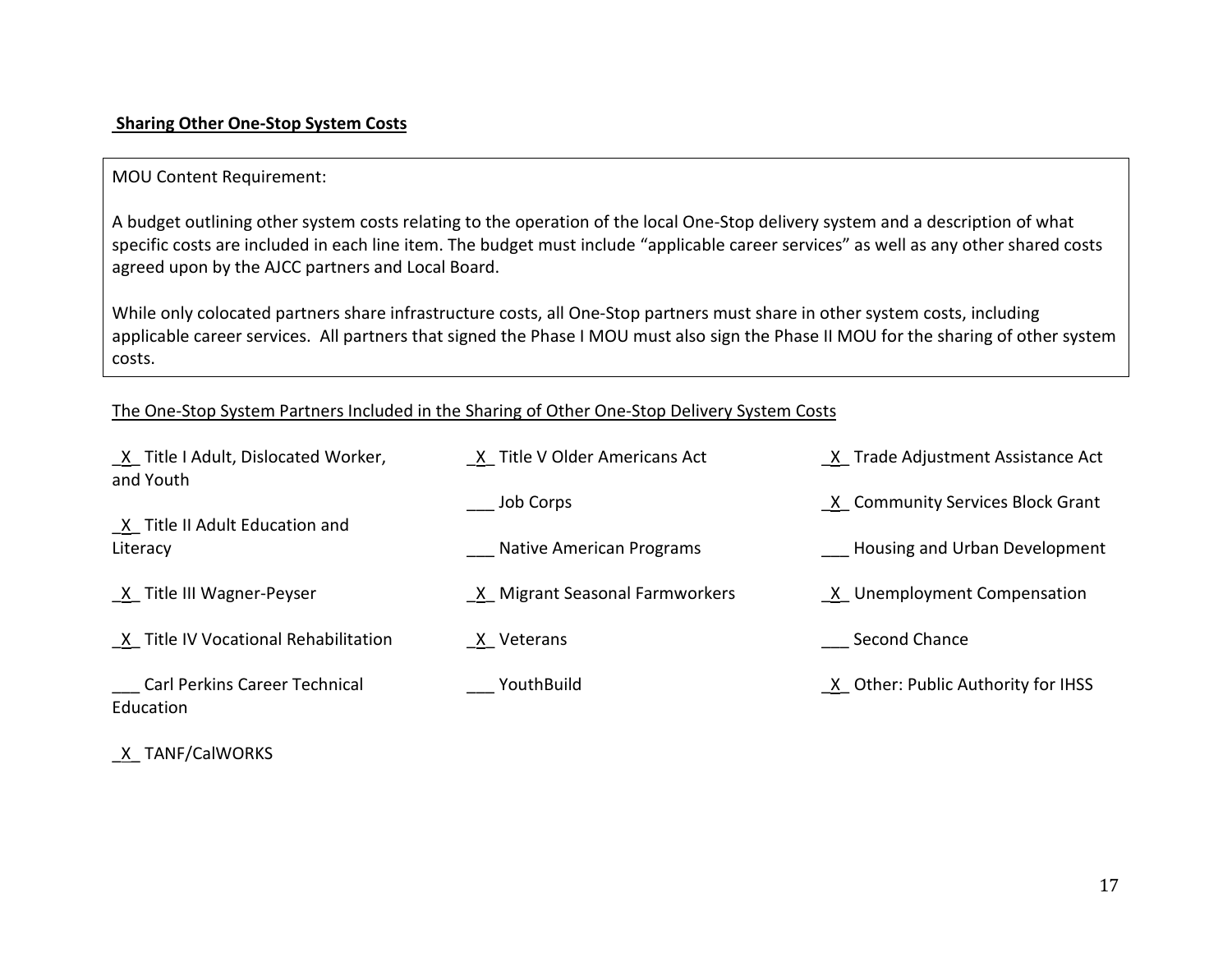### **Required Consolidated System Budget for "Applicable Career Services"**

.

The agreed upon budget for other system costs must align with the outlined shared customers and services.

The other system costs budget must be a consolidated budget that includes a line item for applicable career services. The MOU requires identification of the applicable career services for each partner program. Accordingly, this budget must include each of the partner's costs for the service delivery of each applicable career service and a consolidated system budget for career services applicable to more than one partner.

|                              | Summary of Career Services Applicable to Each One-Stop Delivery System Partner (Phase I MOU) |              |                                   |              |                                   |              |                                                    |  |  |
|------------------------------|----------------------------------------------------------------------------------------------|--------------|-----------------------------------|--------------|-----------------------------------|--------------|----------------------------------------------------|--|--|
| <b>Basic Career Services</b> | T-I Adult,<br>DW, Youth                                                                      | <b>TANF</b>  | <b>Community</b><br><b>Action</b> | <b>EDD</b>   |                                   | <b>DOR</b>   | <b>Peninsula Fam Srvs</b><br><b>Older Amer Act</b> |  |  |
| T-I Program Eligibility      | X                                                                                            | X            | X                                 | X            |                                   |              |                                                    |  |  |
| Outreach, Intake, Orient     | $\mathsf{X}$                                                                                 | X            | $\sf X$                           | X            |                                   | X            | X                                                  |  |  |
| Initial Assessment           | $\mathsf{X}$                                                                                 | $\mathsf{X}$ | $\mathsf{X}$                      | $\mathsf{X}$ |                                   | X            | X                                                  |  |  |
| Labor Exch/Job Search        | X                                                                                            | X            | X                                 | X            |                                   | X            | X                                                  |  |  |
| <b>Referrals to Partners</b> | X                                                                                            | X            | $\mathsf{X}$                      | X            |                                   | $\mathsf{X}$ | X                                                  |  |  |
| LMI                          | X                                                                                            | X            | X                                 | X            |                                   | X            | x                                                  |  |  |
| Performance/Cost Info        | X                                                                                            | $\mathsf{X}$ | $\mathsf{X}$                      | X            |                                   | X            |                                                    |  |  |
| Support Service Info         | X                                                                                            | X            | X                                 | X            |                                   | X            | Χ                                                  |  |  |
| UI Info/Assistance           | X                                                                                            | $\mathsf{X}$ | $\mathsf{X}$                      | X            |                                   |              |                                                    |  |  |
| Financial Aid Info           | X                                                                                            | X            | X                                 |              |                                   | X            |                                                    |  |  |
| <b>Basic Career Services</b> | T-I Adult,<br>DW, Youth                                                                      | <b>TANF</b>  | <b>Community</b><br><b>Action</b> | <b>EDD</b>   | <b>Public</b><br><b>Authority</b> | <b>DOR</b>   | <b>Peninsula Fam Srvs</b><br><b>Older Amer Act</b> |  |  |

Applicable Career Services are services authorized to be provide under each partner's program.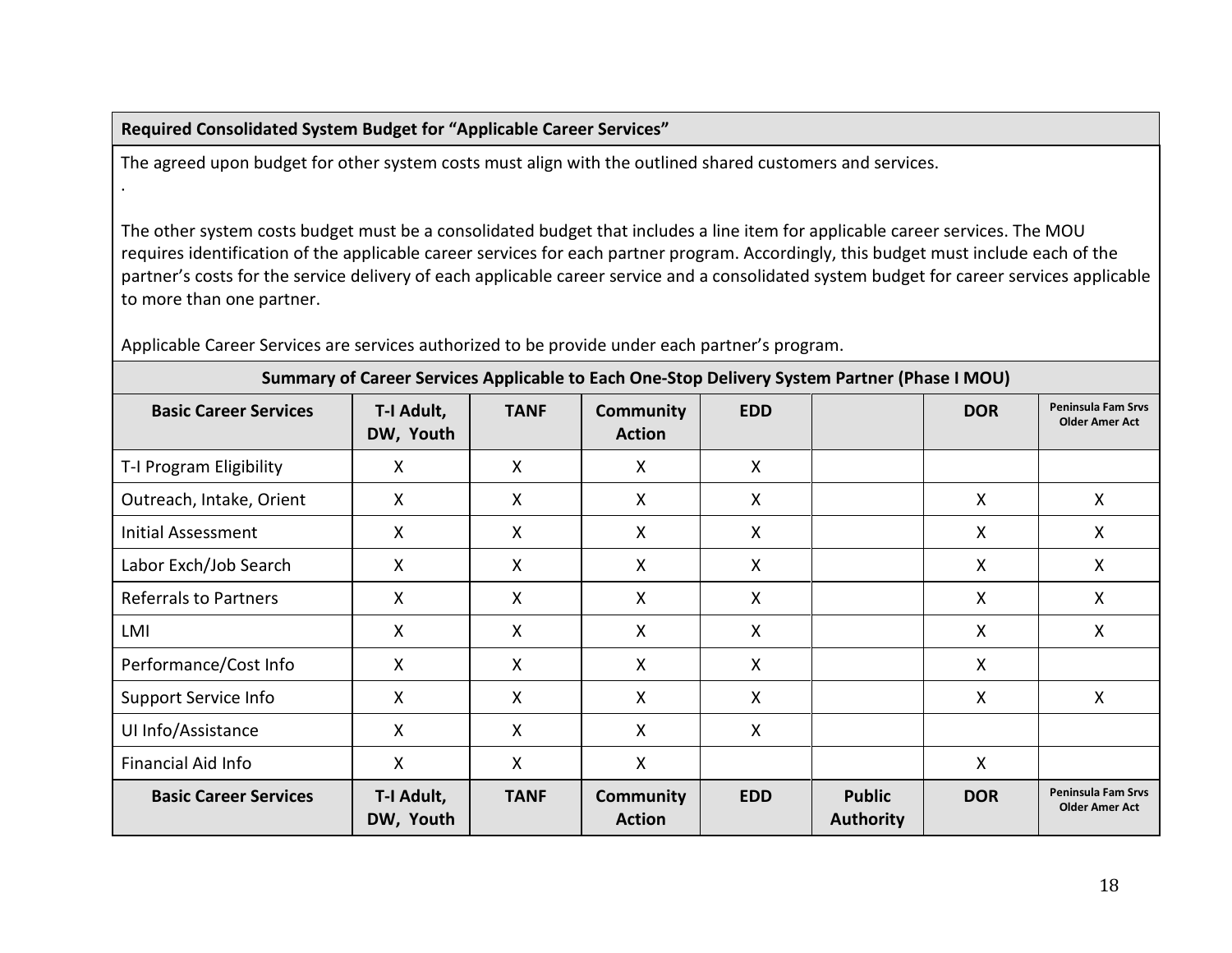| T-I Program Eligibility      |            |             |                  |            |                  |            |                       |
|------------------------------|------------|-------------|------------------|------------|------------------|------------|-----------------------|
| Outreach, Intake, Orient     |            |             |                  |            |                  |            |                       |
| <b>Initial Assessment</b>    |            |             |                  |            |                  |            |                       |
| Labor Exchange/Job Search    |            |             |                  |            |                  |            |                       |
| <b>Referrals to Partners</b> |            |             |                  |            |                  |            |                       |
| LMI                          |            |             |                  |            |                  |            |                       |
| Performance/Cost Info        |            |             |                  |            |                  |            |                       |
| Support Service Info         |            |             |                  |            |                  |            |                       |
| UI Info/Assistance           |            |             |                  |            |                  |            |                       |
| <b>Financial Aid Info</b>    |            |             |                  |            |                  |            |                       |
| <b>Basic Career Services</b> | T-I Adult, | <b>TANF</b> | <b>Community</b> | <b>EDD</b> | <b>Public</b>    | <b>DOR</b> | Peninsula Fam Srvs    |
|                              | DW, Youth  |             | <b>Action</b>    |            | <b>Authority</b> |            | <b>Older Amer Act</b> |
| T-I Program Eligibility      |            |             |                  |            |                  |            |                       |
| Outreach, Intake, Orient     |            |             |                  |            |                  |            |                       |
| <b>Initial Assessment</b>    |            |             |                  |            |                  |            |                       |
| Labor Exchange/Job Search    |            |             |                  |            |                  |            |                       |
| Referrals to Partners        |            |             |                  |            |                  |            |                       |
| LMI                          |            |             |                  |            |                  |            |                       |
| Performance/Cost Info        |            |             |                  |            |                  |            |                       |
| <b>Support Service Info</b>  |            |             |                  |            |                  |            |                       |
| UI Info/Assistance           |            |             |                  |            |                  |            |                       |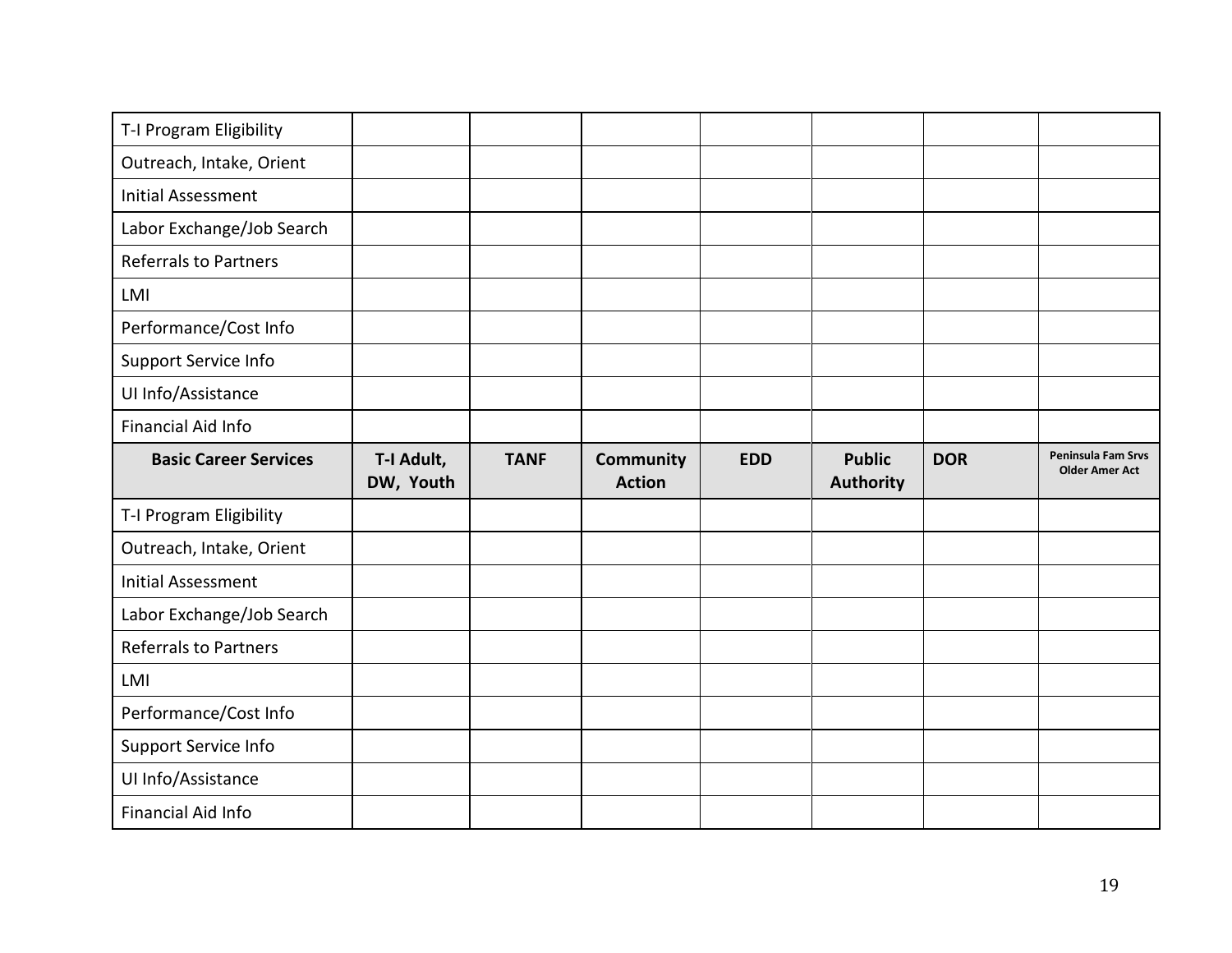| <b>Individual Career Services</b> | T-I Adult,<br>DW, Youth | <b>TANF</b>  | <b>Community</b><br><b>Action</b> | <b>EDD</b> | <b>DOR</b>   | Peninsula Fam Srvs<br><b>Older Amer Act</b> |
|-----------------------------------|-------------------------|--------------|-----------------------------------|------------|--------------|---------------------------------------------|
| Comp Assessment                   | $\pmb{\mathsf{X}}$      | $\mathsf{X}$ |                                   |            | $\mathsf{X}$ | X                                           |
| <b>IEP</b>                        | X                       | X            |                                   |            | X            | X                                           |
| Career Plan/Counsel               | X                       | $\mathsf{X}$ |                                   |            | X            | X                                           |
| Short-Term Prevoc.                | $\pmb{\mathsf{X}}$      | X            |                                   |            | $\mathsf{X}$ |                                             |
| Internships/Work Experience       | X                       | $\mathsf{X}$ |                                   |            | $\mathsf{X}$ |                                             |
| Out-of-Area Job Search            | X                       | $\mathsf{X}$ |                                   |            | X            |                                             |
| <b>Financial Literacy</b>         | X                       | X            | $\mathsf{X}$                      |            |              |                                             |
| IET/ELA                           | X                       |              |                                   |            |              |                                             |
| <b>Workforce Preparation</b>      | $\mathsf X$             | $\mathsf{X}$ |                                   |            | $\mathsf{X}$ | $\mathsf{X}$                                |
| <b>Individual Career Services</b> | T-I Adult,<br>DW, Youth | <b>TANF</b>  | <b>Community</b><br><b>Action</b> | <b>EDD</b> | <b>DOR</b>   | Peninsula Fam Srvs<br><b>Older Amer Act</b> |
| Comp Assessment                   |                         |              |                                   |            |              |                                             |
| <b>IEP</b>                        |                         |              |                                   |            |              |                                             |
| Career Plan/Counsel               |                         |              |                                   |            |              |                                             |
| Short-Term Prevoc.                |                         |              |                                   |            |              |                                             |
| Internships/Work Experience       |                         |              |                                   |            |              |                                             |
| Out-of-Area Job Search            |                         |              |                                   |            |              |                                             |
| <b>Financial Literacy</b>         |                         |              |                                   |            |              |                                             |
| IET/ELA                           |                         |              |                                   |            |              |                                             |
| <b>Workforce Preparation</b>      |                         |              |                                   |            |              |                                             |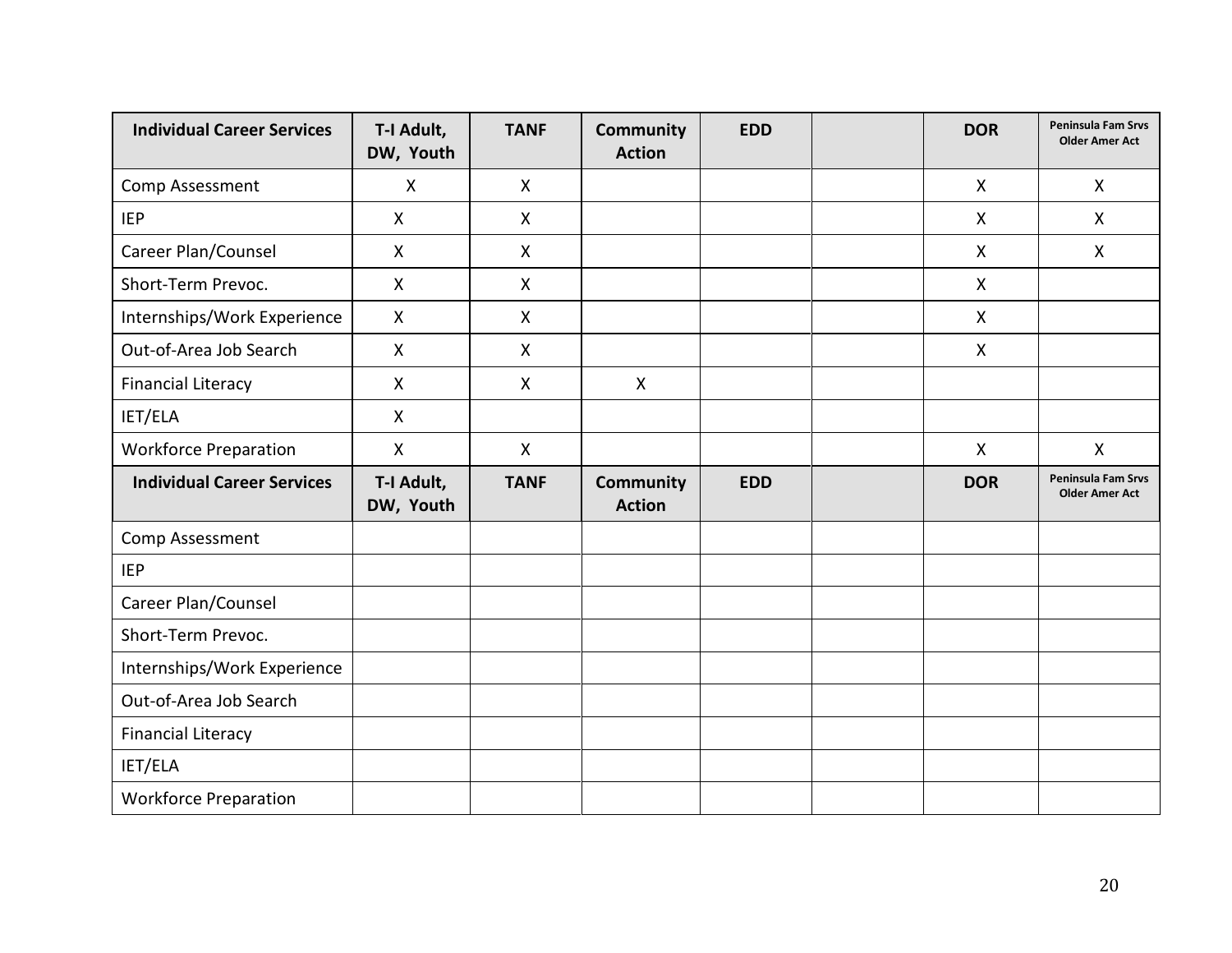| <b>Individual Career Services</b> | T-I Adult,<br>DW, Youth | <b>TANF</b> | <b>Community</b><br><b>Action</b> | <b>EDD</b> | <b>Public</b><br>Authority | <b>DOR</b> | Peninsula Fam Srvs<br><b>Older Amer Act</b> |
|-----------------------------------|-------------------------|-------------|-----------------------------------|------------|----------------------------|------------|---------------------------------------------|
| Comp Assessment                   |                         |             |                                   |            |                            |            |                                             |
| <b>IEP</b>                        |                         |             |                                   |            |                            |            |                                             |
| Career Plan/Counsel               |                         |             |                                   |            |                            |            |                                             |
| Short-Term Prevoc                 |                         |             |                                   |            |                            |            |                                             |
| Internships/Work Experience       |                         |             |                                   |            |                            |            |                                             |
| Out-of-Area Job Search            |                         |             |                                   |            |                            |            |                                             |
| <b>Financial Literacy</b>         |                         |             |                                   |            |                            |            |                                             |
| IET/ELA                           |                         |             |                                   |            |                            |            |                                             |
| <b>Workforce Preparation</b>      |                         |             |                                   |            |                            |            |                                             |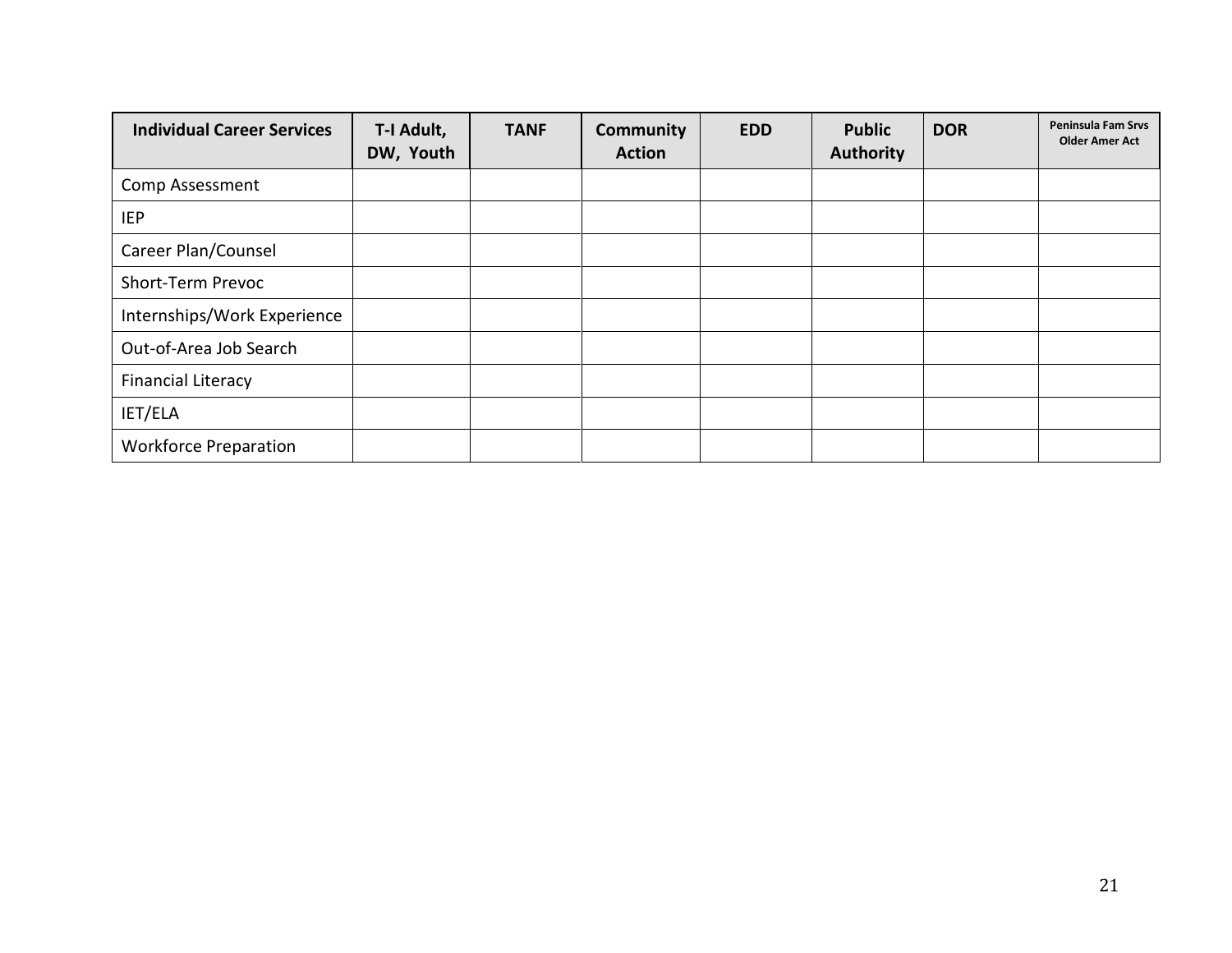### **Required Consolidated Budget for the Delivery of Applicable Career Services**

The other system costs budget must be a consolidated budget for applicable career services. This budget must include each of the partner's costs for the service delivery of each applicable career service and a consolidated system budget for career services applicable to more than one partner. Unlike the IFA, other system costs should include all costs, including personnel, related to the administration and delivery of those services.

| <b>Applicable Career Services</b>                                                                                                                                                         | T-I Adult,<br>DW, Youth | <b>TANF</b> | <b>Community</b><br><b>Action</b> | <b>EDD</b> | <b>DOR</b> | <b>Peninsula Fam Srvs</b><br><b>Older Amer Act</b> |
|-------------------------------------------------------------------------------------------------------------------------------------------------------------------------------------------|-------------------------|-------------|-----------------------------------|------------|------------|----------------------------------------------------|
| <b>Basic Career Services:</b><br>T-I Eligibility/Initial Assess<br>Outreach, Intake, Orient<br>Labor Exchange/Job Search<br>Referrals/LMI<br><b>Support Service Info</b>                  | 328,460                 | 205,924     |                                   | 660,363    | 138,608    | \$16,380                                           |
| UI Info/Fin Aid Info                                                                                                                                                                      | \$                      | \$          | \$                                | \$         | \$<br>\$   | \$                                                 |
| <b>Applicable Career Services</b>                                                                                                                                                         | T-I Adult,<br>DW, Youth | <b>TANF</b> | <b>Community</b><br><b>Action</b> | <b>EDD</b> | <b>DOR</b> | <b>Peninsula Fam Srvs</b><br><b>Older Amer Act</b> |
| <b>Basic Career Services:</b><br>T-I Eligibility/Initial Assess<br>Outreach, Intake, Orient<br>Labor Exchange/Job Search<br>Referrals/LMI<br>Support Service Info<br>UI Info/Fin Aid Info | \$                      | \$          | \$                                | \$         | \$<br>\$   | \$                                                 |
| <b>Applicable Career Services</b>                                                                                                                                                         | T-I Adult,<br>DW, Youth | <b>TANF</b> | <b>Community</b><br><b>Action</b> | <b>EDD</b> | <b>DOR</b> | <b>Peninsula Fam Srvs</b><br><b>Older Amer Act</b> |
| <b>Basic Career Services:</b><br>T-I Eligibility/Initial Assess<br>Outreach, Intake, Orient<br>Labor Exchange/Job Search                                                                  |                         |             |                                   |            |            |                                                    |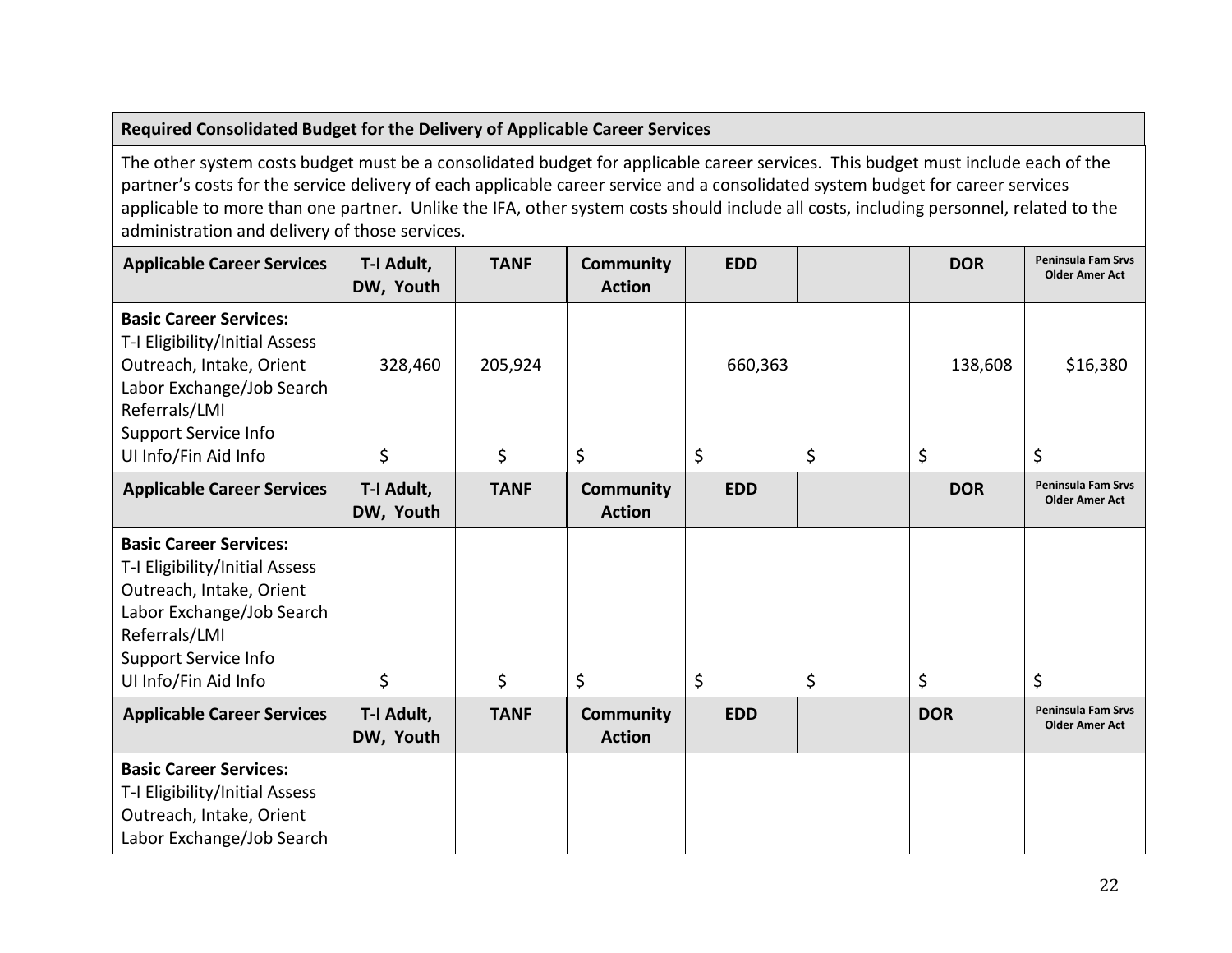| Referrals/LMI        |  |  |  |  |
|----------------------|--|--|--|--|
| Support Service Info |  |  |  |  |
| UI Info/Fin Aid Info |  |  |  |  |

| <b>Applicable Career Services</b>                                                                                                                                                           | T-I Adult,<br>DW, Youth | <b>TANF</b>   | <b>Community</b><br><b>Action</b> | <b>EDD</b>    | <b>DOR</b>          | <b>Peninsula Fam Srvs</b><br><b>Older Amer Act</b> |
|---------------------------------------------------------------------------------------------------------------------------------------------------------------------------------------------|-------------------------|---------------|-----------------------------------|---------------|---------------------|----------------------------------------------------|
| <b>Individual Career Services:</b><br>Comp Assessment/IEP<br>Career Plan/Counsel<br>Short-Term Pre-vocational<br>Internship/Work Experience<br><b>Financial Literacy</b><br>IET/ELA/WF Prep | 401,459<br>\$           | 251,684<br>\$ | \$                                | 114,063<br>\$ | \$<br>554,430<br>\$ | \$18,200<br>\$                                     |
| <b>Applicable Career Services</b>                                                                                                                                                           | T-I Adult,<br>DW, Youth | <b>TANF</b>   | <b>Community</b><br><b>Action</b> | <b>EDD</b>    | <b>DOR</b>          | <b>Peninsula Fam Srvs</b><br><b>Older Amer Act</b> |
| <b>Individual Career Services:</b><br>Comp Assessment/IEP<br>Career Plan/Counsel<br>Short-Term Pre-vocational<br>Internship/Work Experience<br><b>Financial Literacy</b><br>IET/ELA/WF Prep | \$                      | \$            | \$                                | \$            | \$<br>\$            | \$                                                 |
| <b>Applicable Career Services</b>                                                                                                                                                           | T-I Adult,<br>DW, Youth | <b>TANF</b>   | <b>Community</b><br><b>Action</b> | <b>EDD</b>    | <b>DOR</b>          | <b>Peninsula Fam Srvs</b><br><b>Older Amer Act</b> |
| <b>Individual Career Services:</b><br>Comp Assessment/IEP<br>Career Plan/Counsel<br>Short-Term Pre-vocational<br>Internship/Work Experience                                                 |                         |               |                                   |               |                     |                                                    |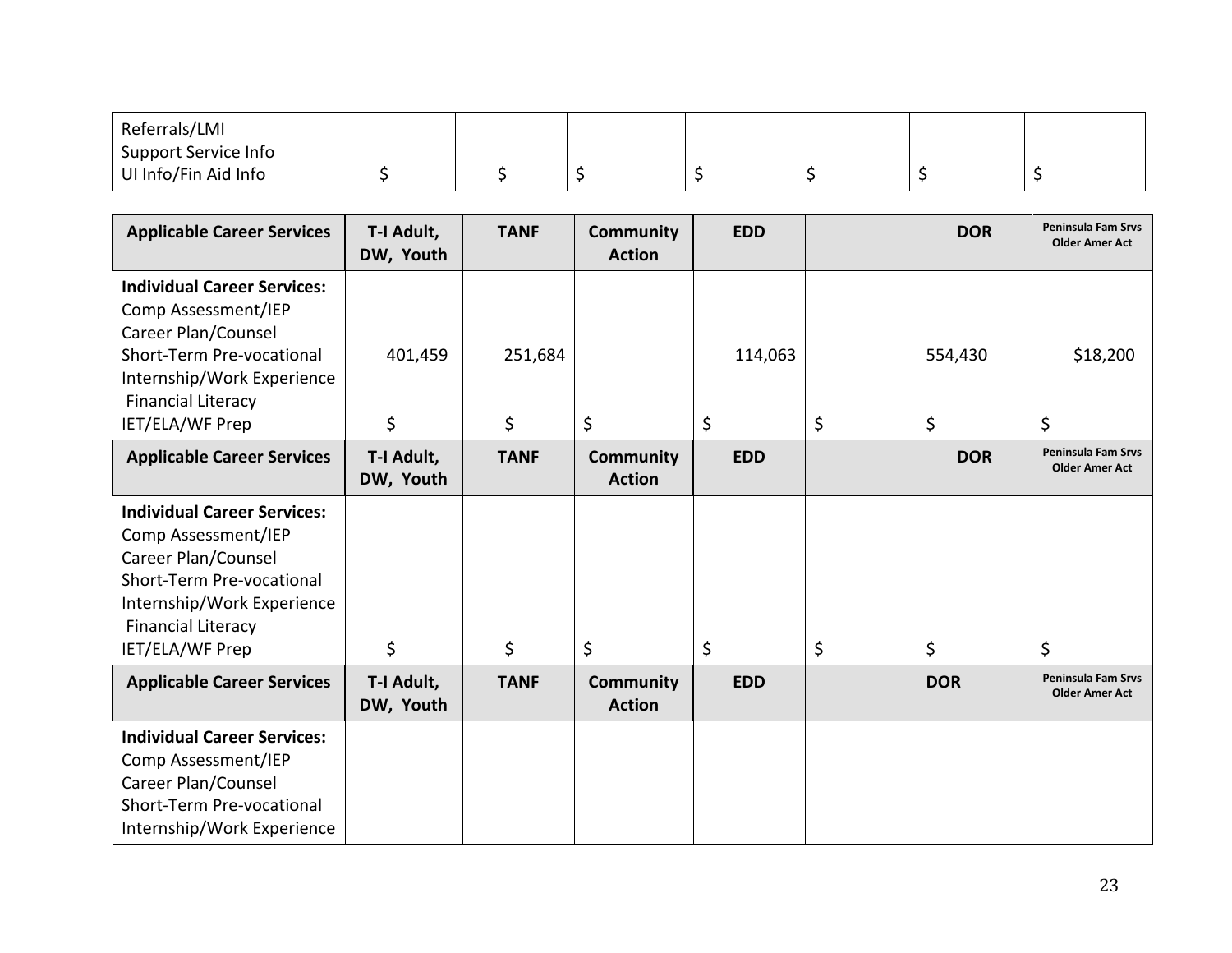| <b>Financial Literacy</b><br>IET/ELA/WF Prep                                                    | \$729,925 | \$457,608 | \$0 | \$774,426 | \$0 | \$693,038 | \$34,580 |  |
|-------------------------------------------------------------------------------------------------|-----------|-----------|-----|-----------|-----|-----------|----------|--|
| Consolidated budget total of career services delivered through the One-Stop system: \$2,689,577 |           |           |     |           |     |           |          |  |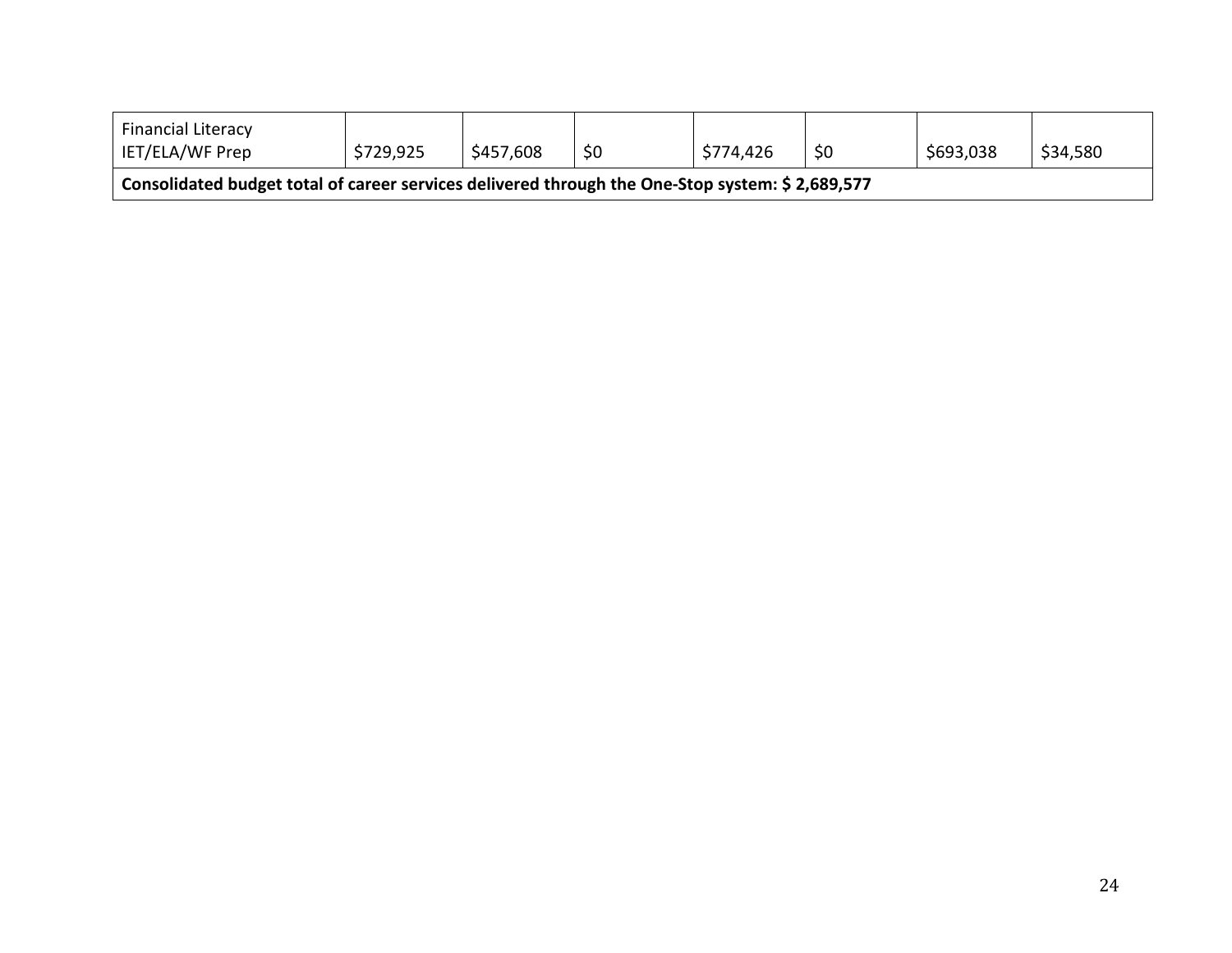### **Partner Agreement to Share Other One-Stop System Costs**

The other system costs budget may include any other shared services that are authorized for and commonly provided through the AJCC partner programs to any individual, such as initial intake, assessment of needs, appraisal of basic skills, identification of appropriate services to meet such needs, referrals to other One-Stop partners, and business services. Shared operating costs may also include shared costs related to the Local Board's functions.

As with infrastructure costs, other system costs must be allocable according to the proportion of benefit received by each of the AJCC partner programs, consistent with the partner's authorizing federal statute and Uniform Guidance. The MOU must also include an agreed upon budget for these other costs along with the agreed upon cost sharing methodology. These costs may be shared through cash, non-cash, or third-party in-kind contributions

All AJCC partners must agree to the other system costs budget. There is no state funding mechanism for other system costs that will be triggered due to lack of agreement at the local level for these costs.

**Options for Local Agreement for Partners to Share Other System Costs**

- **- Initial intake, assessment of needs, appraisal of basic skills, identification of appropriate services to meet such needs, and referrals to other AJCC partners.** This may include costs such as technology and tools that increase integrated service delivery through the sharing of information and service delivery processes.
- **Business services.** This may include costs related to a local or regional system business services team that has one or more partners on the team or has delegated a specific partner to provide business services on behalf of the system.
- **AJCC partner staff cross training.** This may include any staff cross training on partner programs and eligibility identified in Phase I.
- **One-Stop operator.** This may include the system role of the One-Stop operator (e.g., coordinating service providers across the One-Stop delivery system) when the role is not specific to the operation of the AJCC and/or specific partner programs, so long as the role was defined by the Local Board in the procurement process and agreed to by all AJCC partners in the MOU.

- **Shared personnel costs for AJCC colocated partners.** This may include center receptionists and/or center managers.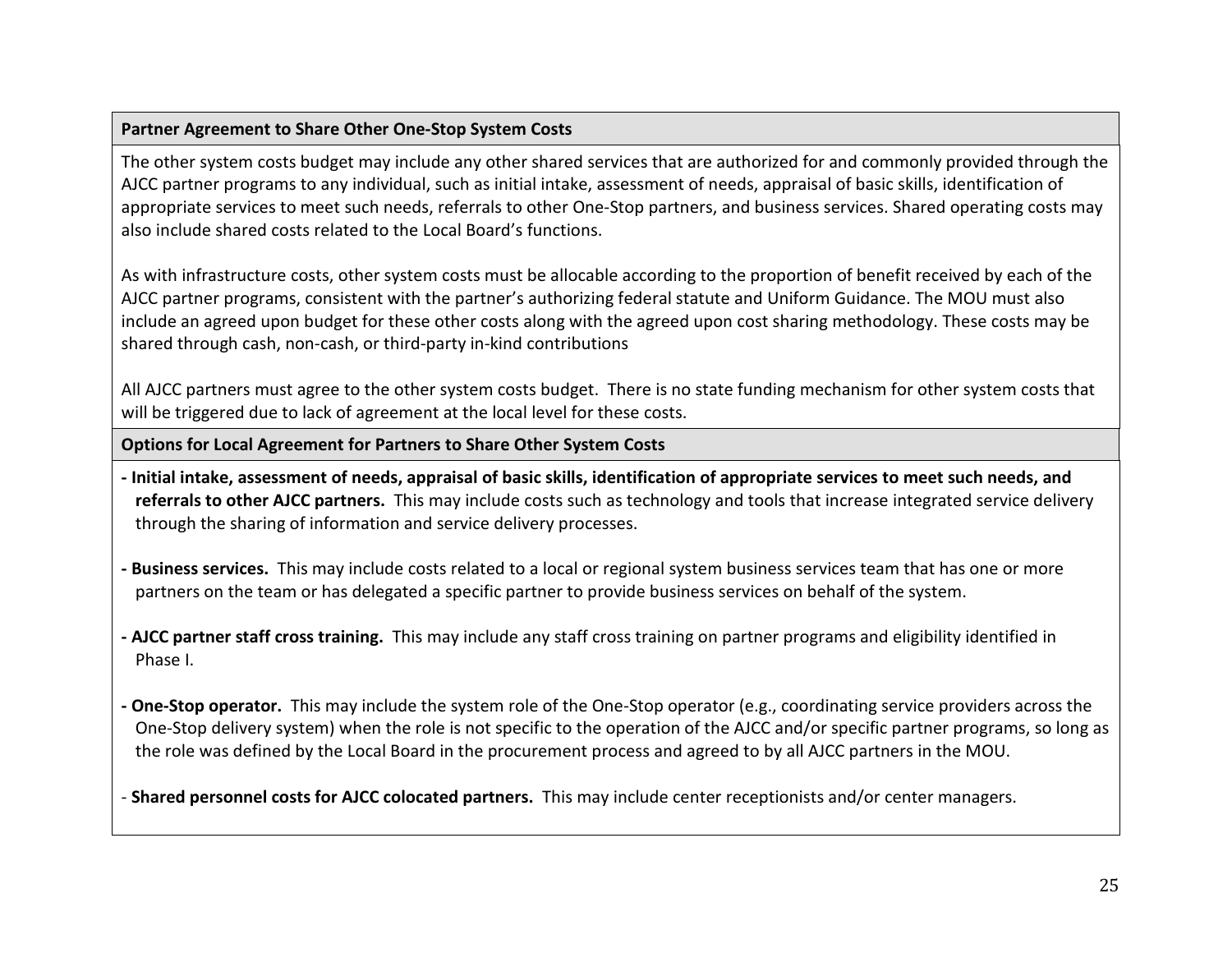**Optional partner agreement to share other One-Stop system costs: initial intake, assessment of needs, appraisal of basic skills, identification of appropriate services to meet such needs, and referrals to other AJCC partners.**  This may include costs such as technology and tools that increase integrated service delivery through the sharing of information and service delivery processes. **One-Stop System Budget: Initial Intake, Assessment, Basic Skills Identification, Services, Referrals Line Item Cost** N/A **Total Budget: \$ Agreed Upon Cost Allocation Methodology to Share These Costs Proportionate Share: Initial Intake, Assessment, Basic Skills Identification, Services, Referrals**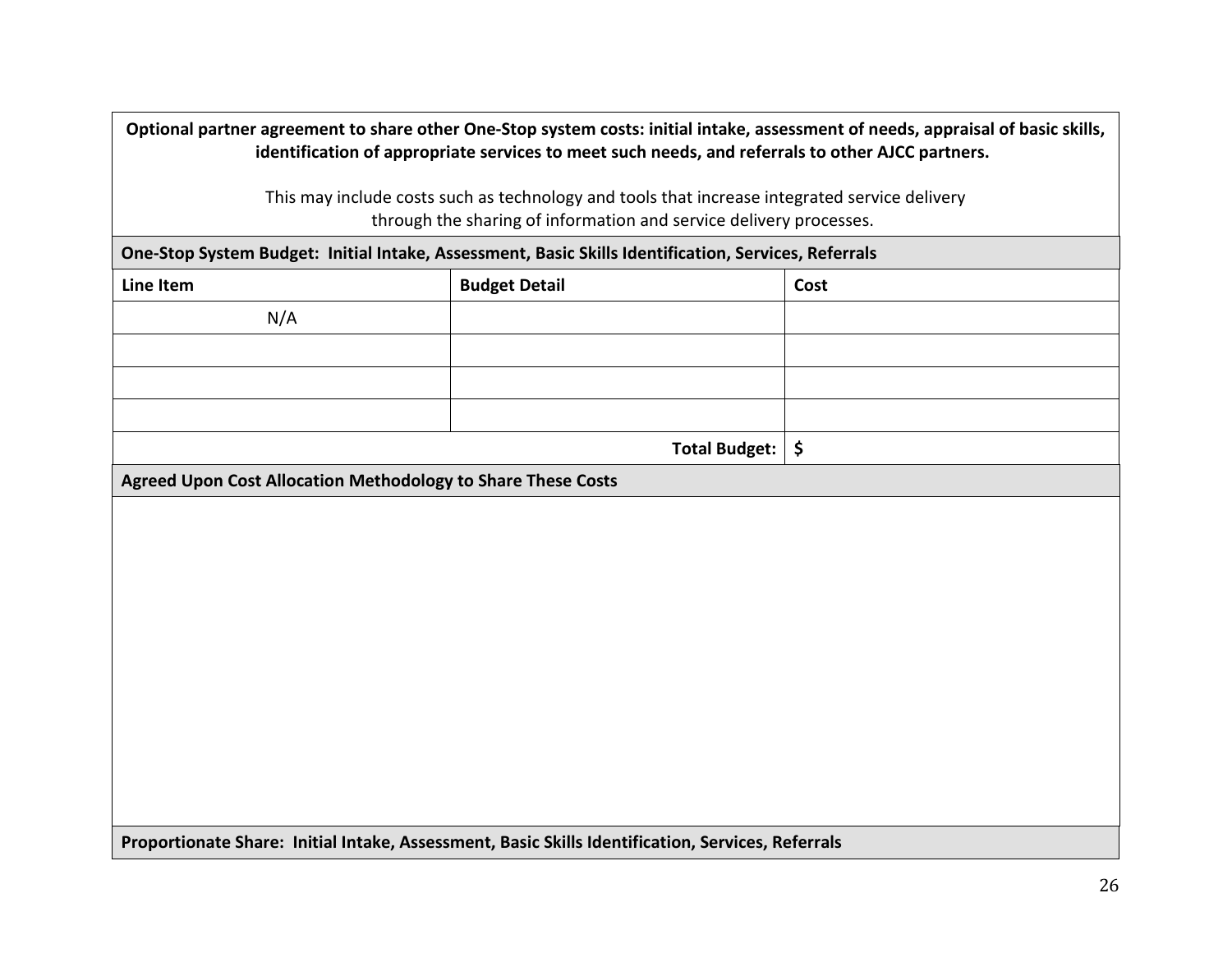| <b>Partner</b>           | <b>Compute Methodology</b> | <b>Partner Share</b>           | <b>Share in Cash</b> | Share in In-Kind |
|--------------------------|----------------------------|--------------------------------|----------------------|------------------|
| T-1 Adult                |                            | \$                             | \$                   | \$               |
| T-I Dislocated Worker    |                            |                                |                      |                  |
| T-I Youth                |                            |                                |                      |                  |
| T-II Adult Ed/Literacy   |                            |                                |                      |                  |
| T-III Wagner-Peyser      |                            |                                |                      |                  |
| Veterans                 |                            |                                |                      |                  |
| Migrant Seasonal         |                            |                                |                      |                  |
| <b>Trade Act</b>         |                            |                                |                      |                  |
| <b>Unemployment Comp</b> |                            |                                |                      |                  |
| Career Tech/Ed           |                            |                                |                      |                  |
| T-IV Voc Rehab           |                            |                                |                      |                  |
| TANF/CalWorks            |                            |                                |                      |                  |
| T-V OAA                  |                            |                                |                      |                  |
| Job Corps                |                            |                                |                      |                  |
| Native American          |                            |                                |                      |                  |
| Youth Build              |                            |                                |                      |                  |
| <b>Community Action</b>  |                            |                                |                      |                  |
| <b>Housing Authority</b> |                            |                                |                      |                  |
| <b>Second Chance</b>     |                            |                                |                      |                  |
|                          | <b>Total Budget:</b>       | $\boldsymbol{\dot{\varsigma}}$ | \$                   | \$               |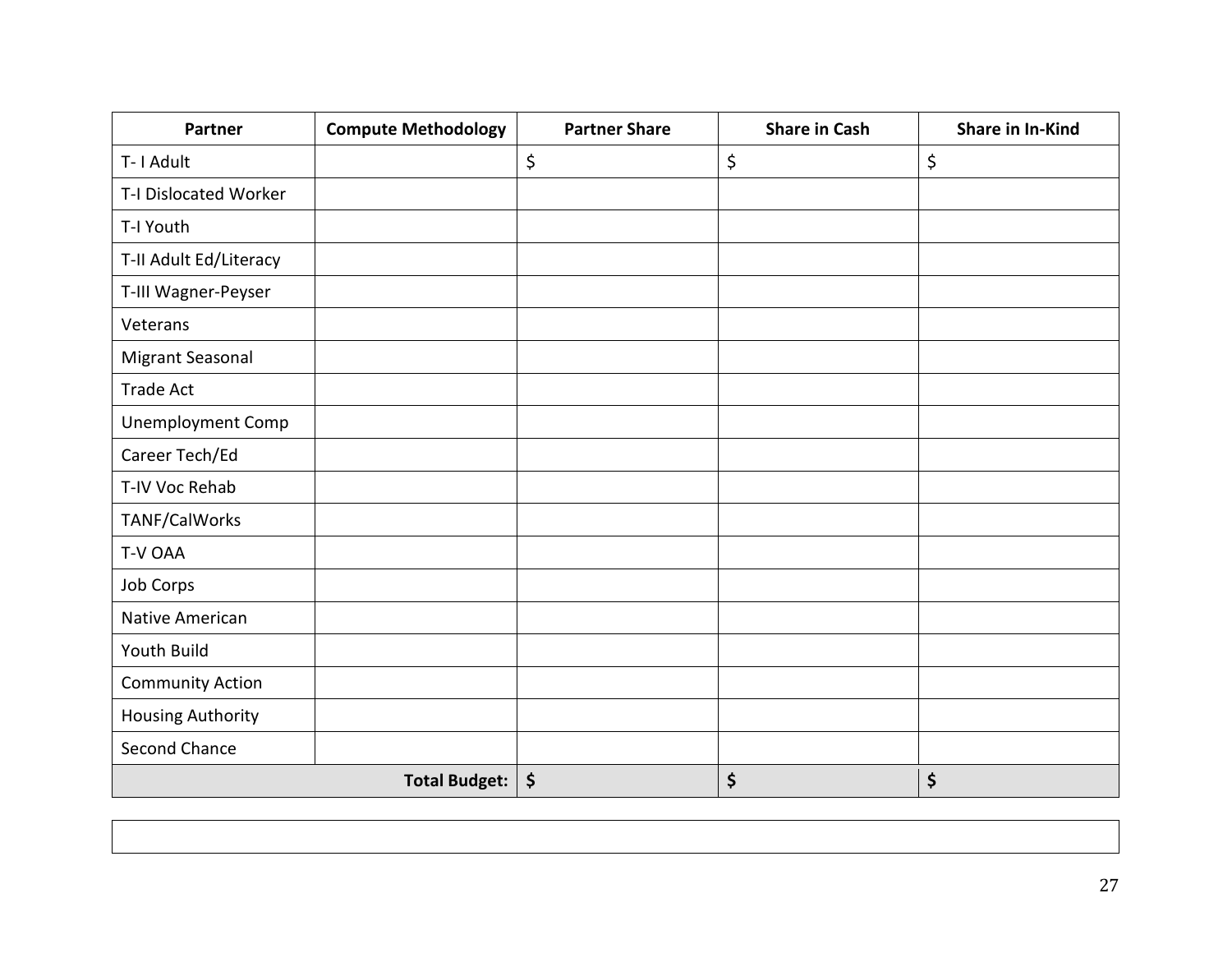### **Optional Partner Agreement to Share Other One-Stop System Costs: Business Services**

This may include costs related to a local or regional system business services team that has one or more partners on the team, or has delegated a specific partner to provide business services on behalf of the system.

| <b>One-Stop System Budget: Business Services</b> |                              |                                                               |                      |                      |                         |  |  |  |
|--------------------------------------------------|------------------------------|---------------------------------------------------------------|----------------------|----------------------|-------------------------|--|--|--|
| <b>Line Item</b>                                 | <b>Budget Detail</b><br>Cost |                                                               |                      |                      |                         |  |  |  |
| N/A                                              |                              |                                                               |                      |                      |                         |  |  |  |
|                                                  |                              |                                                               |                      |                      |                         |  |  |  |
|                                                  |                              |                                                               |                      |                      |                         |  |  |  |
|                                                  |                              |                                                               |                      |                      |                         |  |  |  |
|                                                  |                              |                                                               |                      |                      |                         |  |  |  |
|                                                  |                              |                                                               | <b>Total Budget:</b> | \$                   |                         |  |  |  |
|                                                  |                              | Agreed Upon Cost Allocation Methodology to Share These Costs: |                      |                      |                         |  |  |  |
|                                                  |                              |                                                               |                      |                      |                         |  |  |  |
|                                                  |                              | <b>Proportionate Share: Business Services</b>                 |                      |                      |                         |  |  |  |
| <b>Partner</b>                                   | <b>Compute Methodology</b>   | <b>Partner Share</b>                                          |                      | <b>Share in Cash</b> | <b>Share in In-Kind</b> |  |  |  |
| T-I Adult                                        |                              | \$                                                            | \$                   |                      | $\sf S$                 |  |  |  |
| T-I Dislocated Worker                            |                              |                                                               |                      |                      |                         |  |  |  |
| T-I Youth                                        |                              |                                                               |                      |                      |                         |  |  |  |
| T-II Adult Ed/Literacy                           |                              |                                                               |                      |                      |                         |  |  |  |
| T-III Wagner-Peyser                              |                              |                                                               |                      |                      |                         |  |  |  |
| Veterans                                         |                              |                                                               |                      |                      |                         |  |  |  |
| Migrant Seasonal                                 |                              |                                                               |                      |                      |                         |  |  |  |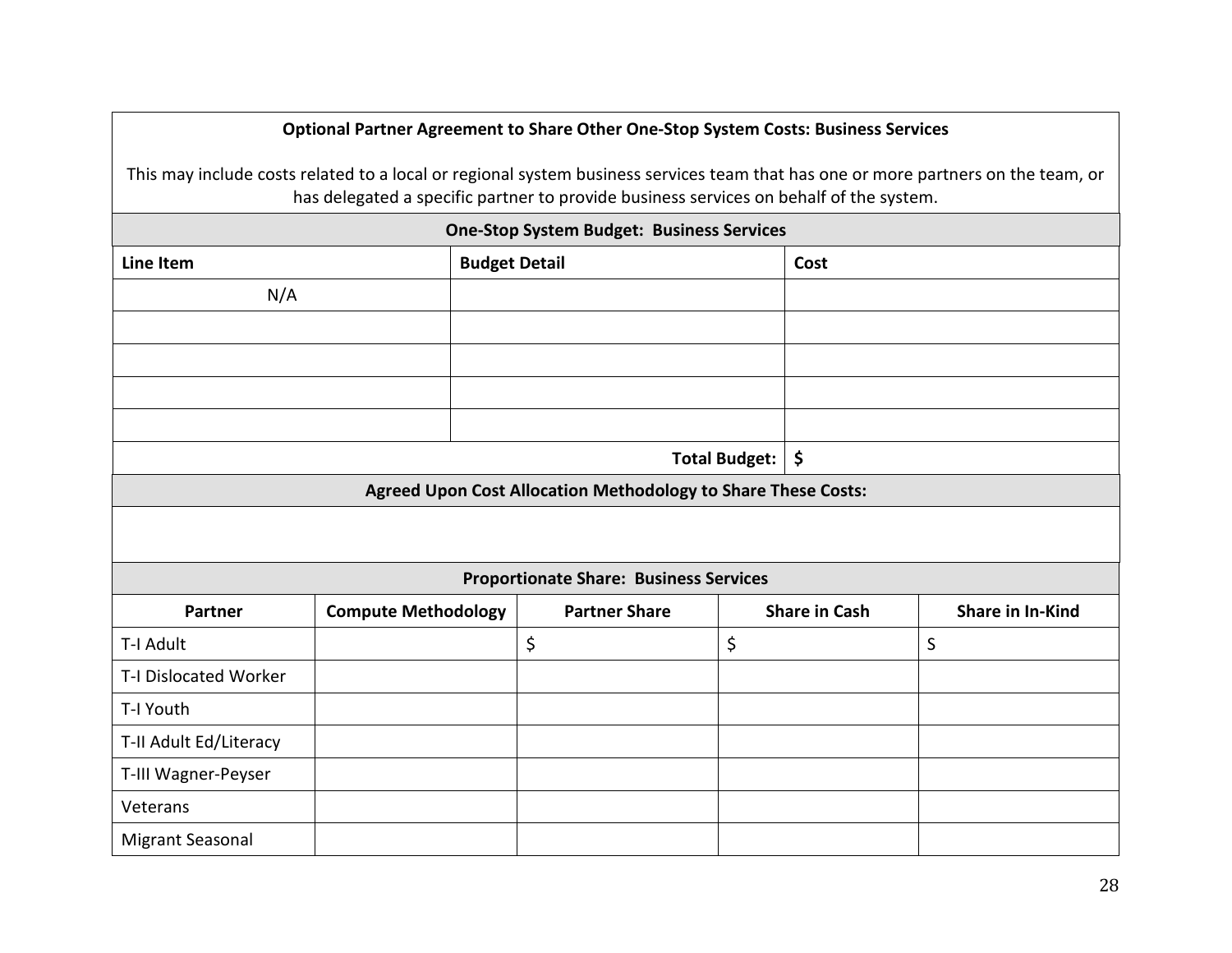| <b>Trade Act</b>         |                      |          |    |
|--------------------------|----------------------|----------|----|
| <b>Unemployment Comp</b> |                      |          |    |
| Career Tech/Ed           |                      |          |    |
| T-IV Voc Rehab           |                      |          |    |
| TANF/CalWorks            |                      |          |    |
| T-V OAA                  |                      |          |    |
| Job Corps                |                      |          |    |
| Native American          |                      |          |    |
| Youth Build              |                      |          |    |
| <b>Community Action</b>  |                      |          |    |
| <b>Housing Authority</b> |                      |          |    |
| Second Chance            |                      |          |    |
|                          | <b>Total Budget:</b> | \$<br>\$ | \$ |

|           | Optional Partner Agreement to Share Other One-Stop System Costs: AJCC Partner Staff Cross Training           |      |  |  |
|-----------|--------------------------------------------------------------------------------------------------------------|------|--|--|
|           | This may include any staff cross training on partner programs and eligibility identified in the Phase I MOU. |      |  |  |
|           | <b>One-Stop System Budget: AJCC Partner Staff Cross Training</b>                                             |      |  |  |
| Line Item | <b>Budget Detail</b>                                                                                         | Cost |  |  |
| N/A       |                                                                                                              |      |  |  |
|           |                                                                                                              |      |  |  |
|           |                                                                                                              |      |  |  |
|           |                                                                                                              |      |  |  |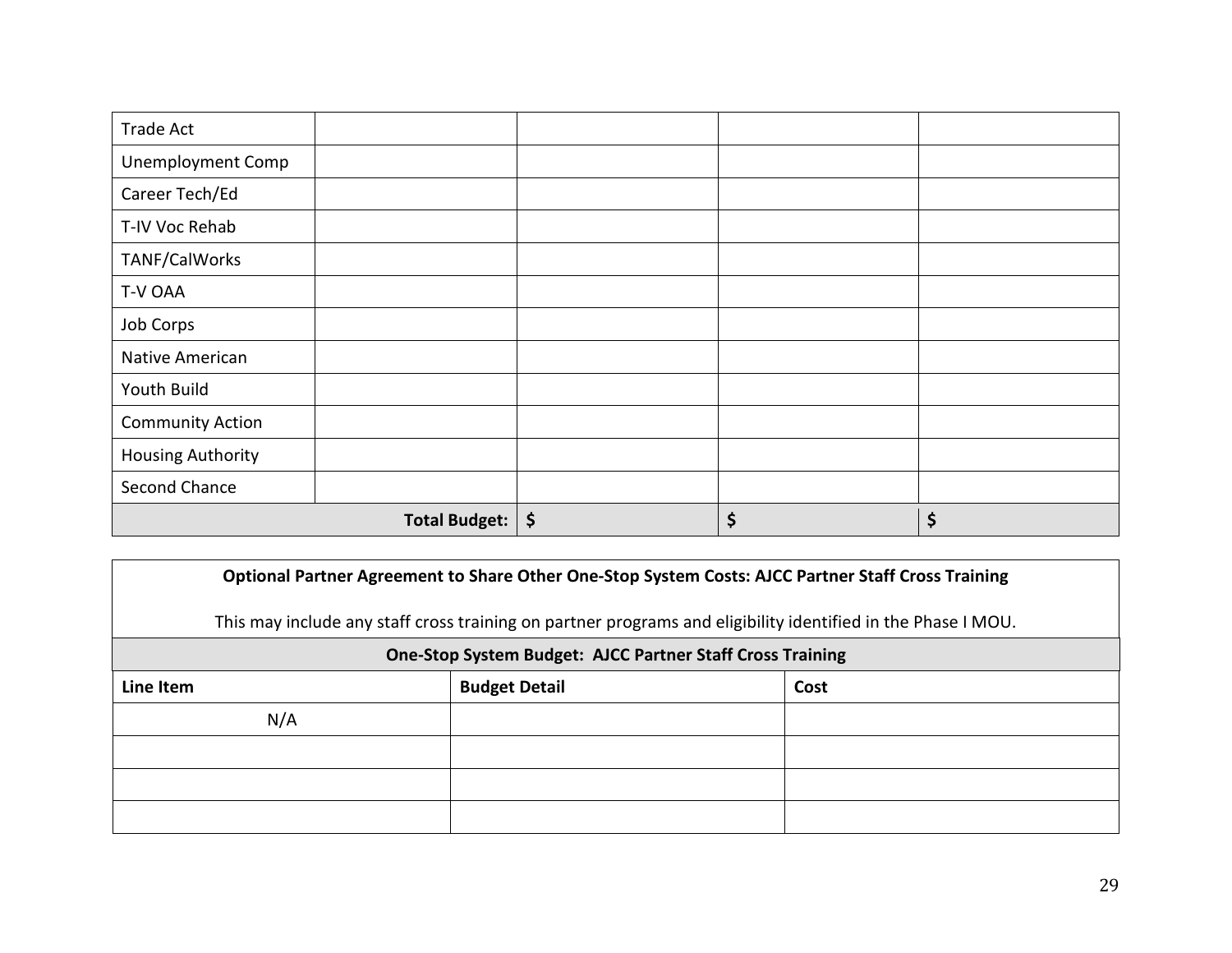|                        | <b>Total Budget:</b>       |                                                               |    |                      |                  |
|------------------------|----------------------------|---------------------------------------------------------------|----|----------------------|------------------|
|                        |                            | Agreed Upon Cost Allocation Methodology to Share These Costs: |    |                      |                  |
|                        |                            |                                                               |    |                      |                  |
|                        |                            |                                                               |    |                      |                  |
|                        |                            |                                                               |    |                      |                  |
|                        |                            |                                                               |    |                      |                  |
|                        |                            |                                                               |    |                      |                  |
|                        |                            |                                                               |    |                      |                  |
|                        |                            |                                                               |    |                      |                  |
|                        |                            |                                                               |    |                      |                  |
|                        |                            |                                                               |    |                      |                  |
|                        |                            |                                                               |    |                      |                  |
|                        |                            | Proportionate Share: AJCC Partner Staff Cross Training        |    |                      |                  |
| Partner                | <b>Compute Methodology</b> | <b>Partner Share</b>                                          |    | <b>Share in Cash</b> | Share in In-Kind |
| T-1 Adult              |                            | \$                                                            | \$ |                      | $\mathsf{S}$     |
| T-I Dislocated Worker  |                            |                                                               |    |                      |                  |
| T-I Youth              |                            |                                                               |    |                      |                  |
| T-II Adult Ed/Literacy |                            |                                                               |    |                      |                  |
| T-III Wagner-Peyser    |                            |                                                               |    |                      |                  |
| Veterans               |                            |                                                               |    |                      |                  |
| Migrant Seasonal       |                            |                                                               |    |                      |                  |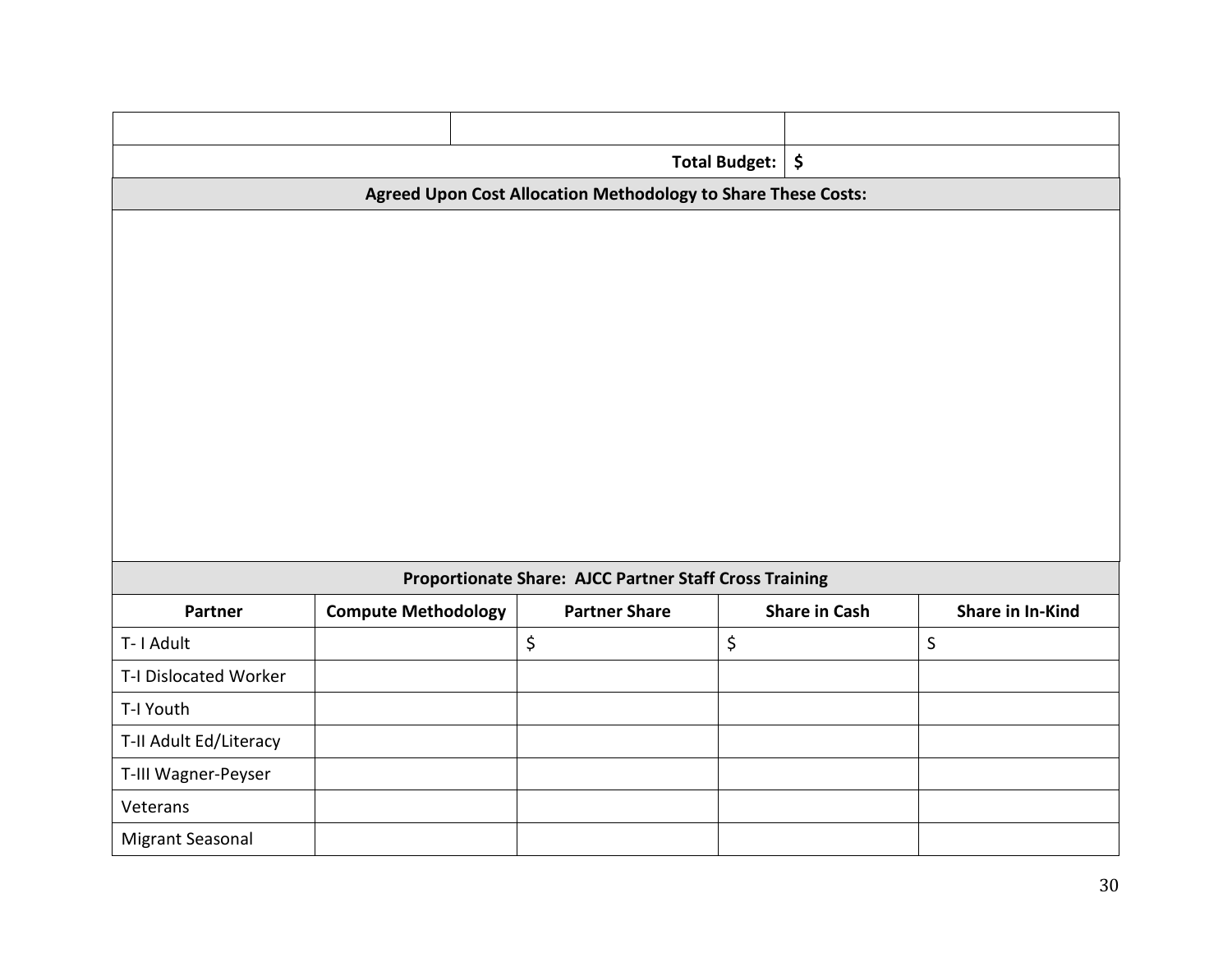| <b>Trade Act</b>         |                      |          |    |
|--------------------------|----------------------|----------|----|
| <b>Unemployment Comp</b> |                      |          |    |
| Career Tech/Ed           |                      |          |    |
| T-IV Voc Rehab           |                      |          |    |
| TANF/CalWorks            |                      |          |    |
| T-V OAA                  |                      |          |    |
| Job Corps                |                      |          |    |
| Native American          |                      |          |    |
| Youth Build              |                      |          |    |
| <b>Community Action</b>  |                      |          |    |
| <b>Housing Authority</b> |                      |          |    |
| Second Chance            |                      |          |    |
|                          | <b>Total Budget:</b> | \$<br>\$ | \$ |

### **Optional Partner Agreement to Share Other One-Stop System Costs: One-Stop Operator**

This may include the system role of the One-Stop operator (e.g., coordinating service providers across the One-Stop delivery system) when the role is not specific to the operation of the AJCC and/or specific partner programs, so long as the role was defined by the Local Board in the procurement process and agreed to by all AJCC partners in the Phase II MOU.

### **Description of the One-Stop Operator's System Role Not Specific to Operation of AJCC/s**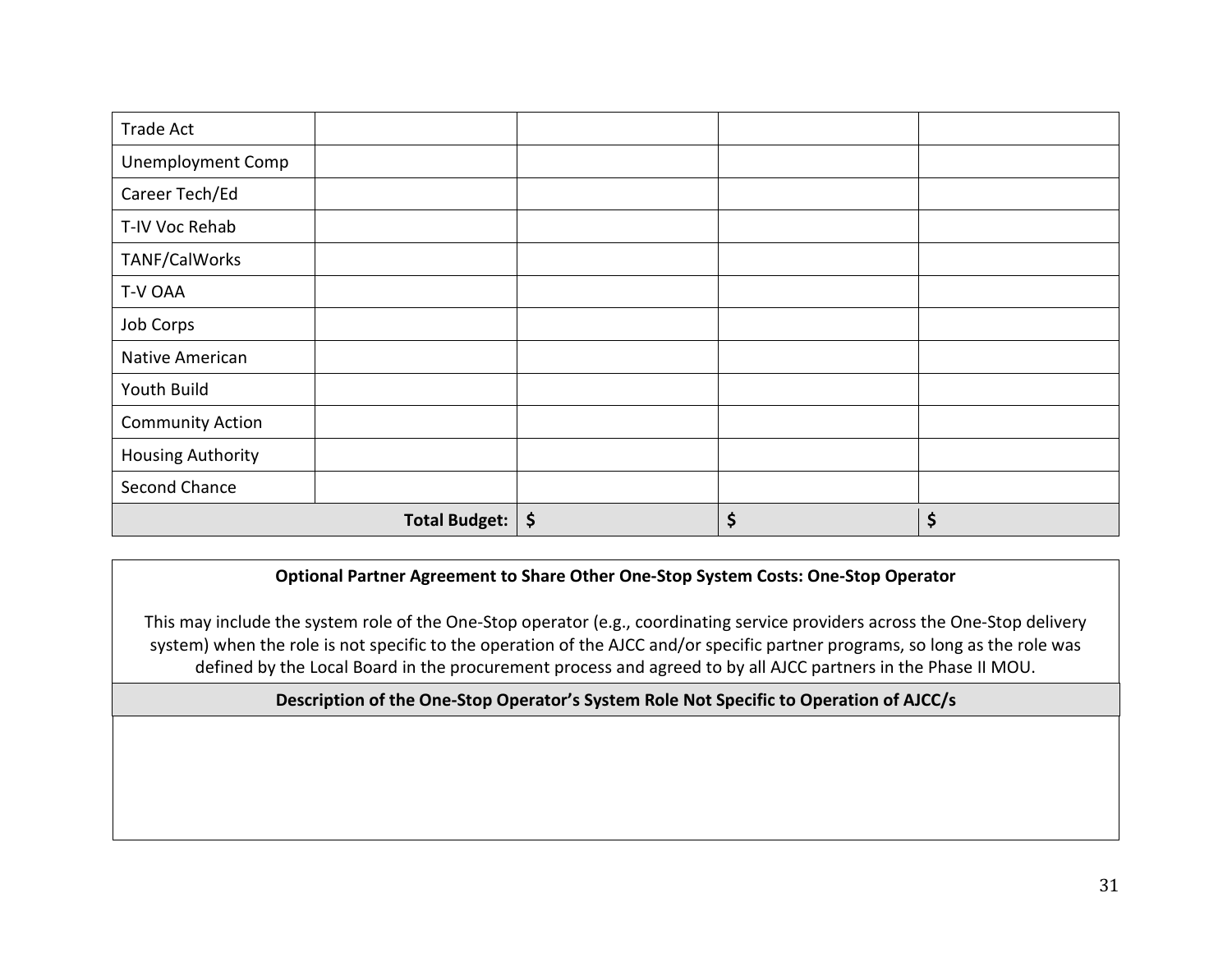|                        | One-Stop System Budget: One-Stop System Operator |                      |                                                              |               |                      |                         |
|------------------------|--------------------------------------------------|----------------------|--------------------------------------------------------------|---------------|----------------------|-------------------------|
| Line Item              |                                                  | <b>Budget Detail</b> |                                                              |               | Cost                 |                         |
| N/A                    |                                                  |                      |                                                              |               |                      |                         |
|                        |                                                  |                      |                                                              |               |                      |                         |
|                        |                                                  |                      |                                                              |               |                      |                         |
|                        |                                                  |                      |                                                              |               |                      |                         |
|                        |                                                  |                      |                                                              | Total Budget: | $\zeta$              |                         |
|                        |                                                  |                      | Agreed Upon Cost Allocation Methodology to Share These Costs |               |                      |                         |
|                        |                                                  |                      |                                                              |               |                      |                         |
|                        |                                                  |                      | <b>Proportionate Share: One-Stop Operator</b>                |               |                      |                         |
| Partner                | <b>Compute Methodology</b>                       |                      | <b>Partner Share</b>                                         |               | <b>Share in Cash</b> | <b>Share in In-Kind</b> |
| T-1 Adult              |                                                  |                      | \$                                                           | \$            |                      | \$                      |
| T-I Dislocated Worker  |                                                  |                      |                                                              |               |                      |                         |
| T-I Youth              |                                                  |                      |                                                              |               |                      |                         |
| T-II Adult Ed/Literacy |                                                  |                      |                                                              |               |                      |                         |
| T-III Wagner-Peyser    |                                                  |                      |                                                              |               |                      |                         |
| Veterans               |                                                  |                      |                                                              |               |                      |                         |
| Migrant Seasonal       |                                                  |                      |                                                              |               |                      |                         |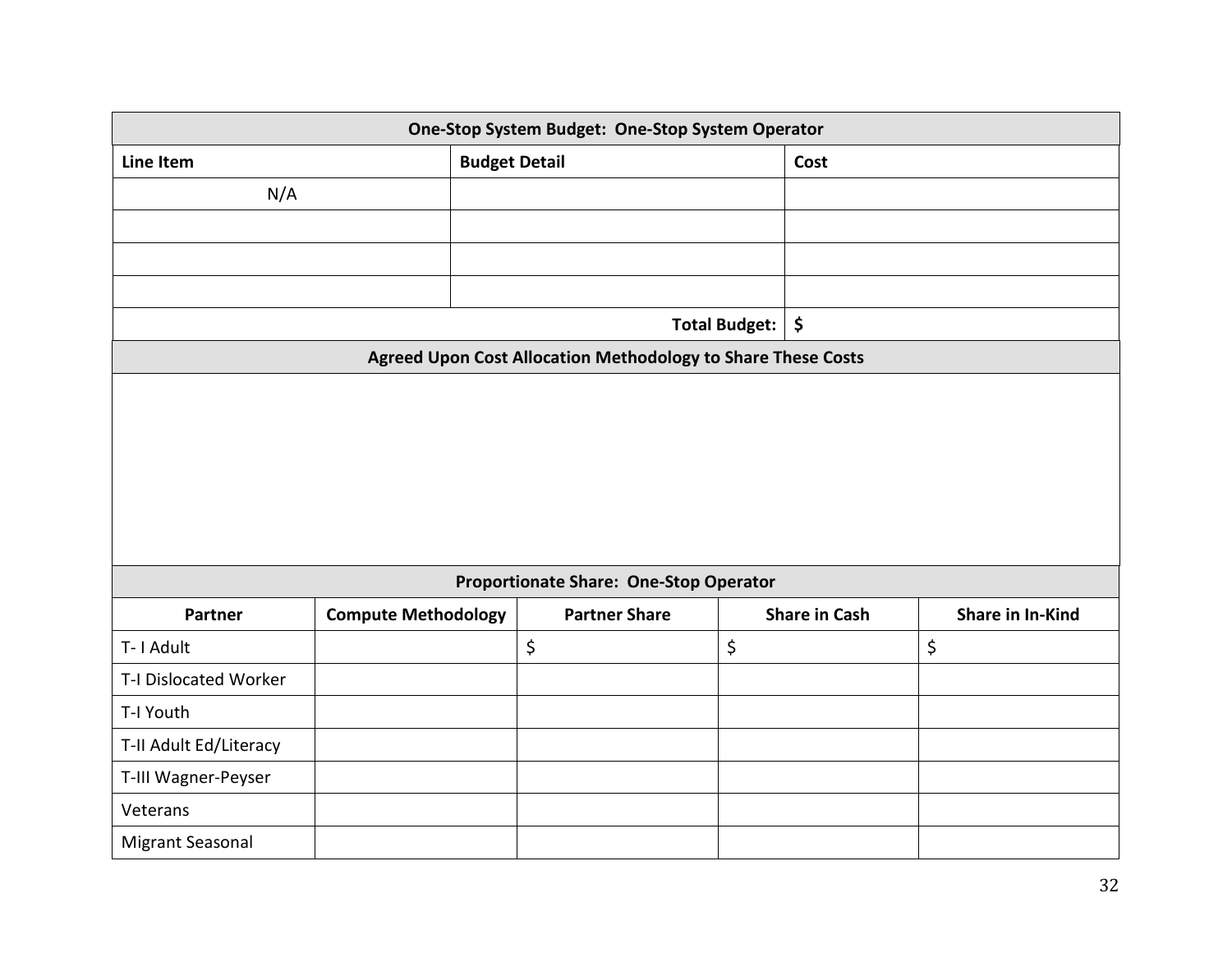| <b>Trade Act</b>         |                      |          |    |
|--------------------------|----------------------|----------|----|
| <b>Unemployment Comp</b> |                      |          |    |
| Career Tech/Ed           |                      |          |    |
| T-IV Voc Rehab           |                      |          |    |
| TANF/CalWorks            |                      |          |    |
| T-V OAA                  |                      |          |    |
| Job Corps                |                      |          |    |
| Native American          |                      |          |    |
| Youth Build              |                      |          |    |
| <b>Community Action</b>  |                      |          |    |
| <b>Housing Authority</b> |                      |          |    |
| Second Chance            |                      |          |    |
|                          | <b>Total Budget:</b> | \$<br>\$ | \$ |

| Optional Partner Agreement to Share Other One-Stop System Costs: Shared Personnel Costs for AJCC Colocated Partners |                                                               |      |  |  |  |
|---------------------------------------------------------------------------------------------------------------------|---------------------------------------------------------------|------|--|--|--|
|                                                                                                                     | This may include center receptionists and/or center managers. |      |  |  |  |
| <b>One-Stop System Budget: AJCC Personnel</b>                                                                       |                                                               |      |  |  |  |
| <b>AJCC Personnel</b>                                                                                               | <b>Budget Detail</b>                                          | Cost |  |  |  |
| N/A                                                                                                                 |                                                               |      |  |  |  |
|                                                                                                                     |                                                               |      |  |  |  |
|                                                                                                                     |                                                               |      |  |  |  |
|                                                                                                                     |                                                               |      |  |  |  |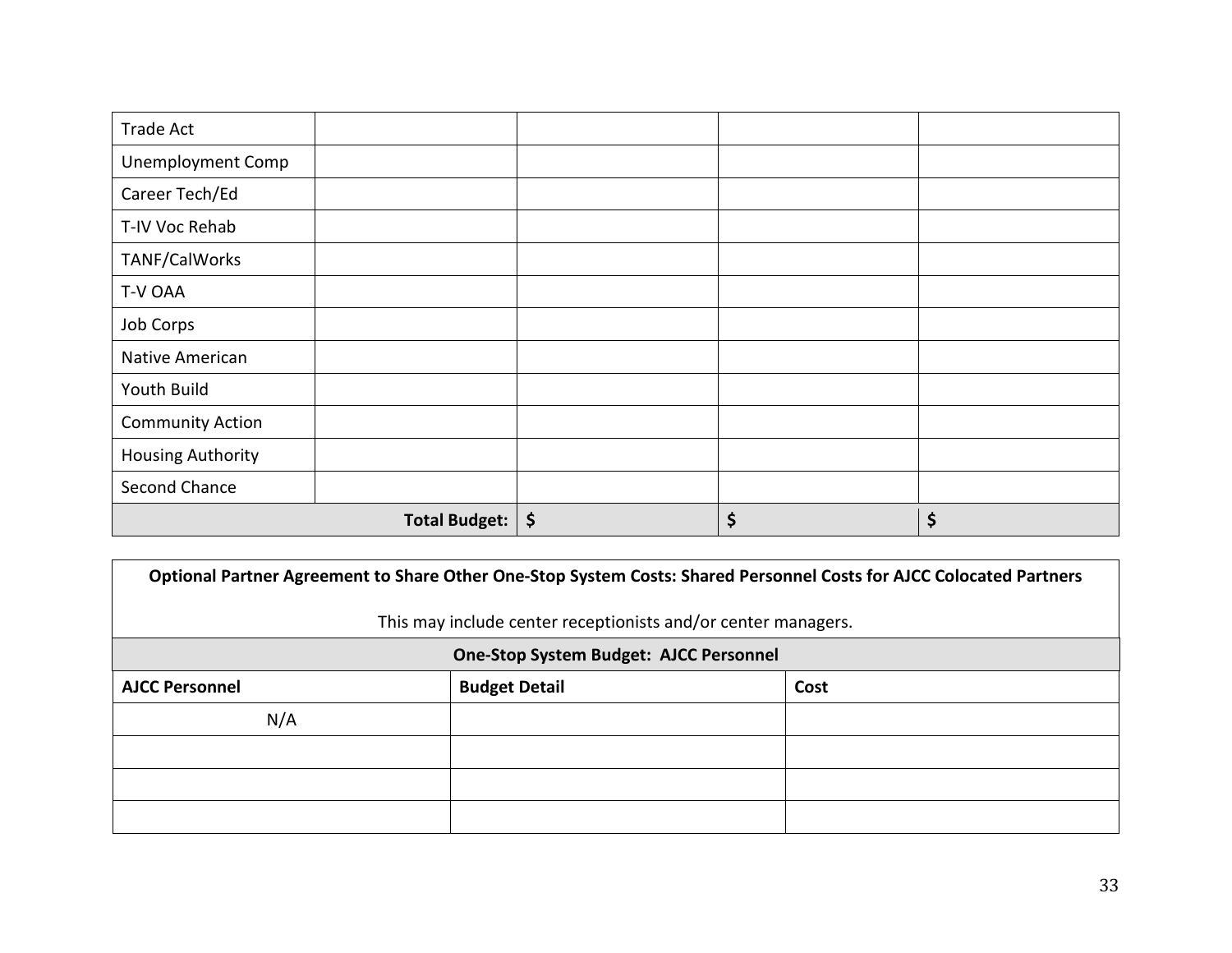| Total Budget:            |                                            |                        |                                                              |                                | \$                   |                         |
|--------------------------|--------------------------------------------|------------------------|--------------------------------------------------------------|--------------------------------|----------------------|-------------------------|
|                          |                                            |                        | Agreed Upon Cost Allocation Methodology to Share These Costs |                                |                      |                         |
|                          |                                            |                        |                                                              |                                |                      |                         |
|                          |                                            |                        |                                                              |                                |                      |                         |
|                          |                                            |                        |                                                              |                                |                      |                         |
|                          |                                            |                        |                                                              |                                |                      |                         |
|                          |                                            |                        |                                                              |                                |                      |                         |
|                          |                                            |                        |                                                              |                                |                      |                         |
|                          |                                            |                        |                                                              |                                |                      |                         |
|                          |                                            |                        |                                                              |                                |                      |                         |
|                          | <b>Proportionate Share: AJCC Personnel</b> |                        |                                                              |                                |                      |                         |
|                          | AJCC #1                                    |                        |                                                              |                                |                      |                         |
| <b>Colocated Partner</b> | <b>Compute Methodology</b>                 |                        | <b>Partner Share</b>                                         |                                | <b>Share in Cash</b> | <b>Share in In-Kind</b> |
| Partner #1:              |                                            | \$                     |                                                              | \$                             |                      | $\mathsf{S}$            |
| Partner #2:              |                                            | \$                     |                                                              | $\boldsymbol{\dot{\varsigma}}$ |                      | $\mathsf{S}$            |
|                          |                                            |                        |                                                              |                                |                      |                         |
| Partner #3:              |                                            | \$                     |                                                              | \$                             |                      | $\mathsf{S}$            |
|                          |                                            |                        |                                                              |                                |                      |                         |
| Partner #4:              |                                            | \$                     |                                                              | \$                             |                      | $\mathsf{S}$            |
|                          | Total Budget AJCC:                         | $\boldsymbol{\dot{S}}$ |                                                              | \$                             |                      | \$                      |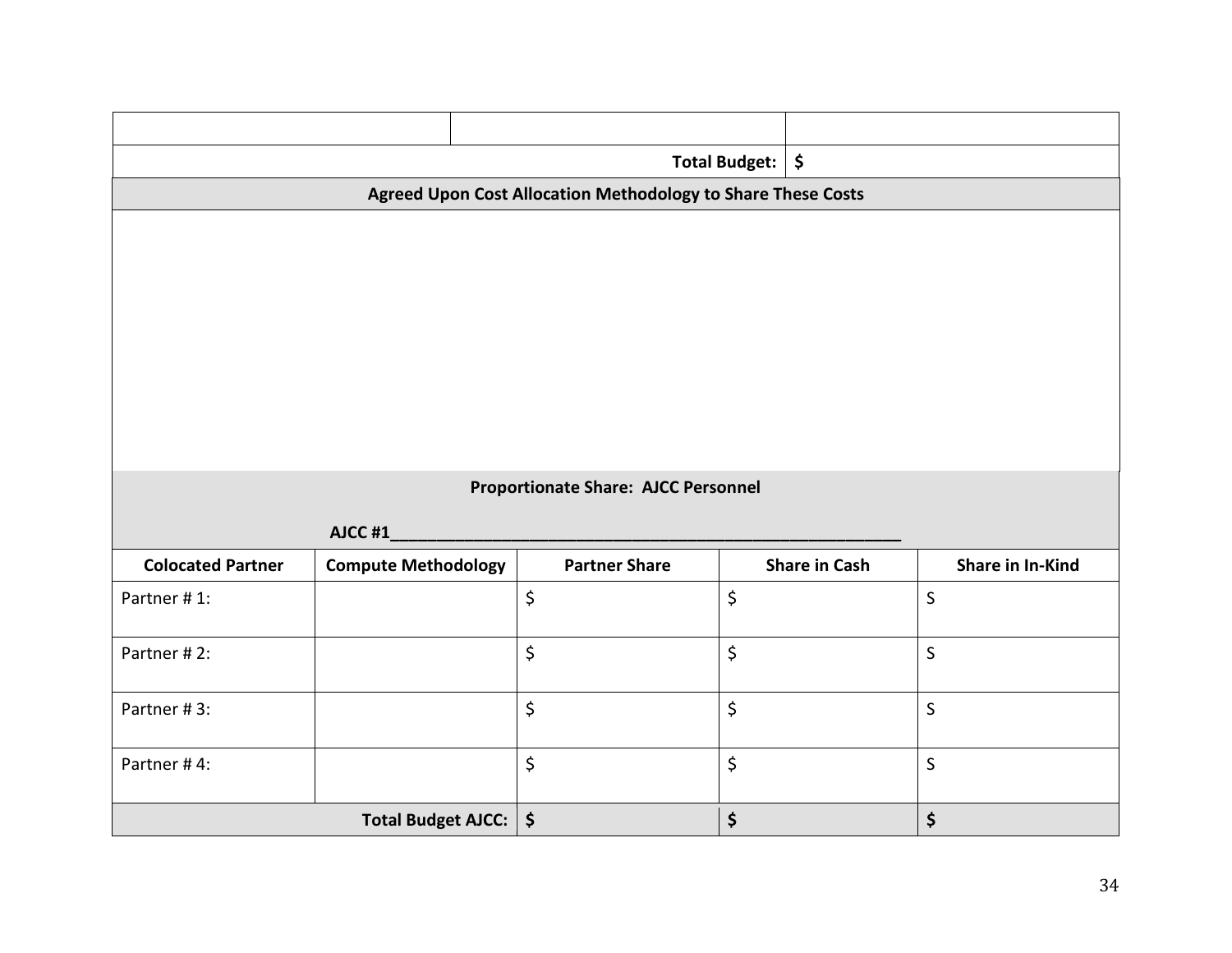|                          | <b>Proportionate Share: AJCC Personnel</b> |                      |                      |                  |  |
|--------------------------|--------------------------------------------|----------------------|----------------------|------------------|--|
|                          | AJCC #2                                    |                      |                      |                  |  |
| <b>Colocated Partner</b> | <b>Compute Methodology</b>                 | <b>Partner Share</b> | <b>Share in Cash</b> | Share in In-Kind |  |
| Partner #1:              |                                            |                      | \$                   | S                |  |
| Partner #2:              |                                            | \$                   | \$                   | S                |  |
| Partner #3:              |                                            | \$                   | \$                   | S                |  |
| Partner #4:              |                                            |                      | Ś.                   | S                |  |
|                          | Total Budget AJCC:   \$                    |                      |                      |                  |  |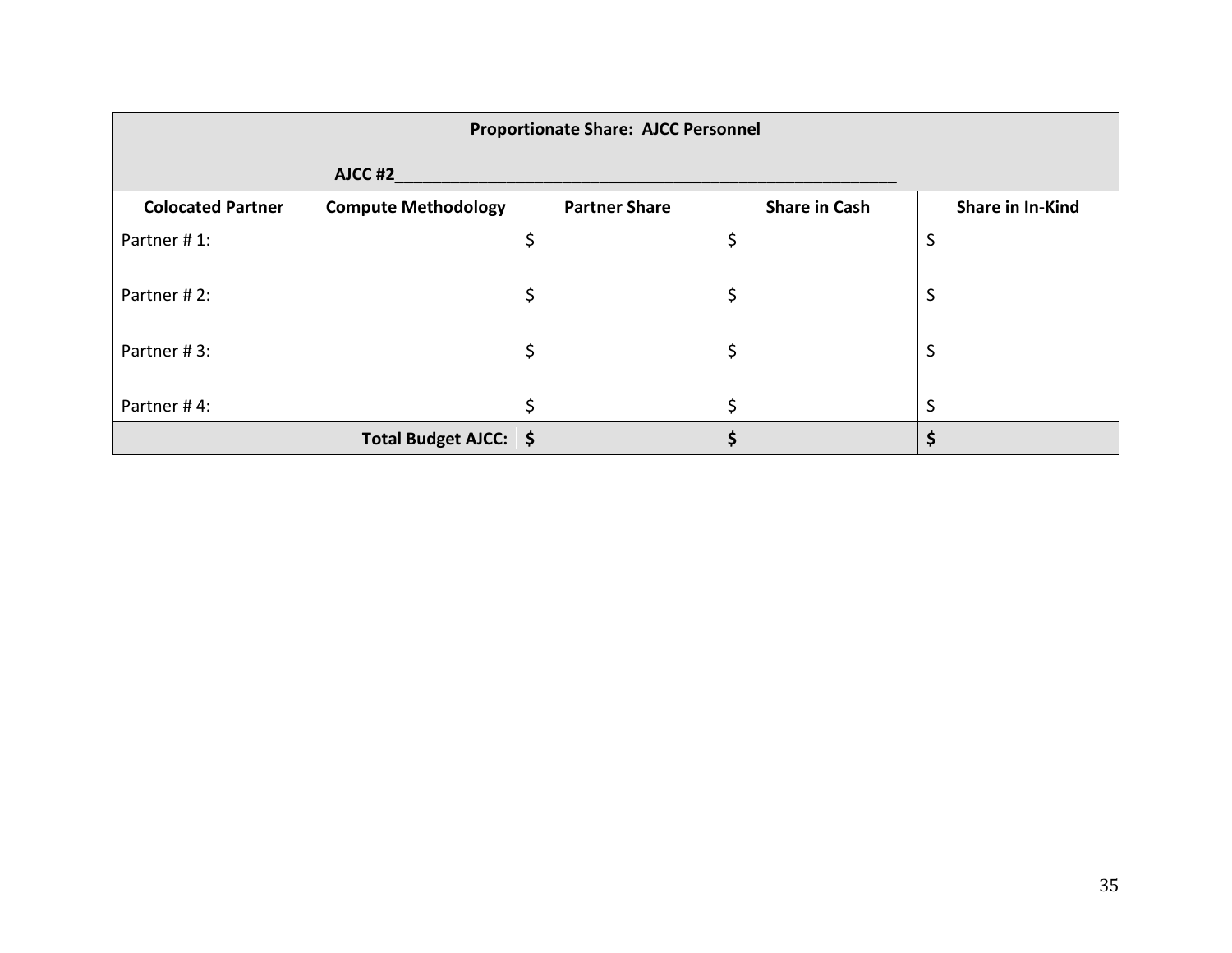| Date      | UA ivicinui anuunii Ul Unucrotanumg Timcimic<br>Task | <b>Staff</b>     | Comments      |
|-----------|------------------------------------------------------|------------------|---------------|
|           |                                                      |                  |               |
| 3/1/2022  | Notify Partners of update to MOU                     | Wilbur           |               |
|           | Identify infrastructure costs and                    |                  |               |
| 3/14/2022 | shared cost of the center                            | Enrique          |               |
|           | Discuss partner contributions                        |                  |               |
| 3/14/2022 | options (cash, non-cash, in-kind)                    | Enrique          |               |
|           | Finalize first draft with financial                  |                  |               |
| 3/14/2022 | statements                                           | <b>WDB Staff</b> |               |
|           | Submit first draft to regional                       |                  |               |
| 3/15/2022 | advisor                                              | Wilbur           |               |
| 4/29/2022 | Complete second draft                                | Wilbur           |               |
|           | Review first draft for suggested                     |                  |               |
| 3/21/2022 | edits                                                | <b>WDB Staff</b> |               |
|           | Notify Regional Advisor if                           |                  |               |
|           | negotiations are at impass                           |                  |               |
| 4/1/2022  | triggering SFM                                       | <b>WDB Staff</b> |               |
|           | Provide partners with copy for any                   |                  |               |
|           | suggestions or edits via detailed                    |                  |               |
|           | email. Schedule stakeholders                         |                  |               |
|           | meeting if needed for new                            |                  | Require board |
| 4/12/2022 | members.                                             | Wilbur           | approval      |
| 5/2/2022  | Gather signatures for final draft                    | Wilbur           |               |
| 5/30/2022 | finalize signatures for submission.                  | Wilbur           |               |
|           | Board of Supervisors Approval of                     |                  |               |
| 6/14/2022 | <b>MOU</b>                                           | Wilbur           |               |
|           | Submit final and signed version of                   |                  |               |
| 6/30/2022 | the MOU                                              | Wilbur           |               |

### **WIOA Memorandum of Understanding Timeline**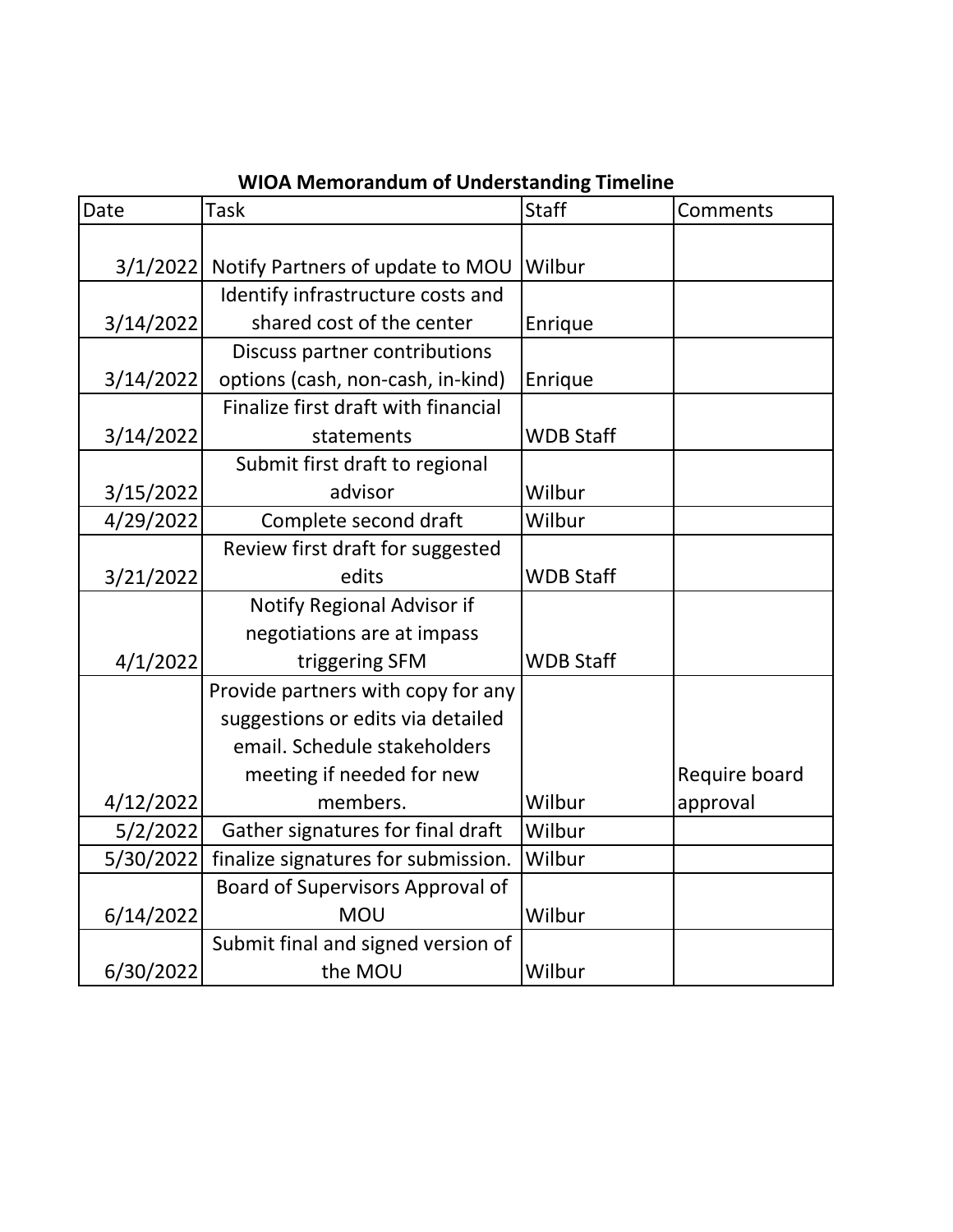### **MEMORANDUM**

| Date: | April 12, 2022                                                                                                                            |
|-------|-------------------------------------------------------------------------------------------------------------------------------------------|
| TO:   | Workforce Development Board                                                                                                               |
| FR:   | Enrique Arreola                                                                                                                           |
|       | Hospitality & Healthcare Sector Regional Forum: Staff will provide the<br>board an update on a Hospitality and Healthcare Sector Regional |
| RE:   | Forum                                                                                                                                     |

The North Central Coast Workforce Development Board region (Monterey, Santa Cruz and San Benito County) and the California Workforce Association (CWA) met on April 7<sup>th</sup> to discuss the planning of two regional sector forums. It was agreed to focus these two forums on Hospitality/Tourism and Healthcare.

The Hospitality/Tourism regional sector forum will take place on May 19<sup>th</sup> from 2:30 p.m. After opening remarks, labor market information will be shared followed by sector panels focusing on current trends and challenges facing the hospitality sector in the region and opportunities. It is the goal that at the conclusion of the forum, a roadmap will be developed with goals, outcomes, and partnerships to address the needs for this region.

The Healthcare Regional Sector Forum will take place after the Hospitality forum sometime in July. The regional WDB and CWA will continue to engage in planning meetings for both forums. There will be representation from SBC at both forums. More information will be provided as it becomes available.

Thank you

Enrique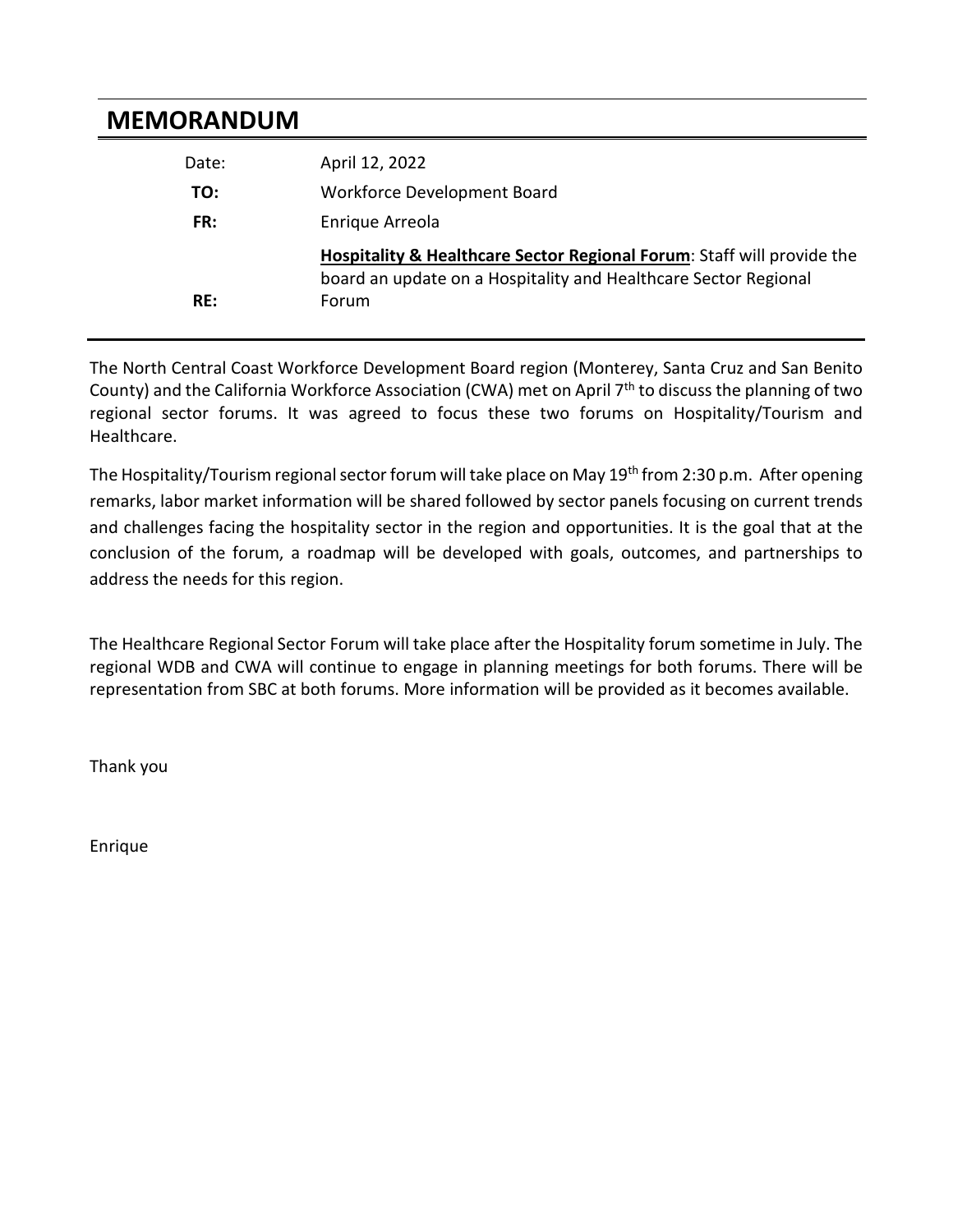### Monterey Bay Collaborative Building Trades Pre-Apprenticeship Program

The Building Trades Pre-Apprenticeship Program is a 144-hour training program that prepares individuals for careers in the Construction trades.

#### 2022 SESSIONS

There will be two classes held during the Winter/Spring Session 2022. A Monday/Wednesday class and a Tuesday/Thursday class. You only need to be enrolled in one option.

Class times are from 5:00-9:00 pm. Each class will also engage in 4 hands-on classes which will be from 8:00 am until 4:00 pm on Saturdays.

#### **SCHEDULE**

Winter/ Spring OPTION 1 - Mon & Wed - Jan. 19th thru Apr. 27th, 2022 Winter/ Spring OPTION 2 - Tue & Thr - Jan. 18th thru Apr. 21st, 2022

All classes are to be held at the Plumbers and Steamfitters Training Center, 11445 Commercial Pkwy, Castroville, CA 95012.



# TRI-COUNTY APPRENTICESHIP PREPARATION PROGRAM

### **Why Enroll?**

All across America, North America's Building Trades Unions are working with contractors, government officials, and community leaders to fashion together ways in which economic development and construction can be leveraged to provide career training opportunities for local residents.

Pre-apprenticeship or apprenticeship preparation programs, utilizing the Building Trades Multi-Craft Core Curriculum (MC3), are workforce training programs that prepare participants to apply for, enter, and successfully complete a Building Trades apprenticeship program.

#### **Follow A Career Pathway to:**

Heat and Frost Insulators, Boilermakers, Bricklayers, Electricians, Elevator Constructors, Iron Workers, Plasterers and Cement Masons, Painters, Roofers, Sheet Metal Workers, Plumbers and Pipe Fitters, Carpenters, Operating Engineers, Laborers, Teamsters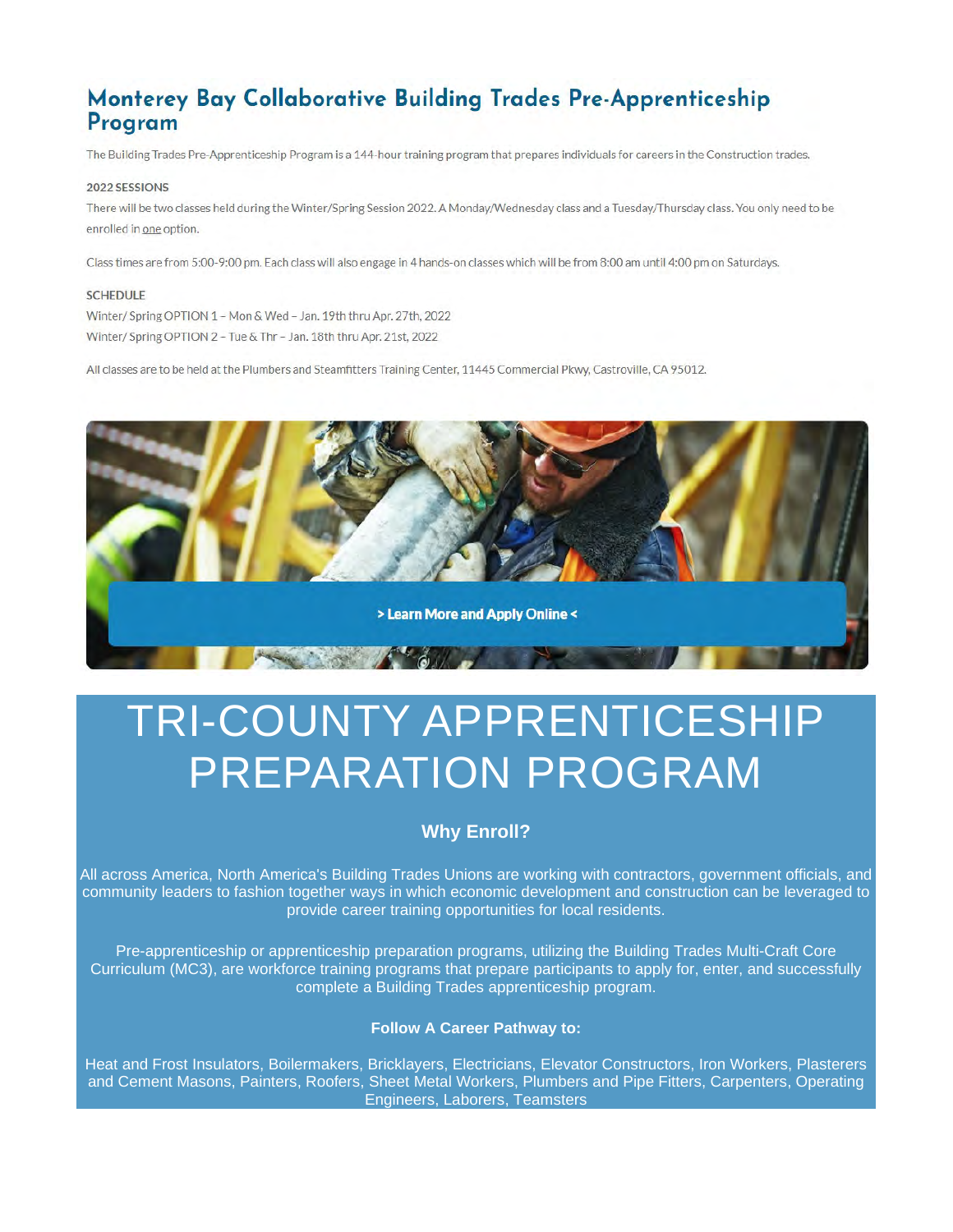## **MEMORANDUM**

| Date: | April 12, 2022                                                                                                                           |
|-------|------------------------------------------------------------------------------------------------------------------------------------------|
| TO:   | Workforce Development Board                                                                                                              |
| FR:   | Enrique Arreola                                                                                                                          |
|       | Regional Equity Recovery and Partnerships (RERP): Staff may provide<br>an update on the Request for Proposal (RFP) released February 14, |
| RE:   | 2022, and due to the State May 6, 2022.                                                                                                  |

At the March 8 WDB Executive Committee meeting, the board received on update on the Regional Equity Recovery and Partnership (RERP). The Labor and Workforce Development Agency (LWDA) and the California Workforce Development Board (CWDB) announced the Request for Proposal (RFP) in the amount of \$24,050,000 to fund Regional Equity and Recovery Partnerships (RERP) between local Workforce Development Boards and Community College Regional Consortia. PERP invests in partnerships to support high road approaches to existing sector strategies and career **pathway** programs. "High Road" is a set of economic and workforce development strategies to achieve economic growth, economic equity, shared prosperity, and a clean environment. The strategies include 1) improvement job quality and job access, including for women and people from underserved and underrepresented populations; 2) meet the skill and profitability needs of employers; and 3) meet the economic, social, and environmental needs of the community.

After further planning with the regional WDBs (Monterey, Santa Cruz, San Benito) and the community colleges (Gavilan, Hartnell, Cabrillo, Monterey Peninsula), the following trainings may be proposed:

- 1. Healthcare-Community Health Worker-Medical Assistant- Phlebotomy as a pathway to living wages
- 2. Forestry Management- 20-week curriculum-8 weeks of which is a paid internship
- 3. Megatronics/Joby/Pre-apprenticeship
- 4. IT Essentials/Cyber Security/Tech Support Program
- 5. Hospitality-Culinary Arts American Culinary Certification
- 6. Welding

The North Central Coast Region received an allocation of \$1,300,000 to provide high road trainings to 137 individuals from December 1, 2022, through September 30, 2025. San Benito County will enroll and provide case management and supportive services to 27 participants with an allocation of approximately \$145,000. The application is due May 6, ,2022.

Thank you.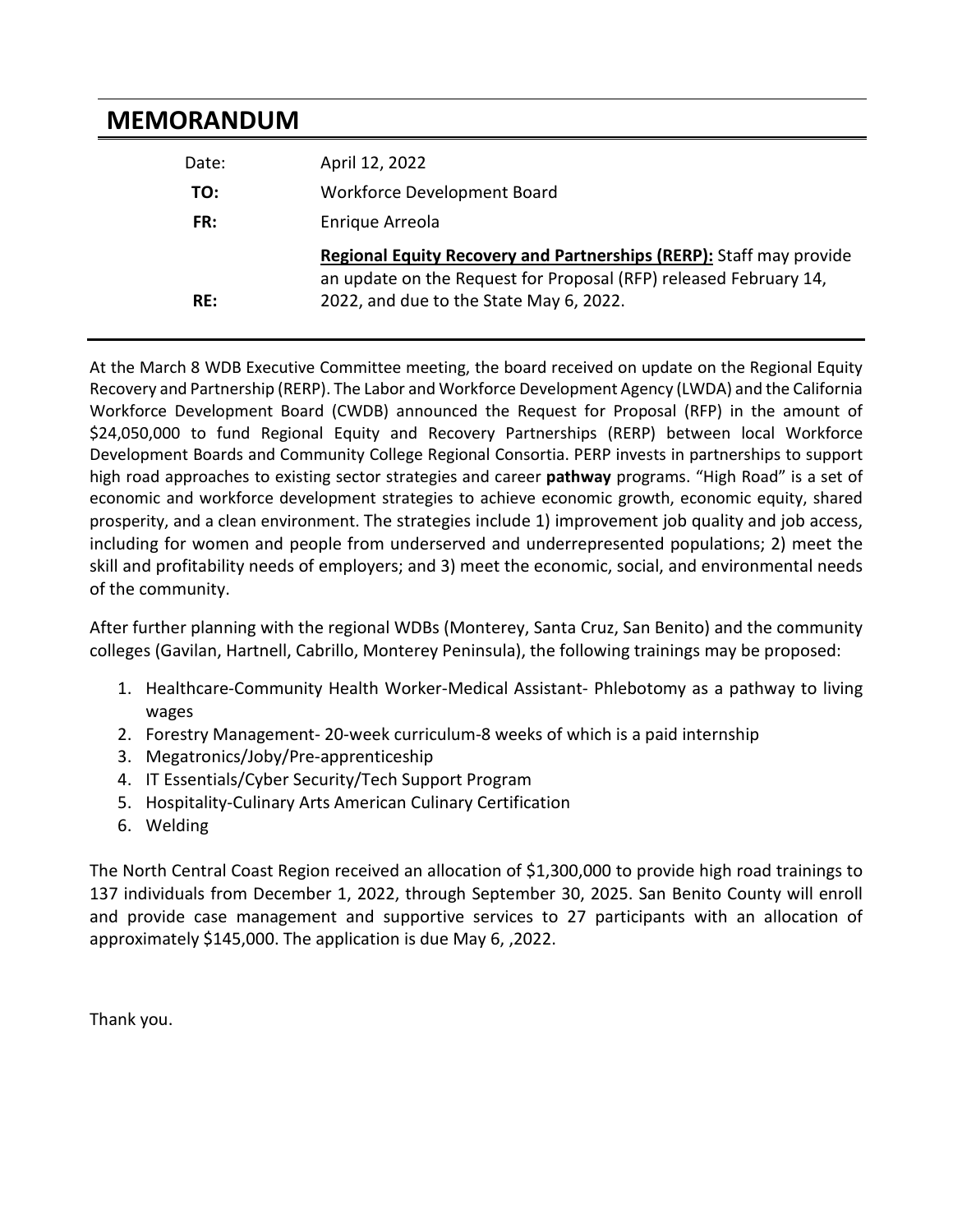1



### **Bay Peninsula Region Prison 2 Employment**

**Goal: In partnership with the Probation and Sheriff's Department, will provide continuum of care from in custody to post release services. While in custody, inmates will participate in life skills classes, personal development and reintegration workshops to prepare and transition them to post release programs where they will receive additional reintegration supportive services and job training services.**

**Total Clients Served: 30 in-custody; 4 completed vocational training (Truck Driving), 3 received employment and 1 is job searching Funding Allocation: \$84,829 Total Spent: \$27,777 (March 2022) Balance: \$10,810** America's **Inh**Cente **Term: 1/1/20-3/31/22**